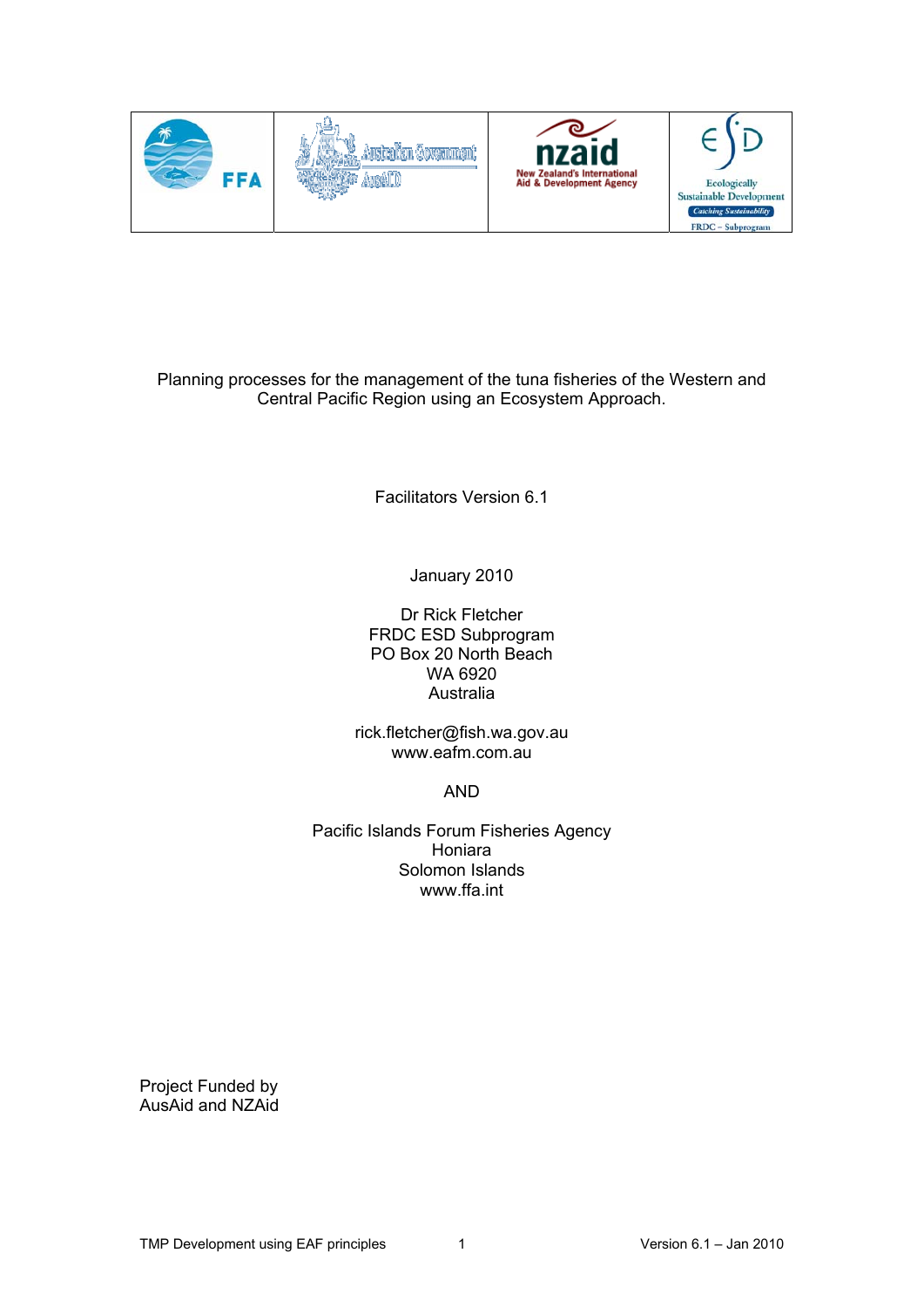This 'Guide' is part of the process being undertaken by the Forum Fisheries Agency to improve the management of the tuna fishery resources of the Western and Central Pacific region through the use of ecosystem approach.

This facilitator's guide has undergone a considerable level of changes since the last edition and is unlikely to be the final version; changes are expected to be made at regular intervals when further information and experiences indicate that significant improvements can be made. Smaller participant's versions will also be developed.

The material may be copied for use in completing assessments and reports so long as appropriate acknowledgement of the source is given.

This forms publication number 25 in the ESD Subprogram report series

Fletcher, W.J. (2010) Planning processes for the management of the tuna fisheries of the Western and Central Pacific Region using an Ecosystem Approach. Forum Fisheries Agency, Honiara, Solomon Islands. Faciliator's Version 6.1 January 2010.

© FRDC and FFA Version 6.1 January 2010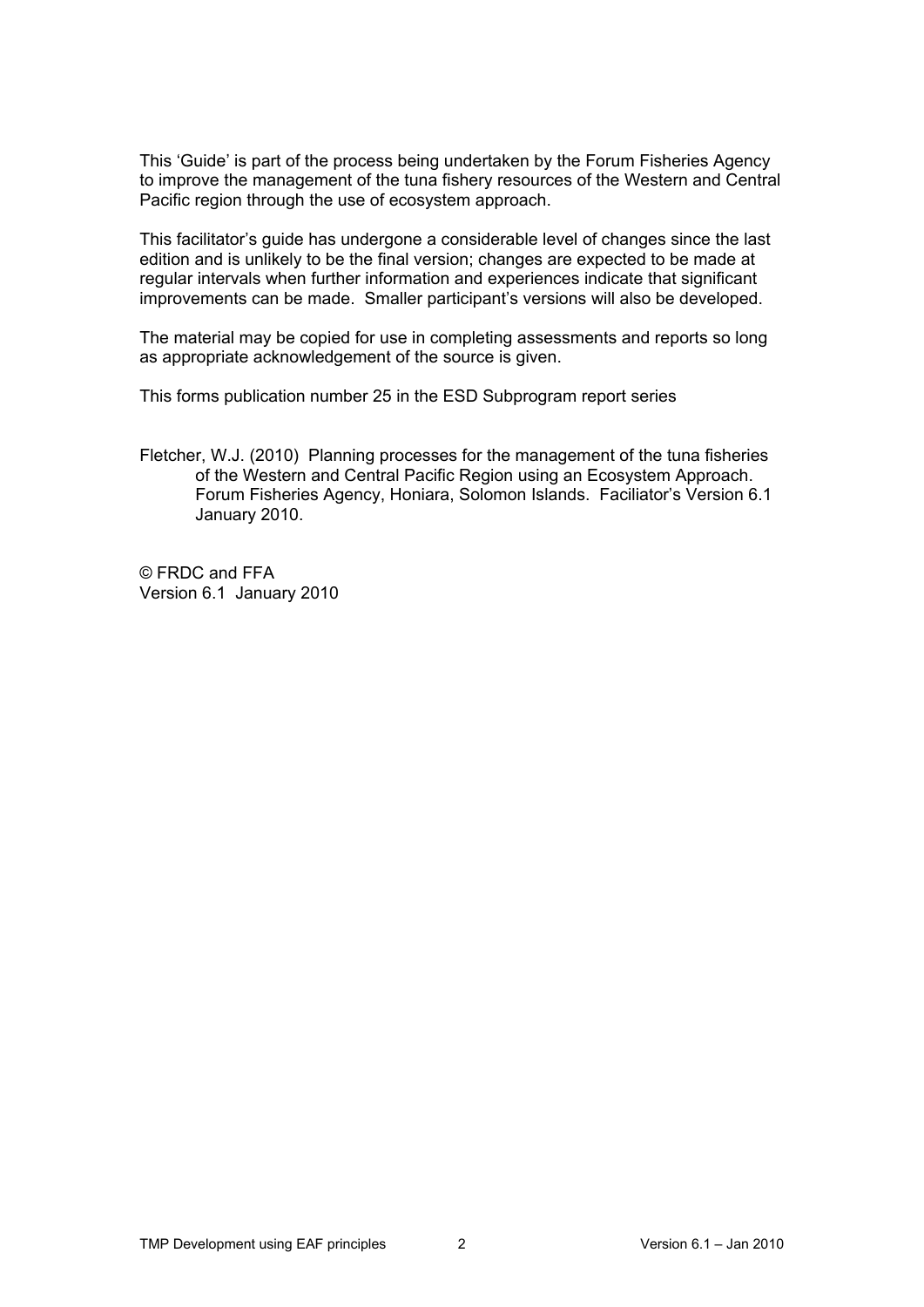## **Contents**

| <b>ABSTRACT</b>                                                                                                                                                                                                                                                                                                                                                                                                                                                                                                                                                                                                                                                                            | 5                                                                                      |
|--------------------------------------------------------------------------------------------------------------------------------------------------------------------------------------------------------------------------------------------------------------------------------------------------------------------------------------------------------------------------------------------------------------------------------------------------------------------------------------------------------------------------------------------------------------------------------------------------------------------------------------------------------------------------------------------|----------------------------------------------------------------------------------------|
| SECTION 1 WHY ARE WE USING AN ECOSYSTEM APPROACH TO<br><b>GENERATE OR REVIEW THE TUNA MANAGEMENT PLANS?</b>                                                                                                                                                                                                                                                                                                                                                                                                                                                                                                                                                                                | 6                                                                                      |
| 1.1 Background                                                                                                                                                                                                                                                                                                                                                                                                                                                                                                                                                                                                                                                                             | 6                                                                                      |
| 1.2 Introduction                                                                                                                                                                                                                                                                                                                                                                                                                                                                                                                                                                                                                                                                           | 8                                                                                      |
| 1.3 Elements specific to the Tuna EAFM process and benefits for the WCPFC members                                                                                                                                                                                                                                                                                                                                                                                                                                                                                                                                                                                                          | 10                                                                                     |
| <b>SECTION 2 DETAILS FOR DEVELOPING A TUNA MANAGEMENT PLAN</b><br><b>USING EAFM</b>                                                                                                                                                                                                                                                                                                                                                                                                                                                                                                                                                                                                        | 13                                                                                     |
| 2.1 Step 1 – Identify the Scope, High level Objectives and Responsibilities of the Fishery<br>2.1.1 DETERMINING WHAT NEEDS TO BE MANAGED<br>2.1.2 DETERMINING HIGH LEVEL OBJECTIVES<br>2.1.3 Responsibilities OF Agencies/Groups<br>2.2 Step 2 - Identifying Issues<br>2.2.1 RETAINED SPECIES<br>2.2.2 NON-RETAINED SPECIES<br>2.2.3 ECOSYSTEM EFFECTS<br>2.2.4 Social and Economic Outcomes<br>2.2.5 ADMINISTRATION                                                                                                                                                                                                                                                                       | 13<br>13<br>14<br>15<br>17<br>18<br>19<br>20<br>21<br>24                               |
| 2.3 Step 3 - Using Risk and Problem Analysis to Assist Prioritise Issues<br>2.3.1 BACKGROUND<br>2.3.2 OUTLINE OF DIFFERENT METHODS<br>2.3.3 WHICH PRIORITISING METHOD TO USE FOR WHICH ISSUE?<br>2.3.4 Problem Analysis (Basic Category) System<br>2.3.5 Qualitative Risk Assessment<br>2.3.6 OTHER QUALITATIVE RISK ANALYSIS METHODS<br>2.3.7 LEVELS OF DATA, UNCERTAINTY AND RISK SCORES<br>2.3.8 MANAGEMENT OUTCOMES OF RISK AND PROBLEM ANALYSIS<br>2.3.8 IMPACT OF DIFFERENT OBJECTIVES ON RISK OUTCOMES<br>2.3.9 DIFFERENT SCALES OF IMPACT<br>2.3.10 Combining Different Risk Values<br>2.4 Step 4 – Developing Management Systems<br>2.4.1 BACKGROUND<br><b>Management Reports</b> | 27<br>27<br>28<br>30<br>31<br>31<br>32<br>33<br>34<br>35<br>36<br>36<br>37<br>37<br>37 |
| 2.4.2 DESCRIPTION OF HEADINGS<br>2.5 Step '5' – Developing Workplan to Implement the Tuna Management Plan<br><b>INTRODUCTION</b><br>2.5.1<br>2.5.2<br>WORK PLAN FRAMEWORK FOR TMPs<br>2.5.3 METHODS FOR DEVELOPING THE OPERATIONAL PLAN                                                                                                                                                                                                                                                                                                                                                                                                                                                    | 37<br>41<br>41<br>41<br>42                                                             |

## **[3.0 REFERENCES AND OTHER USEFUL PUBLICATIONS 44](#page-43-0)**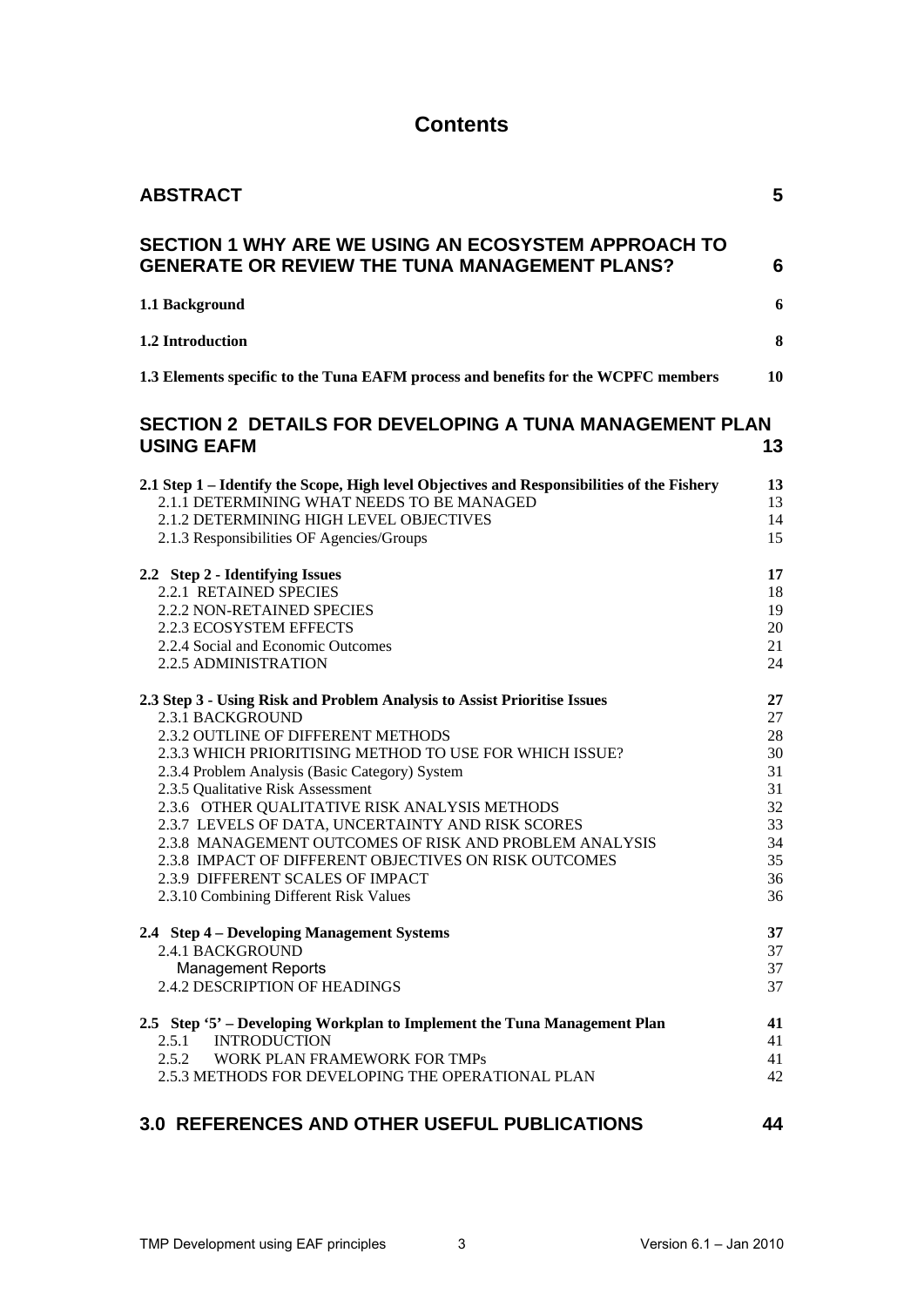| <b>APPENDIX 1 – DETAILS OF QUALITATIVE RISK ASSESSMENT FOR</b><br><b>EACH EAFM CATEGORY</b><br><b>TARGET SPECIES</b><br>NON-TARGET (BYPRODUCT) SPECIES<br><b>BYCATCH SPECIES</b><br><b>ECOSYSTEM</b><br>SOCIAL AND ECONOMIC ASSESSMENTS<br>TABLES OF CONSEQUNCES AND LIKELIHOODS | 47<br>47<br>47<br>47<br>48<br>49<br>50 |
|----------------------------------------------------------------------------------------------------------------------------------------------------------------------------------------------------------------------------------------------------------------------------------|----------------------------------------|
| APPENDIX 2 HINTS FOR DEVELOPING OBJECTIVES, INDICATORS<br>AND PERFORMANCE MEASURES ETC.                                                                                                                                                                                          | 54                                     |
| <b>A2.1 Target Species</b><br>Objectives<br>Indicators<br><b>Performance Measures</b>                                                                                                                                                                                            | 54<br>54<br>55<br>55                   |
| A2.2<br><b>Bycatch Species</b><br>Objectives<br>Indicators<br><b>Performance Measures</b>                                                                                                                                                                                        | 57<br>57<br>57<br>58                   |
| <b>Social and Economic Issues</b><br>A2.3<br>Objectives - 'Preferred Outcomes'                                                                                                                                                                                                   | 58<br>58                               |
| <b>Administration and Governance</b><br>A2.4<br><b>Management Plans</b>                                                                                                                                                                                                          | 60<br>60                               |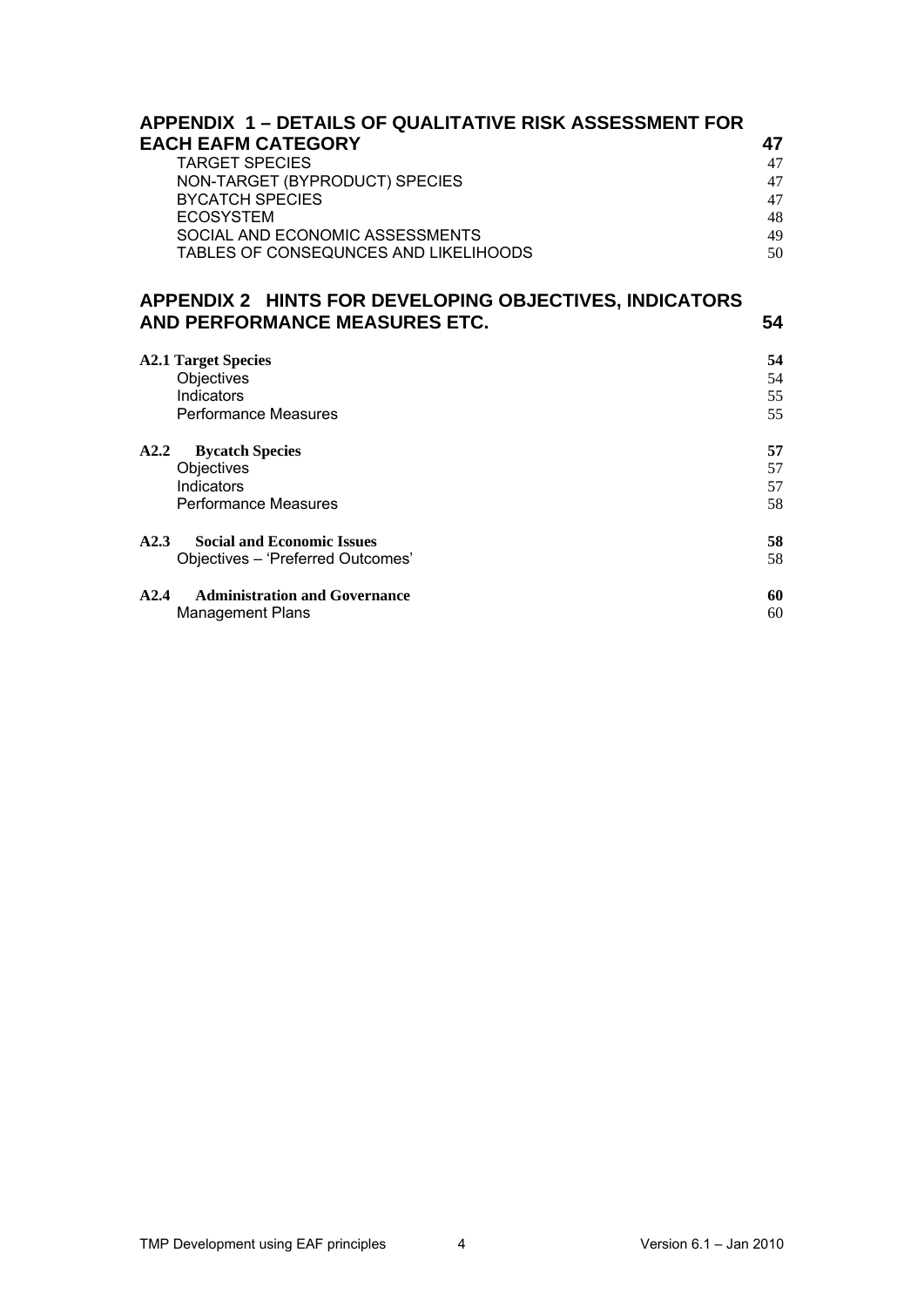# <span id="page-4-0"></span>**Abstract**

Ecosystem Approach to Fisheries Management (EAFM) is one of a number of concepts being developed to more comprehensively manage natural resources, but with a specific focus on fisheries. It deals with all the ecological consequences of fishing plus it recognises the social and economic implications of fishing and its management arrangements. It also assists in understanding how these activities interact and can affect the other.

The Tuna Management Plan (TMP) should be the central document in the management of all tuna fisheries. This guide is part of the initiative by the Forum Fisheries Agency to assist countries introduce EAFM into their management of the tuna fisheries of the Western and Central Pacific Fisheries Commission (WCPFC) when they update their TMP. Given the high economic and social importance of the tuna fisheries within this region of the Pacific, it is expected that taking an EAFM approach will help ensure that the communities in this region will benefit from the optimal utilisation of these resources.

The guide outlines the five steps required to update the TMP using EAF approach:

- Step 1 Determine the scope of the assessment develop a clear description of the tuna fishery that you are trying to manage/assess – for e.g. does it cover all the EEZ or just industrial tuna activities? This also includes identifying the relevant high level objective (e.g. species sustainability, economics etc) to be addressed and the responsibilities of the agencies involved.
- Step 2 Based on the scope, identify issues across all five EAFM components (target species, non target species, the ecosystem, community outcomes and fishery administration) and determine what objectives are to be achieved for each issue given any treaties, convention, country needs, local requirements and global attitudes. These can, therefore, be based on ecological concerns, economic realities or social attitudes.
- Step 3 Prioritise issues using some form of problem or risk assessment, utilising a pragmatic approach, determine if specific direct actions are unnecessary, already covered by current actions, or if specific additional actions are necessary. This selection must also recognise resource constraints.
- Step 4 Where direct actions are required, clear management systems (that recognise the linkages/interactions among objectives) are developed that include clear operational objectives and the ability to assess performance. They should also include the monitoring and review of performance and what actions will be taken if performance is not acceptable. These systems should form the basis of the updated TMP.
- Step 5 Based on the TMP, develop a workplan that outlines the specific activities that will need to be done by all parties to deliver the outcomes needed for TMP and other related documents

For members of the WCPFC, this EAFM based initiative will assist put into practice the concepts outlined in Article 5 of the WCPO Convention into their tuna management plans. Thus, the EAFM approach covers issues related to target species, non target species, other dependent species within the ecosystem,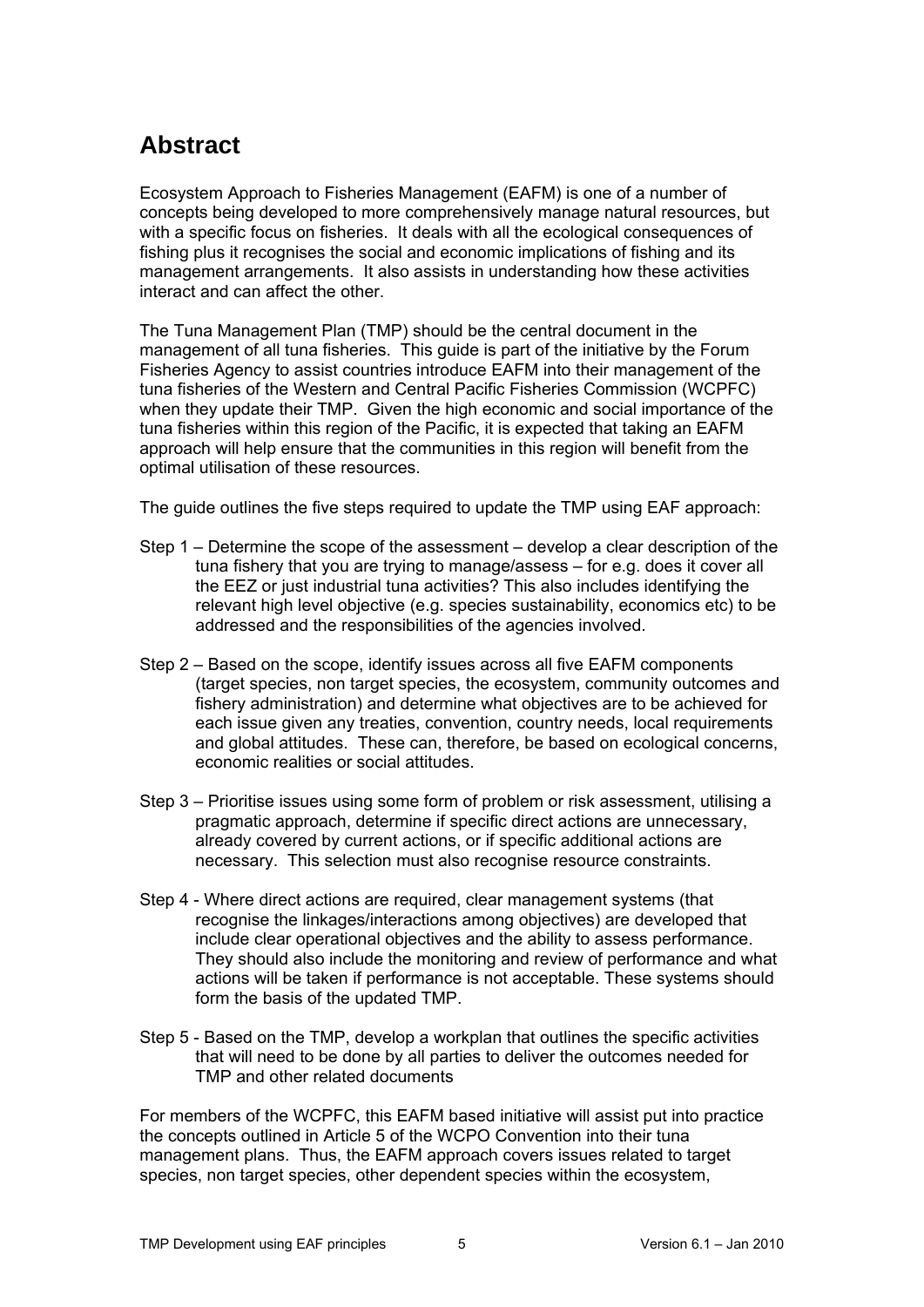minimising waste and pollution, endangered species, biodiversity, optimum utilisation, the welfare of the various states involved including the interests of artisanal and subsistence fishers. Consequently, adopting EAFM principles should not be seen as an additional burden for member countries, instead, this framework should help to plan, coordinate and prioritise current and proposed activities, making them clearer by giving a 'home' to the many strategies and monitoring programs underway. This should, therefore, help with the overall efficiency and effectiveness of the management agency.

# <span id="page-5-0"></span>**Section 1 Why are we using an Ecosystem Approach to generate or review the Tuna Management Plans?**

## <span id="page-5-1"></span>*1.1 Background*

## **Why is EAFM being promoted by the FFA to review/develop TMPs?**

In the past ten years there has been a worldwide shift to incorporate more holistic forms of management for natural resources. This change has been particularly evident within marine systems, and has been most commonly focused on fisheries management where one of the numerous titles for such a concept is the Ecosystem Approach to Fisheries Management (EAFM).

The major change required for these forms of management is that not only should there be management of the target stocks, but any impacts on the broader ecosystem arising from the fishing activity need to be considered, and importantly, the social and economic outcomes of fishing needs to be compared to other potential uses. This has resulted in assessments of impacts on bycatch species and a general drive to introduce more environmentally friendly fishing methods and techniques. The tuna fisheries of the Western and Central Pacific Ocean (WCPO) are one group that has been actively addressing these issues. Given the high economic and social importance of these tuna fisheries, taking an EAFM approach should assist in ensuring that the benefits from the utilisation of these tuna resources are optimised within each of the communities of this region.

Pacific island countries have obligations to various international and regional management regimes and treaties and therefore need viable management arrangements that will be effective in addressing issues such as resource sustainability, fishing capacity and effort control, maximizing benefits from resource utilization and mitigating impacts on the environment and non-target species. These issues are specifically covered by the objective of the Convention on the Conservation and management of highly migratory fish stock in the WCPO which is to ensure, through effective management, the long-term conservation and sustainable use of highly migratory fish stock in the WCPO in accordance with the United Nations Convention on the Law of the Sea (1982), and also many of the articles within this convention.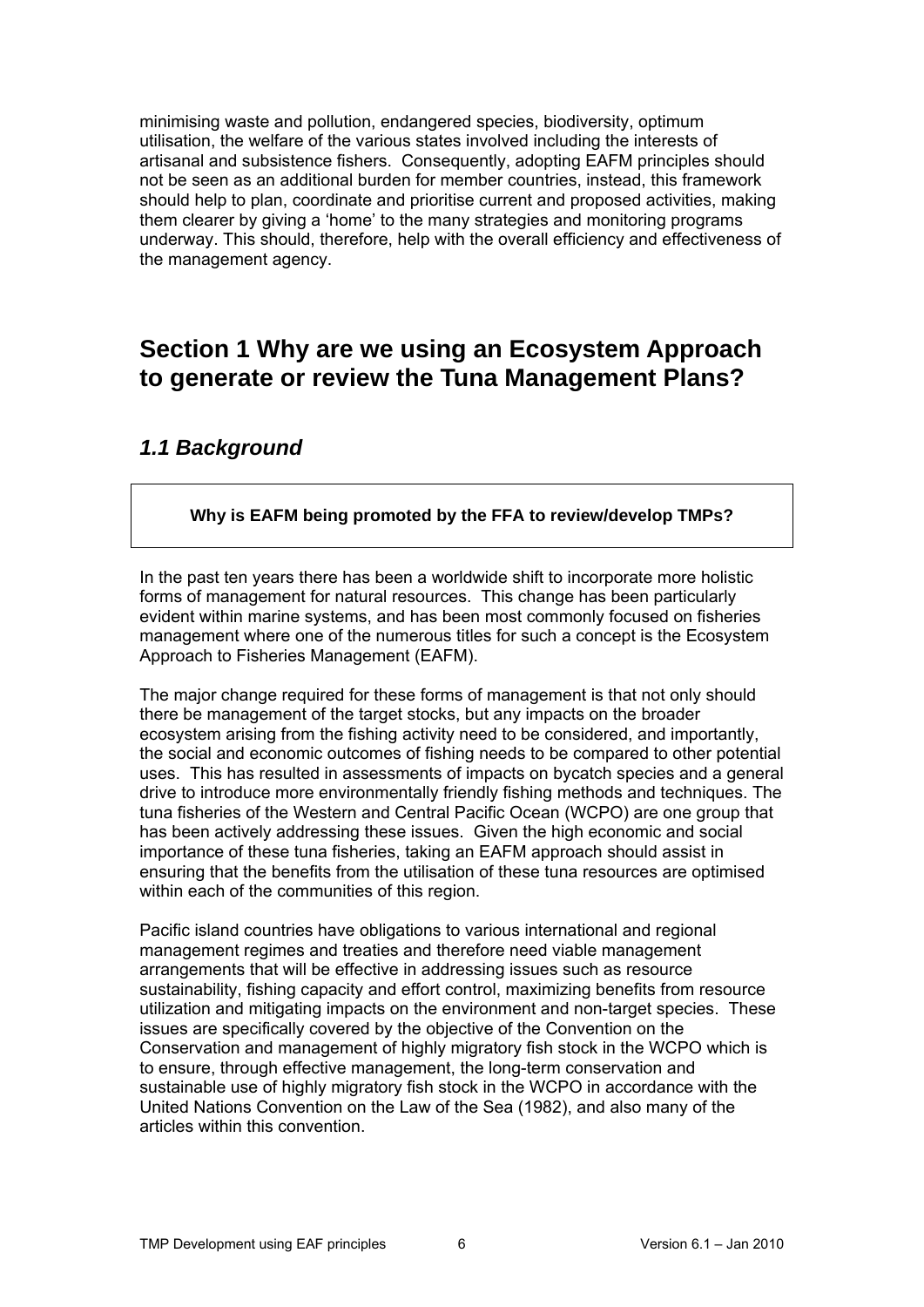In addition to these externally based benefits, there are very good reasons for any fishery and fisheries management agency to implement EAFM within their Tuna Management Plans (TMPs). The discipline that is involved in this process, which is largely based on risk management principles, can have significant benefits for the countries and agencies concerned. Therefore it is an extremely good strategic planning tool and can assist agencies to generate a clear understanding of how to prioritise their activities. Consequently, the system should be seen as a better way of undertaking all fisheries management activities, not as an extra burden to be completed in addition to normal management activities.

This guide forms part of an initiative of the Forum Fisheries Agency to assist member countries to introduce an Ecosystem Approach into their Tuna Management Plans, either by revising their existing plans or through the development of their first plan... This should be of assistance in efficiently implementing the objectives and articles that are outlined in the WCPFC Convention.

It is recognised that our general knowledge of the complex marine ecosystem in this region is often limited, and many of the possible affects of tuna fisheries are poorly understood. This does not mean that EAFM cannot be utilised. Thus, the first myth to dispel is that EAFM requires full certainty about all the possible ecological, economic and social interactions and issues associated with a fishery before you begin. EAFM must be undertaken using a risk-based approach; there is no automatic requirement to collect more detailed ecological data. The level of uncertainty for an issue only needs to match the level of precaution that has been taken in determining the management settings (Fletcher, 2009). The process helps determine what level of management action, inaction and future research is appropriate given the level of risk and the current level of knowledge available.

#### **You don't need complete knowledge or certainty to start utilising EAF principles to update/develop your TMP**

Consequently, EAFM is a long-term undertaking for FFA member countries in an effort to reduce uncertainty in the decision making process particularly for the sustainable development of the region's tuna resources. It is expected that this initiative should increase the long-term benefits for the communities in this region from the optimal utilisation of these resources.

Finally, the EAFM process will itself develop as more information and experiences are generated. The specifics outlined in the current guide (e.g. the specific risk analysis methods) may vary between different issues, regions, information levels and time, but the basic concepts (i.e. the five basic steps) will probably not alter greatly.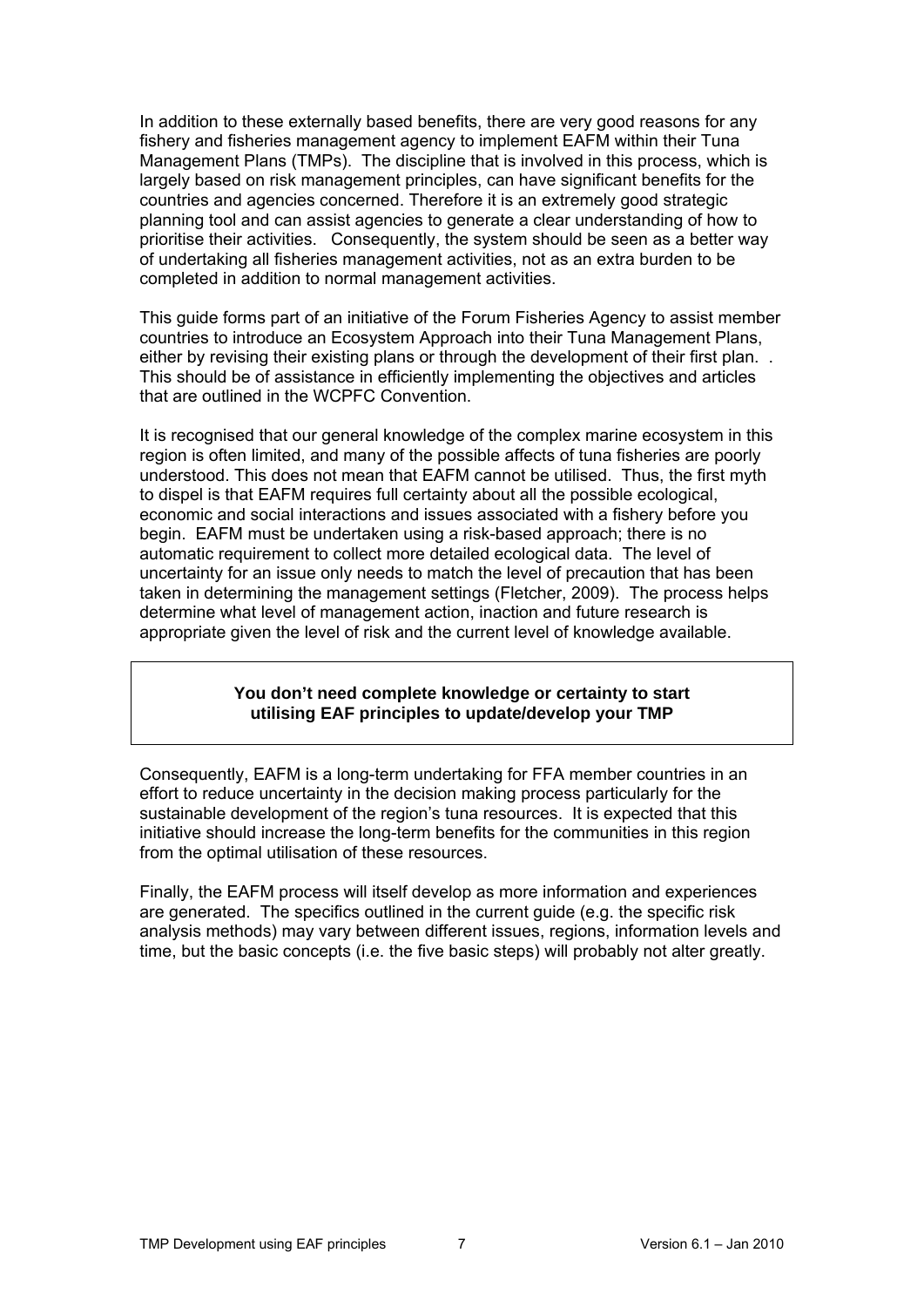## <span id="page-7-0"></span>*1.2 Introduction*

### **A general explanation of EAFM concepts and how it relates to fisheries management and ecosystem related initiatives.**

EAFM is just one of a large number of terms and concepts that are currently being used to describe how to manage natural resources in a more holistic manner; many of these concepts relate to the management of fisheries resources. Some are relatively new, including Ecosystem Based Management (EBM; e.g. Ward et al., 2002), Ecosystem Based Fishery Management (EBFM; e.g. Brodziak & Link, 2002), Ecosystem Approaches to Fisheries Management (EAFM; e.g. FAO, 2003) and Integrated Oceans Management (IOM; e.g. NOO, 2004). Others have been around for over 10 years, such as Sustainable Development (SD; WSED, 1987) and Ecologically Sustainable Development (ESD; CoA, 1992).

Such a large number of terms can be somewhat confusing but it is important to recognise that they are all just variations on a theme (Fletcher, 2006). Thus, sustainable development, (or ESD as it is known in Australia) should be the overall goal for governments and each of the other terms describe strategies that are being used by various sectors/agencies to work towards this overall goal (Fletcher, 2006). EAFM is, therefore, just one of a growing number of strategies that describes the taking of a more comprehensive approach to the management of natural resources (this term covers fisheries resources). All of these terms recognise that management must deal with the full set of ecological consequences of an activity and also understand the social and economic implications that the activity provides.

Thus another major myth to dispel is that EAFM (and all similar concepts) is just about ecology or the ecological impacts of fishing. It is equally about the people involved and the outcomes that are generated for society from undertaking these activities, plus having an understanding of the influences that natural variations may have on these systems and outcomes.

#### **EAFM is not just about ecology, it also covers issues about the fishers, their administration and the community outcomes**

The key difference amongst these various strategies is the scope of the issues that they are attempting to deal with. This can range from a single activity operating in a small locality, up to all the activities that may be occurring in an entire region of an ocean. The defining element for EAFM (and for EBFM), is that the scope of issues covered is restricted to those that can be managed, or at least directly influenced by, the relevant fisheries management agency (hence the "F"), plus those that you need to react to. EAFM can, therefore, cover part of a fishery, all the issues affected by an entire fishery, up to managing the full collection of fisheries operating in a region (which should also deal with their cumulative impacts and the allocation of access amongst the individual sectors). The level chosen will depend upon the scope of the assessment required and the jurisdiction of the agencies involved. To implement broader levels of management such as Ecosystem Based Management (EBM)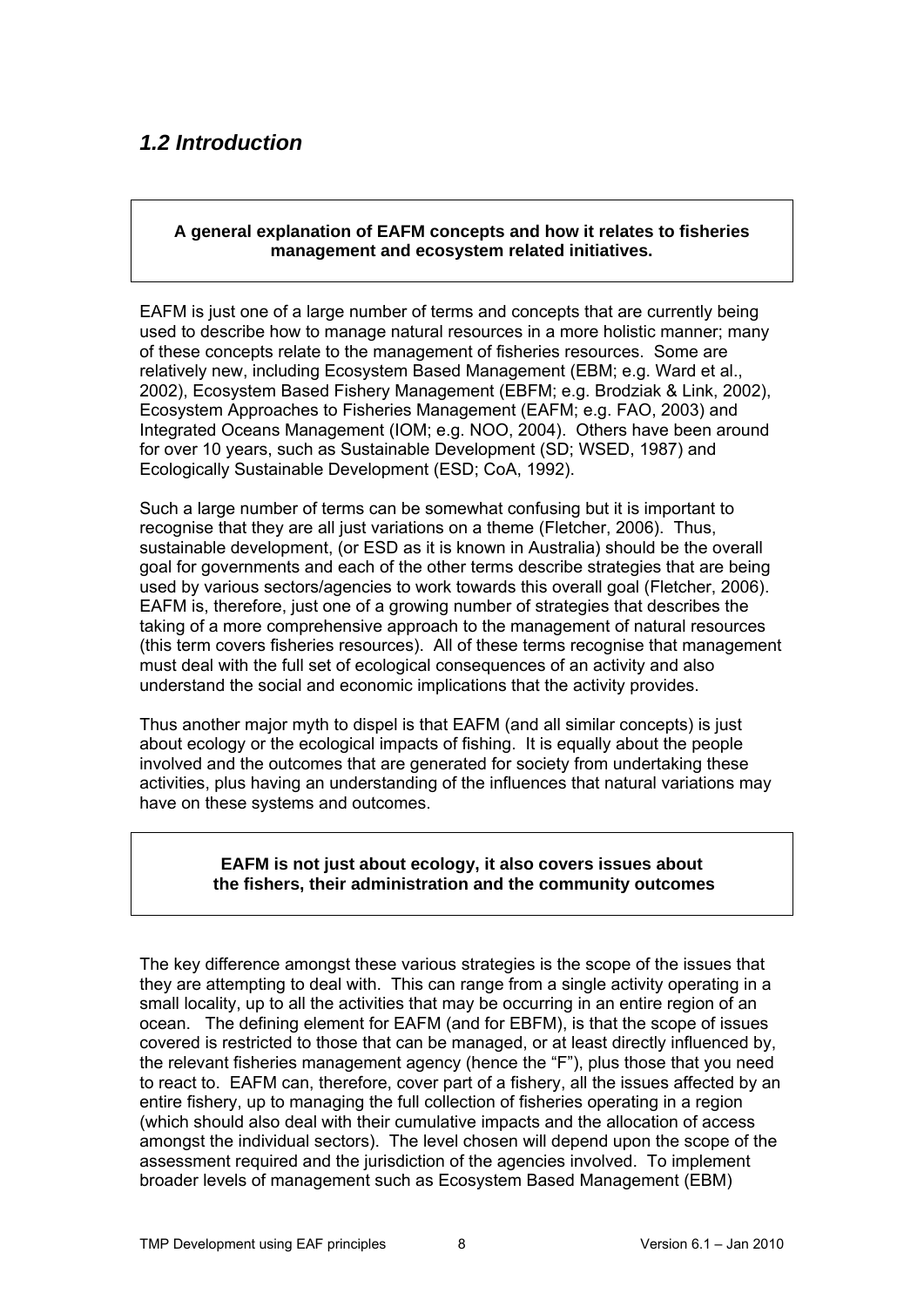would, however, not only require the management of all fishing related activities, but all other activities operating within the region (See Fig. 1 for details).



The issues outlined in the WCPO Convention are fully consistent with implementing EAFM. Article 5 of the convention outlined what is expected for "*target species, non target species, other dependent species within the ecosystem, minimising waste and pollution, endangered species, biodiversity, optimum utilisation, the welfare of the various states involved including the interests of artisanal and subsistence fishers*". Thus, the implementation of EAFM should not be seen as either a major change in direction for the WCPO Commission nor will it require adding EXTRA elements. Rather, it is a framework that should help coordinate current activities, making them clearer by giving a 'home' to many of the strategies and monitoring programs already being undertaken.

#### **The implementation of EAFM is a way of meeting the WCPFC Convention and therefore does not add EXTRA elements.**

Implementing these concepts has often proven difficult (e.g. Staples, 1997; Chesson et al., 2000). Since early 2000, Australia has been one of the regions where there has been substantial progress in developing a practical way forward. A major reason for these advances has been connected to the requirement for any export-based state fishery and all commonwealth managed fisheries to complete applications to the federal environment agency against a set of guidelines for sustainable fisheries (CoA, 2001). If the application was not accepted, the fishery was at risk of being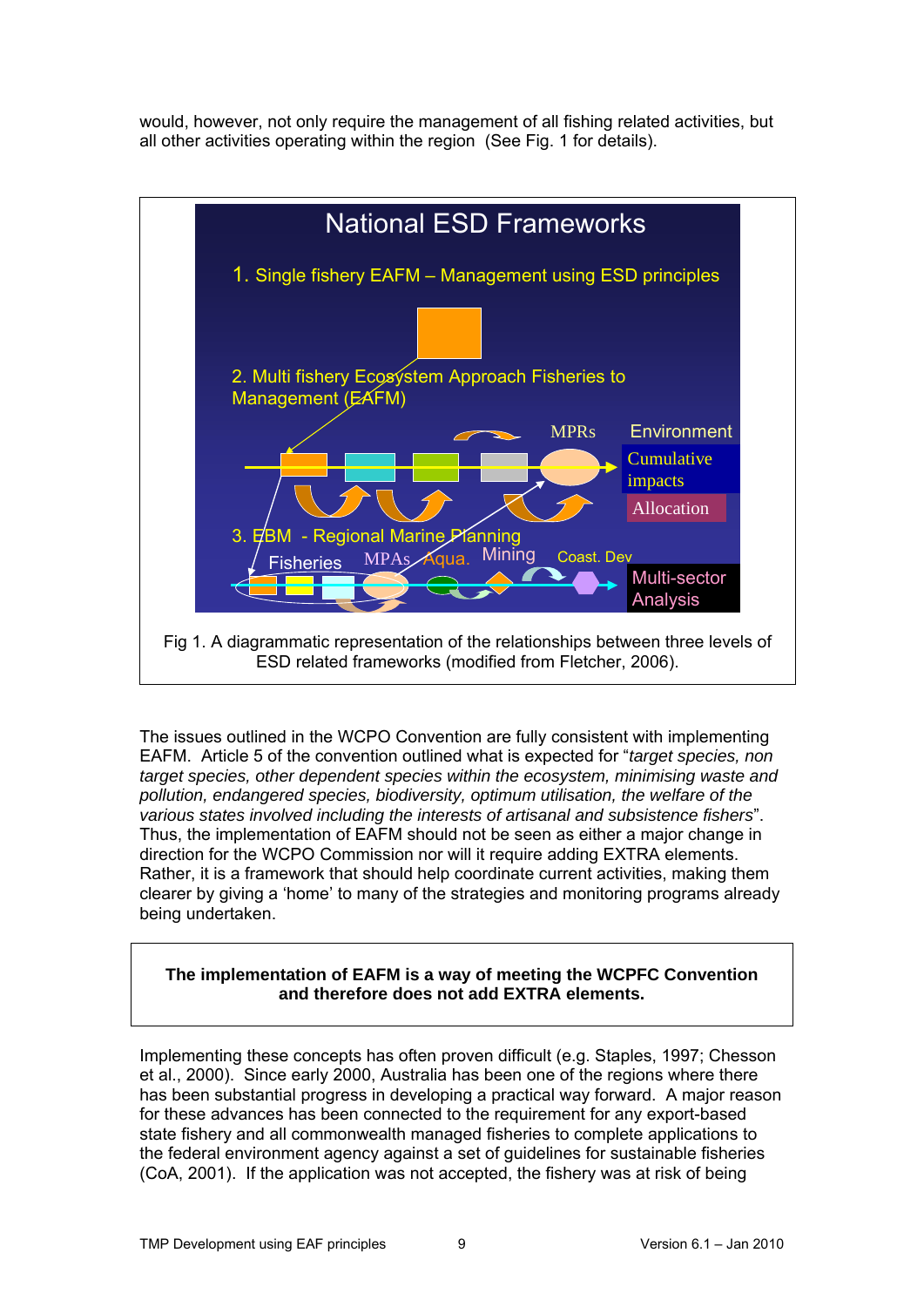unable to continue exporting their catch. This was a powerful incentive to implement systems capable of providing the information needed across all the ecological elements of ESD.

Such incentives are becoming more wide spread around the world. This is occurring at both the government level (US ban on prawn/shrimp imports without turtle excluder devices); or at the market/wholesale level (e.g. Sainsburys, Unilever) leading to third party auditing schemes such as the Marine Stewardship Council system of certification. This situation is likely to get more common in the future.

Whilst external pressures will increase the need to implement EAFM style management, the real benefits to a fishery from undertaking this process should come from the increased efficiency and better management outcomes that should result from implementing these types of management systems.

## **Implementing an EAFM based TMP should improve the agency's effectiveness.**

In almost all cases, if the systems imposed do not clearly improve the management arrangements for the local stakeholders, they are highly unlikely to persist in the longer term. Consequently, the challenge is to make a system that not only produces outcomes that external parties may consider more appropriate, but also one that assists the management outcomes for all the local stakeholders in the fishery – including the fishers, managers and local communities. Thus, the ultimate drive for EAFM must come from within the country/community/ industry or it is unlikely to succeed.

To assist with meeting their increased assessment needs in an efficient manner; Australian fisheries agencies commissioned the development of a framework for the reporting and assessment of wild capture fisheries against the principles of Ecologically Sustainable Development (ESD). This framework (which was based upon an initial system developed by Chesson et al., 2000) outlined a four step, risk based process to generate reports on all relevant ESD issues for a fishery; including impacts on target species and the broader ecosystem, and the potential social and economic outcomes and the current governance systems (Fletcher et al., 2002, 2005; see Figs 2 and 3 for an outline of process and the framework).

## <span id="page-9-0"></span>*1.3 Elements specific to the Tuna EAFM process and benefits for the WCPFC members*

Given the success of these systems in meeting the needs of Australian fisheries, this approach was chosen by FFA as the basis for the development of a system specifically designed for use in the tuna fisheries of the Pacific region. A number of changes have been made to the basic ESD framework which relate both to the specific circumstances of fisheries management in the Pacific but also from further experiences using the system (e.g. it is now a five step process), but it is essentially the same concept with some details and complexity having been adjusted.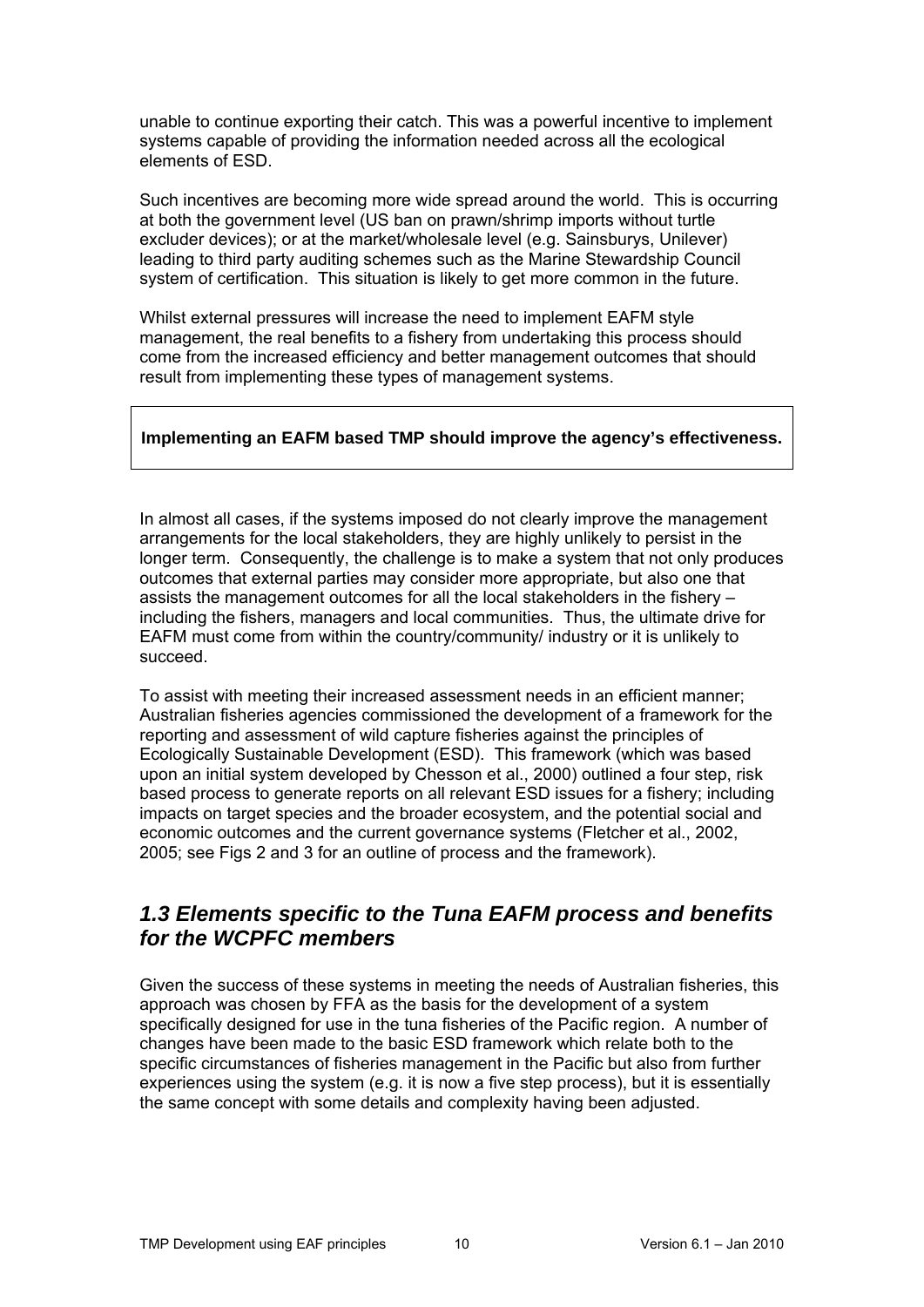

#### **Fig. 2 OUTLINE OF THE TMP DEVELOPMENT PROCESS USING EAF (based on Risk Management Guidelines ISO 39000:2009)**

The use of this approach it is presumed that there has been commitment and a mandate for the use of the EAF based approach by the relevant government and government agencies (see Fig 2).

One of the key issues that will be covered in more detail in this version is determining the scope. The scope may be difficult to define in some cases given that these are transboundary fisheries that capture highly migratory species such as tuna, and therefore management will often have to incorporate issues and operate at island, country and potentially at the regional levels. The complications that arise are not a failure of the EAFM system, instead this framework helps identify where such issues are a problem so that they can be clarified and dealt with explicitly.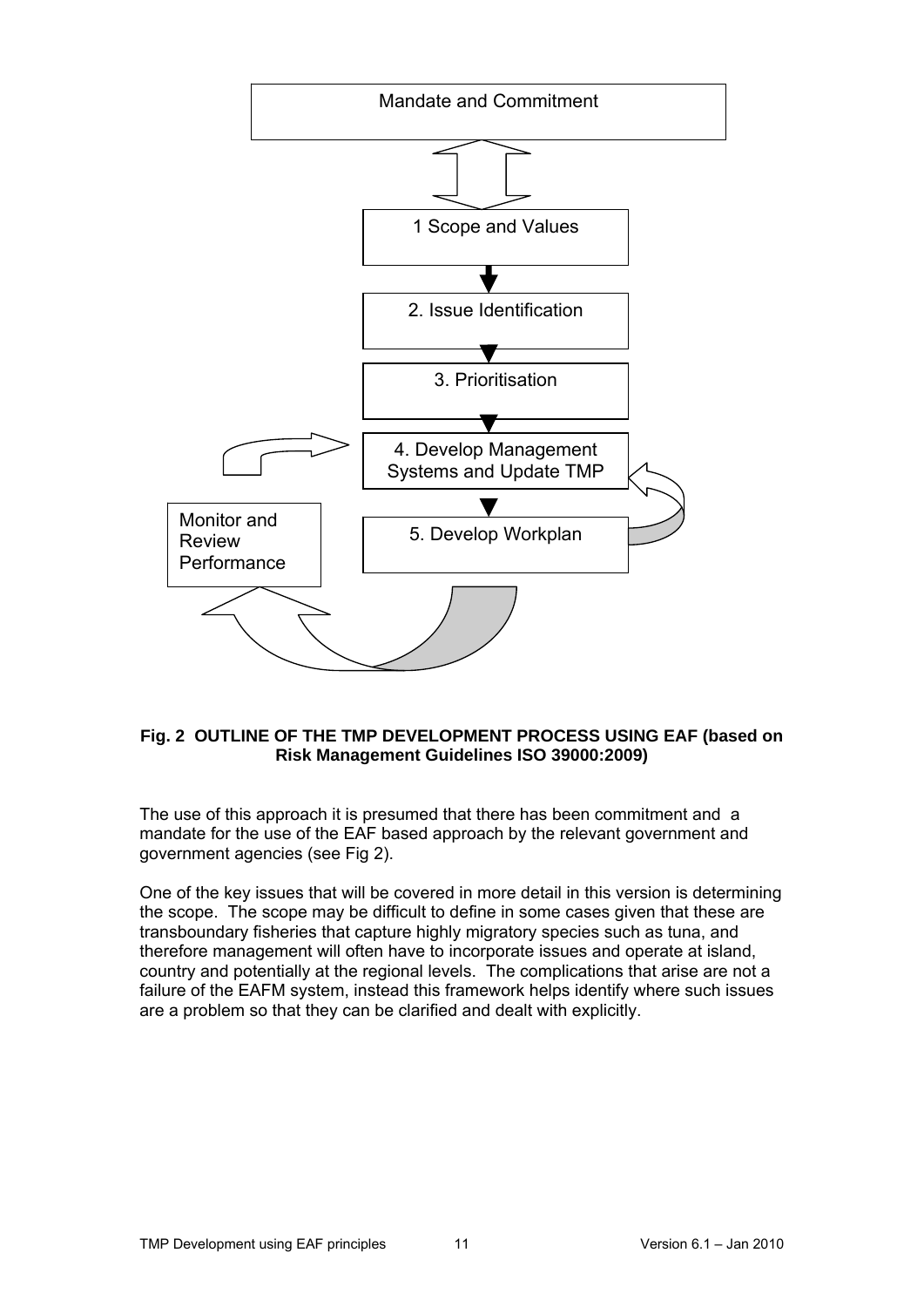

Fig. 3 The five key components of EAFM.

Given the importance of tuna fisheries to the economic and social structures of Pacific countries, the framework for assessing these fisheries has a strong emphasis on the identification and analysis of social and economic issues. Such issues are crucial in the decision making process for fisheries in Pacific countries. The EAFM also recognises that there are likely to be different concepts about what is considered acceptable performance among countries and regions such as for interactions with species of customary importance.

Another benefit of the EAFM system is that it provides an effective way of ensuring that governance arrangements, such as the administrative activities of the agencies involved, are operating appropriately. It also an effective means of strategic planning for the agency by providing a clear home for all of the activities related to the fishery and assists determine which of these should continue and what is missing.

Fully implemented, this system should greatly assist decision-making because it provides an overall framework to understand the full implications of any management decision. Initially, however, its main value will be in identifying and assessing all relevant issues and the setting up of processes to enable their management to be undertaken effectively and efficiently. Therefore, this process should help all stakeholders recognise any impacts along with any overlaps between regions and between fisheries and any conflicts with outside country interests/benefits.

## **The system by itself, does not provide the 'answers' it merely assists the process**

A key point to remember though, is that the system by itself, does not provide the 'answers' – it merely assists you in the process of trying to find these. The issues that need to be addressed and how you address these must come from the people involved in the management of the fishery. These may vary among countries and the stakeholders who participate and are affected by the management of a shared resource.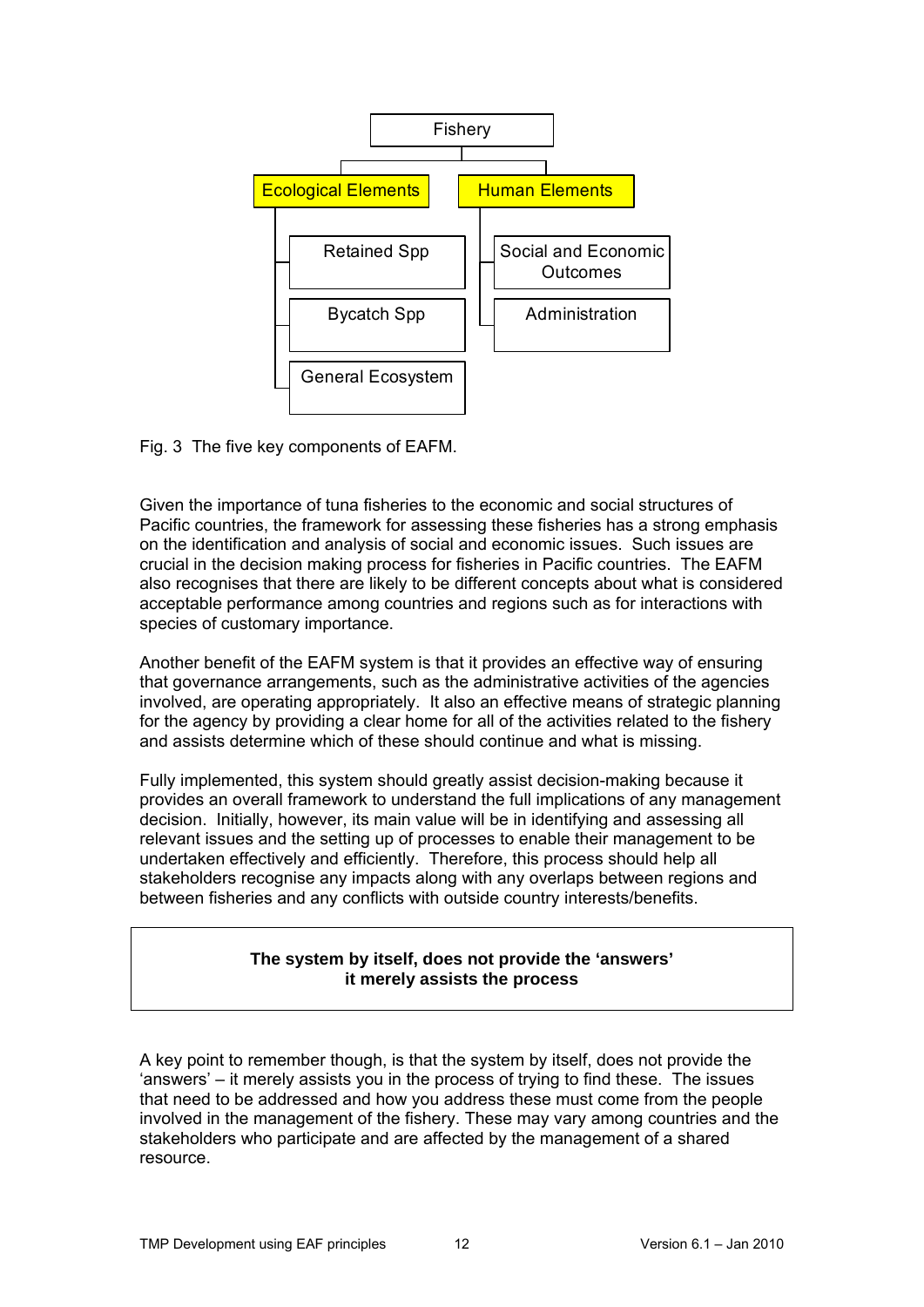# <span id="page-12-0"></span>**Section 2 Details for Developing a Tuna Management Plan using EAFM**

## <span id="page-12-1"></span>*2.1 Step 1 – Identify the Scope, High level Objectives and Responsibilities of the Fishery*

**Describes how to determine the scope of the fishery to be assessed, what is to be achieved and who is responsible for what** 

#### <span id="page-12-2"></span>*2.1.1 DETERMINING WHAT NEEDS TO BE MANAGED*

The first step in developing any management system is to determine the scope of what is to be managed. Spending time to clarify this scope is extremely important because if there is not a clear understanding at the beginning of the assessment, there is a high probability that confusion will continue to spread through the rest of the process and it is unlikely that a sensible outcome will be generated. Without resolution, in some cases the entire process could fail.

#### *So how do you work out what is the appropriate scope?*

The EAFM framework we are using examines all the elements that are relevant to an activity – in this case a fishery, however this is defined. Thus, it examines all the outcomes from this activity and the issues that may be affecting this activity irrespective of where these may be operating (or who manages them). There is no absolute formula for defining what should be a 'fishery' - it is a term of convenience to describe the activities that you are trying to manage in a collective manner. Consequently, the fishery can be one that is based on the type of gear  $-e.a$ . long line, purse seine, trolling, pole and line – or it could be on a species/group of species (e.g. skipjack, yellowfin, bigeye and albacore tuna) as taken by all methods. Whether it covers part of a country, one entire country, or it covers multiple countries depends upon who is involved, and part of the process, along with who has management responsibility and authority.

#### *General*

The easiest situation is where the fishery to be examined has already been defined clearly in some form of instruments including legislations or a convention as in the UNCLOS, UN Fish Stock Agreement and the WCPFC Convention. Where this hasn't been done formally, answering the following questions can assist generate what the scope should be.

#### **Description of the Fishery**

1. What groups or type of fishers should be involved in the management (e.g. all commercial, distant water fishing nations (DWFNs), local; artisanal, sport, charter)?

2. What fishing methods are involved – just one (e.g. purse seine) or all relevant methods (long line purse seine pole & line etc.)?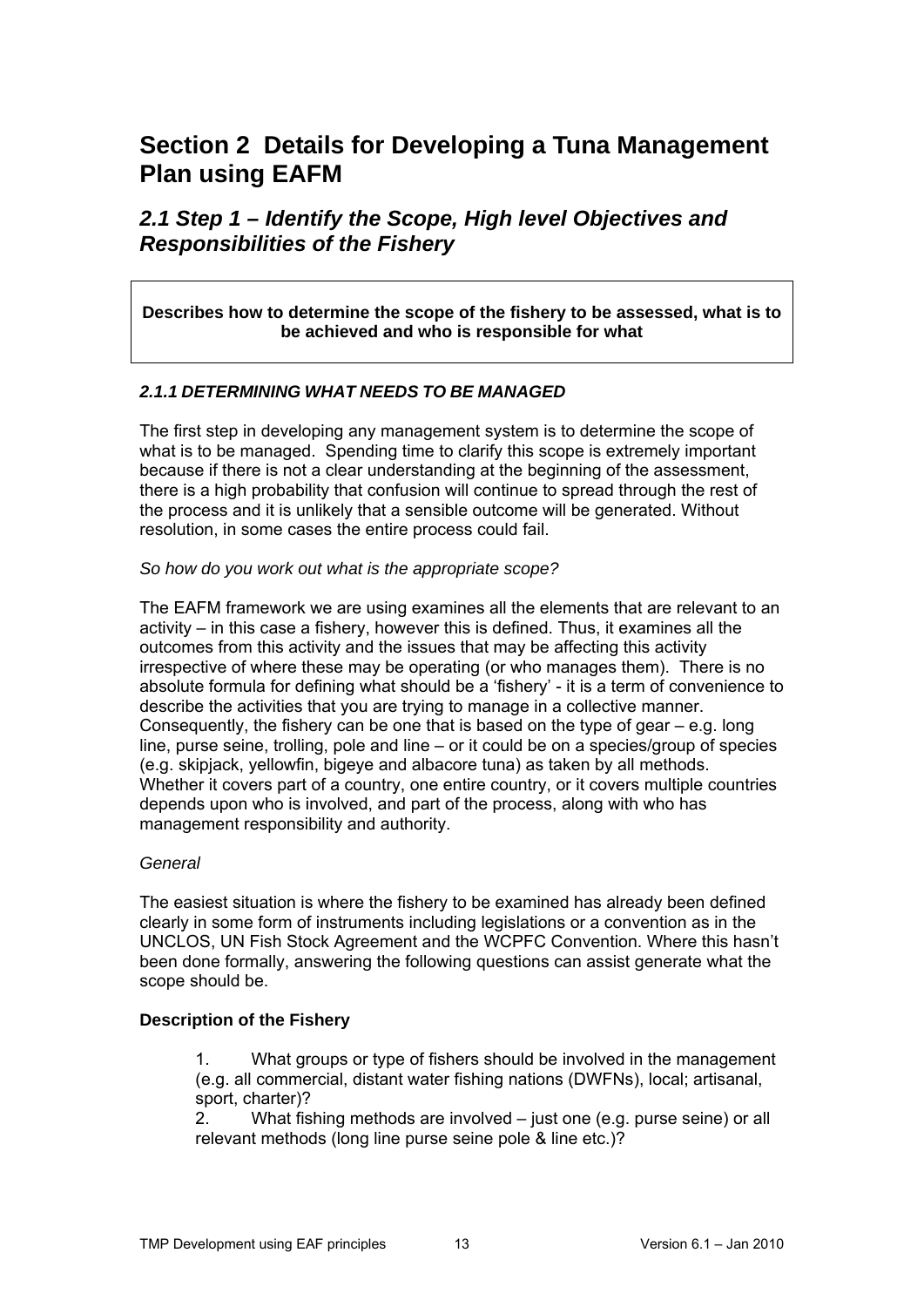3. What is the geographic area it will cover (the EEZ, national waters, the WCPO region, specific depth strata, specific distance from land - waters in between islands; archipelagic waters, etc.)?

4. The species caught (tuna; billfish, etc)

## <span id="page-13-0"></span>*2.1.2 DETERMINING HIGH LEVEL OBJECTIVES*

The second element of determining the scope is what is the purpose of management? What am I managing for? Again this is often not as clearly understood as it should be. Not having clarity about what is trying to be achieved by management, and more importantly, who will benefit from this, is an extremely common problem. There are four elements to this that are assisted by undertaking the EAFM process.

1) The key element of undertaking an ecosystem based management is that all the values that a community wants to achieve from a resource need to be considered in determining what is the acceptable performance for an issue. In short, what do the communities want to 'get' from undertaking management? In many cases these values can be aspirational. To be useful in decision-making however, these values need to be defined in such a way that ultimately they can be made into operational objectives that are measurable.

2) Another critical element is that EAFM does not only assess issues from one type of value (e.g. just species sustainability). During the various workshops associated with the development of this guide, it was identified that there are at least five types of values/objectives that can often be relevant to the same issue (see Table 2). These values could be used as the starting points to identify issues and ultimately assess the priority (risk) associated with any specific issues (because risk is the uncertainty associated with not meeting your objectives – see later for full details). These are however guides, they need to be clearly determined by the countries.

| <b>Table 2</b> A brief description of the five main high level objectives that are relevant in |  |
|------------------------------------------------------------------------------------------------|--|
| most fisheries operating in the Pacific region. nb - not all values were relevant to           |  |
| every issue.                                                                                   |  |

|                 | Category                                       | Possible High Level Objective                    |
|-----------------|------------------------------------------------|--------------------------------------------------|
|                 | <b>Species Sustainability</b><br>- Stock level | Keeping biomass levels above $B_{\text{msv}}$    |
| 2               | <b>Species Sustainability</b>                  | Country catch levels meet convention obligations |
|                 | - Country level                                | for overall species sustainability               |
| 3               | <b>Economic Outcomes</b>                       | Maximising economic benefits to the community    |
|                 | <b>Social Outcomes</b>                         | Minimising social impacts on the community       |
| $5\overline{5}$ | <b>Food Security</b>                           | Maintaining access to sufficient resources to    |
|                 |                                                | enable survival                                  |
| 6               | <b>Waste Minimisation</b>                      | Ensure the best use of all captured fish         |

Each of these high level objectives should be discussed with the country to determine if there are already objectives in the current tuna management plan that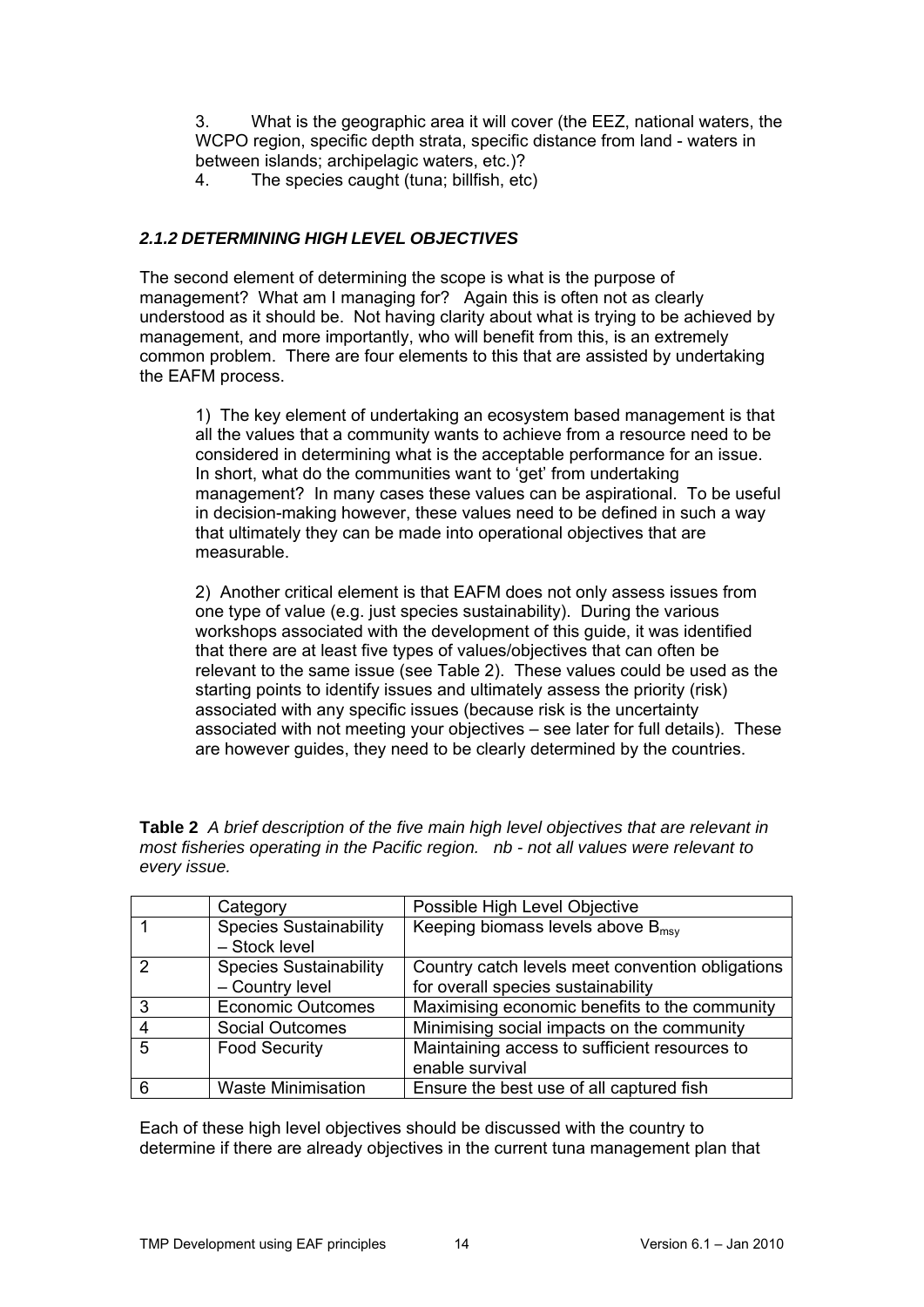could be used. These should be reviewed by the countries to ensure that they are the most appropriate to use.

3) The setting of clear objectives is further complicated by tuna fisheries capturing migratory stocks which have distributions substantially larger then an individual EEZ. This frequently means that there will be a need to have objectives set at the Stock/regional level plus at the national level, and in some cases, even at the local level. This is particularly relevant for countries wanting to determine if their individual level of catch for a species or bycatch group is considered acceptable or not.

4) The fourth element of undertaking EAFM is that it requires explicitly looking to see if the effective management of one objective is causing unwarranted problems in the performance of another objective. There are often situations whereby managing to optimise one objective can result in generating poor performance in another. In such situations a compromise will need to be made preferably by explicitly determining which of the objectives should have precedent over the other.

#### <span id="page-14-0"></span>*2.1.3 RESPONSIBILITIES OF AGENCIES/GROUPS*

One of the key factors in determining what should be the appropriate scope for a TMP is that practical management outcomes can only be generated when the scope aligns closely with the legislative powers of the agencies directly involved in the process. If you do not have the power to regulate or manage an activity, then you will not be able to establish enforceable objectives and performance levels and you will certainly not be able to introduce the regulations or legislative arrangements to achieve these.

This is common for transboundary fisheries that capture highly migratory species where management may have to operate at local, country and regional levels. Similar issues arise when dealing with broader environmental issues that are often not managed directly by fisheries agencies. Thus pollution impacts are generally managed by the environmental agency in each country not the fisheries agency.

This does not mean that the EAFM process ignores the elements that can affect the fishery but are not directly managed by the fishery agency/community. The EAFM process identifies and examines all the issues and outcomes that are generated by the fishery but it also identifies the external issues that may be affecting the fishery, irrespective of where these may operate or who manages them. But there needs to be an explicit recognition of which issues can be directly managed compared to those that can only be influenced or reacted to because this affects what types of responses are sensible/appropriate.

#### *Level of Control and Management Actions Available*

Often there can be confusion about what should or should not be included in the scope due to uncertainties about how this interacts with the responsibilities of different agencies and groups. To assist with this issue it is important to understand that there are three types of management actions that can be taken depending upon the level of control that you have over an issue. It is clearly not possible to effectively manage something or be held responsible for the outcomes if you do not have any authority or real control. This doesn't mean that these elements should be ignored in the EAFM process, it just means that they must be taken into consideration for the planning for what you do have control.

The three types of issues are those that you: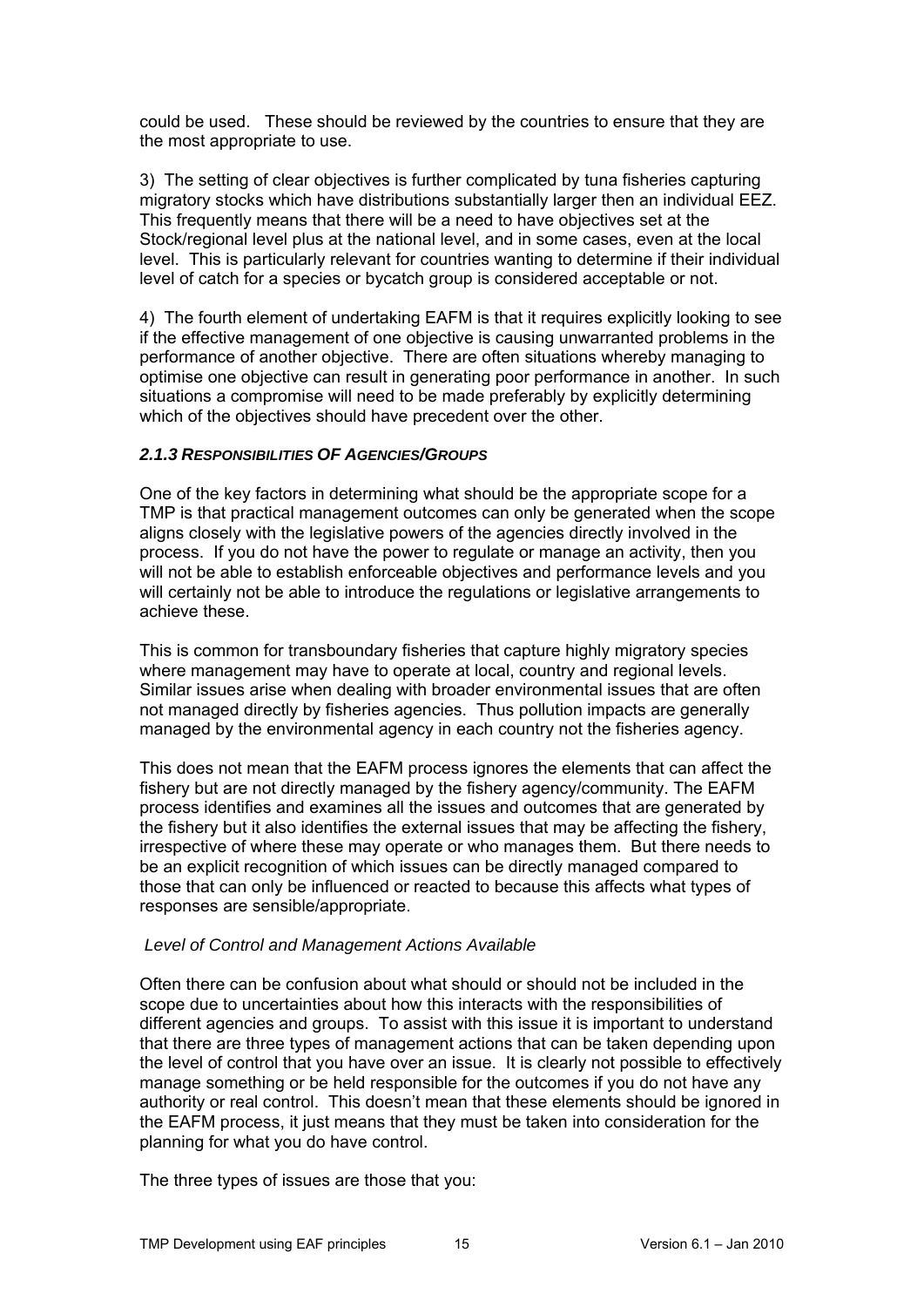- 1. MANAGE These issues must come under your direct legislative responsibility (e.g. controlling the number of fishing boats in your EEZ). You can generate regulations/management plans etc to deal explicitly and directly with these issues. The agency must take full responsibility for these issues.
- 2. INFLUENCE These issues are not under your legislative responsibility and therefore you cannot manage them directly, but because they come under someone else's legislative responsibility (e.g. another Agency/Department; the WCPFC for impacts of fishing by other countries on your fisheries) you can have input into the process and try and influence what they do.
- 3. REACT TO These issues are generated by the external environment that you can neither manage nor influence but they still affect you. You can still be ready to deal with these issues (e.g. natural changes in the oceanography, cyclones, changes in currency exchange, market prices, fuel prices) as much as possible.

All three types of actions can be considered within the EAFM framework, although the specific actions and activities that need to be taken will differ depending upon what type of control the agency has.

Within the Pacific region, there will be many issues associated with being part of regional fishery because tuna fisheries operate across wide regions of the Pacific Ocean. This has been the reason that a number of regional agencies, multi-lateral and bilateral fishing agreements and Conventions have been generated (e.g. FFA, WCPFC, US Multi-lateral fishing agreements, and bilateral fishing access agreements).

If the scope of the assessment is to only deal with part of a more widespread fishery, the assessment should still identify and include any relevant potential impacts and issues outside the scope of what is being directly examined – this could include other fisheries that may also be affecting the stocks, other activities that may be affecting the environment that the fishing activity operates within or other activities that may be competing for alternative uses of the space or resources. The elements that are not covered should be clearly documented in the EAFM report.

The explicit identification of what can be controlled and what influences performance is one of the more useful outcomes from this system. For example, each country within the WCFPFC can directly control the fishing activities that occur within their EEZ, but they can only influence the level of fishing that occurs in other regions through the regional body (in this case the WCPFC) and they can, however, only react to issues such as any fishing that occurs outside of the WCPFC plus any shifts in oceanographic conditions that may influence local fish abundances.

#### *Responsible Agencies*

1. The agencies involved in the management of the resource (e.g. the national fisheries agency, other national agencies – customs, police; a Regional Fisheries Management Organisation – e.g. WCPFC).

2. What authority do these bodies have to control what happens, over what area, species, activities, do they have control? (e.g. what controls does the Convention require, what controls do individual agencies have?)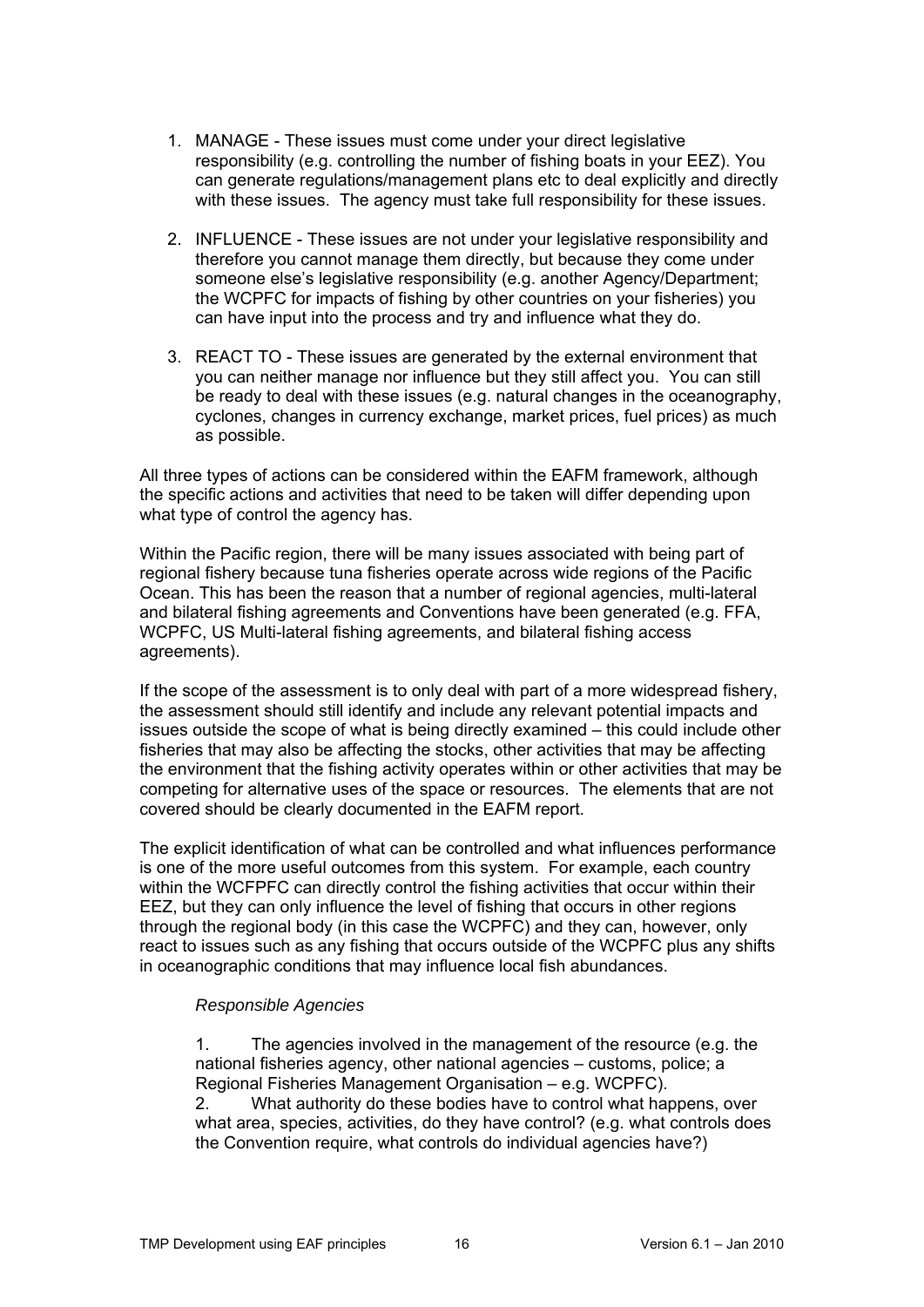# <span id="page-16-0"></span>*2.2 Step 2 - Identifying Issues*

### **Provides details of how to identify all EAFM issues relevant to the fishery.**

Based upon the fishing activities and sectors included and the high level objectives the country wants to achieve this will affect what needs to be covered by the TMP. To help determine the collection of issues we use a set of component trees that cover each of the five key areas of EAFM (as outlined in Figure 2 and described in detail below). Each of the five key areas has a generic component tree the main issues have been included based upon previous experiences of what are relevant tot tuna fisheries within the Pacific region.

These trees are tools to help identify issues and to lower the chances of missing important issues. They also help by structuring the issues into related groups, which assists in determining their priority and developing management objectives and strategies. The generic trees just make a good starting point to help the process of identifying what issues are relevant to the fishery being assessed. So just because an issue is present on the generic tree does not mean that it will always be relevant to a particular fishery, nor does it mean that all relevant issues will be present.

The process works by modifying each of the trees<sup>[1](#page-16-1)</sup> by adding any relevant issues not already included and deleting any issues that are totally irrelevant. If any of the generic issues are removed, written justification should be provided on why it wasn't applicable (e.g. bait collection for a fishery that does not use bait). Merely because you do not have data or direct information is insufficient reason to ignore a potential issue.

At this stage, the process is about issue identification, not prioritisation so there should be little discussion of the importance of an issue. If a stakeholder raises an issue that is known to be wrong, this is usually valuable to document because in many situations describing what is NOT important is more valuable than what is. So, if one group thinks it is an issue, it is best deal with it.

The process of identifying the issues should include a workshop where all relevant stakeholders are present. This could include representatives of the fishers, managers, scientists, community groups, and environmental groups etc. Such workshops provide each of these groups with the opportunity to have input to the process. This process could be speeded up by having the management agency draft the first set of trees and the stakeholders add to these.

Any stakeholder meetings should be undertaken in the most common language of the participants. This may require the translation of some of the core documentation into the local language and distributing this prior to the meeting. It may also assist if there has been some communication with the whole community – via media - press radio etc. to ensure that the stakeholders come well informed and that they have been able to discuss the issues widely prior to the workshop.

1

<span id="page-16-1"></span> $1$  You can also use lists of issues rather than trees if this is more convenient.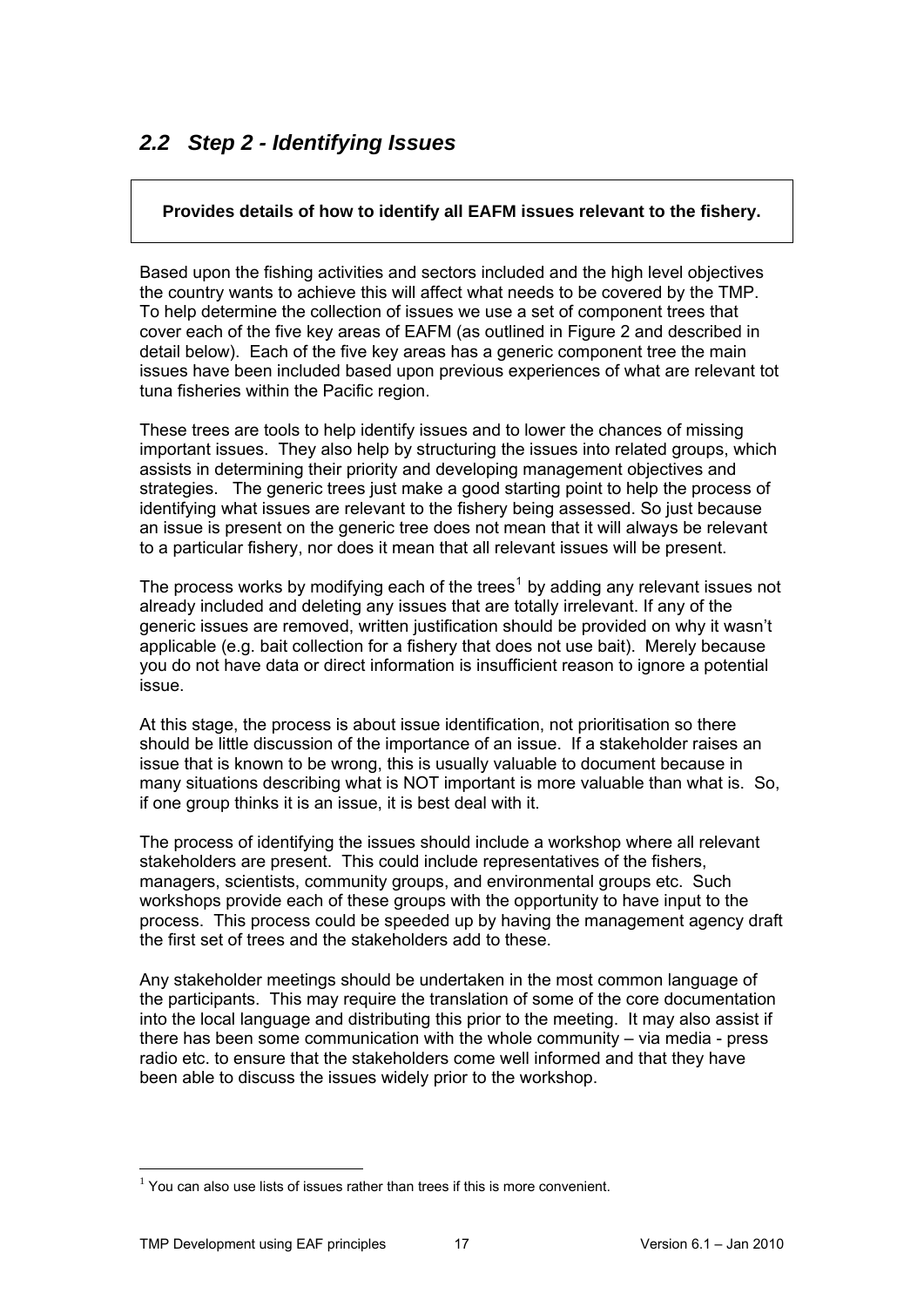If a large workshop is not possible to organise/hold, the issues can still be identified by a smaller group or even just the one person (scientist/manager) using the component trees. The fewer people involved in this stage just increases the chances of some issues being missed and it also reduces the 'ownership' of the process by groups that were not present. The impacts of this can be minimised by sending the modified trees (lists of issues) to these groups for their input.

### <span id="page-17-0"></span>*2.2.1 RETAINED SPECIES*

(those species that the fishery wants to capture and use)

#### *General*

Because these are 'species' based assessments each species/group should only be included on one tree and all aspects dealt with collectively. This includes issues concerning their abundance, distribution, genetic changes, along with any impacts of discarding by this fishery for being undersize, over quota, or any other impact on it by other sectors (e.g. capture by other fisheries, illegal fishing).

This approach is taken because it is more efficient (and appropriate) to deal with the issues collectively for a species and it becomes confusing if the same species is dealt with in multiple places when ultimately this system is designed to understand the risk to the stock as a whole and, where necessary, manage it appropriately – so this should be done in a comprehensive manner.

To assist in classifying issues, the tree can be divided into three branches:

- Target species the key tuna species that fishers specifically try and catch. These can be assessed at a species or 'stock' level – there may also be a need to assess country level impacts. The need to assess at the country level can include both species sustainability objectives – is the country catching too much for stock sustainability. It can also include economic and objectives - is the fishery catching at economical viable levels.
- Non-target (byproduct) species/groups those which are those caught and kept whilst out trying to catch the target species and can often be assessed at the group level (e.g. billfish) rather than at the species level (e.g. blue marlin). The smaller number of groups, the more efficient will be the process. Try and determine groups with similar vulnerability or gear type and of these, which could be used as indicator species. If they are caught together they will need to be managed together anyway. The most vulnerable of the group should be used as the indicators.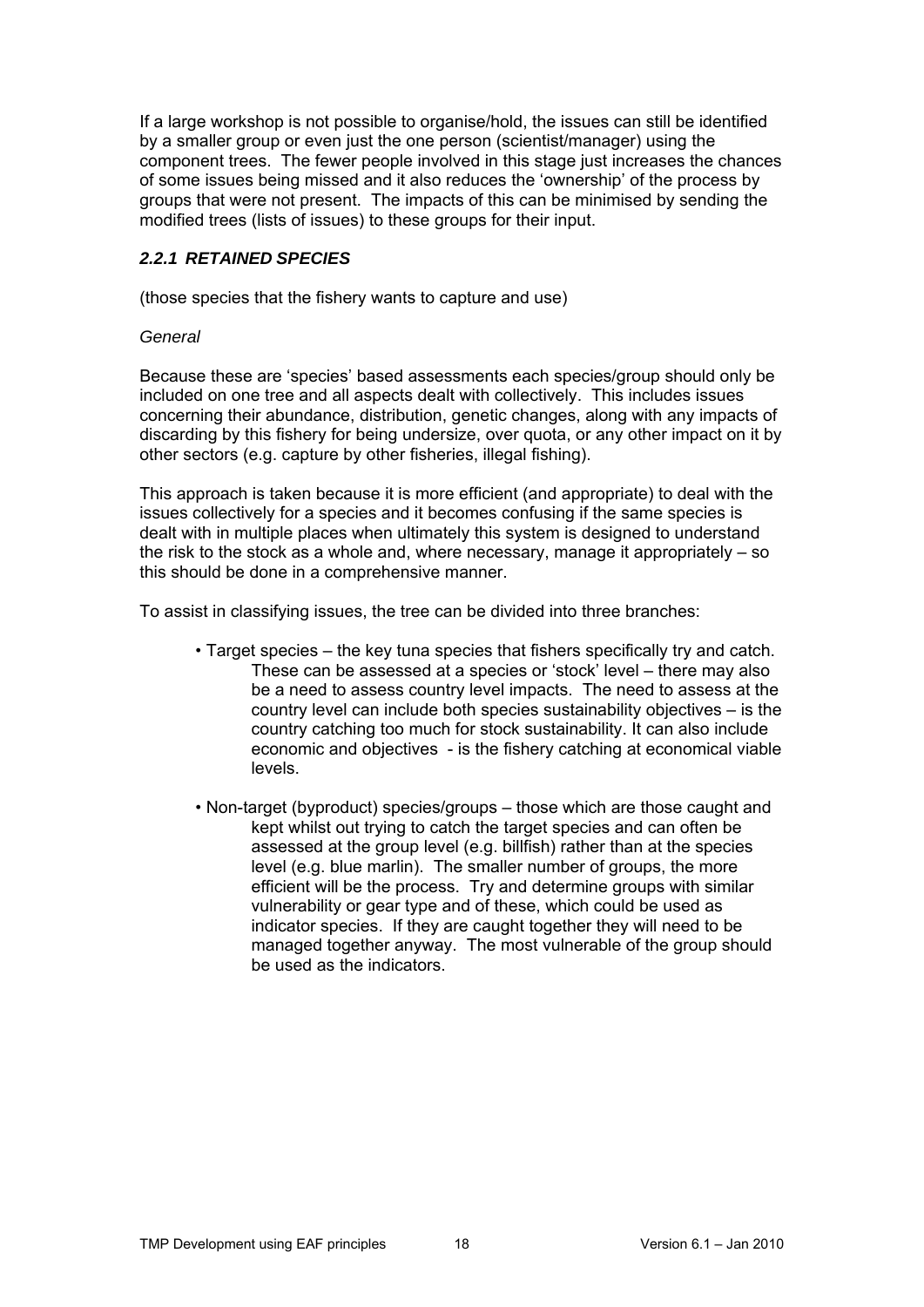

Fig. 5 The starting component tree for retained species in the WCPFC.

## <span id="page-18-0"></span>*2.2.2 NON-RETAINED SPECIES*

(those species caught or directly impacted by the fishery but not used – they are often called 'trash' species)

The issues that are covered in this tree relate to those species that no one in the fishery wants to keep at any time, irrespective of their size or life history stage. There are likely to be different types of objectives for trash species compared to target species - in most cases this would be to avoid or minimise their capture.

The two classes of non retained (bycatch) species are 'General Discards' (often termed trash fish) and "Protected" or "Special" species (listed in IUCN or they have some special cultural significance which prohibits them being kept). The number of species within this second category will vary greatly amongst countries. In the Pacific there are a large number of species in the protected or special category and some fisheries capture a variety of these species (Fig. 7). It was recognised that the impacts on species may vary across fishing methods and what was recognised as protected may vary amongst countries (Fig. 7).

Again, the decision to examine the issue at a species level, group level or higher level depends upon what is considered appropriate. Often a large number of species can be identified separately during this phase, but the risk analysis phase often results in them being lumped because they have relatively similar risk profiles – again, if possible, pick indicator species.



Fig 7. The starting component trees for Long Line and Purse Seine fisheries in the countries in the WCPFC.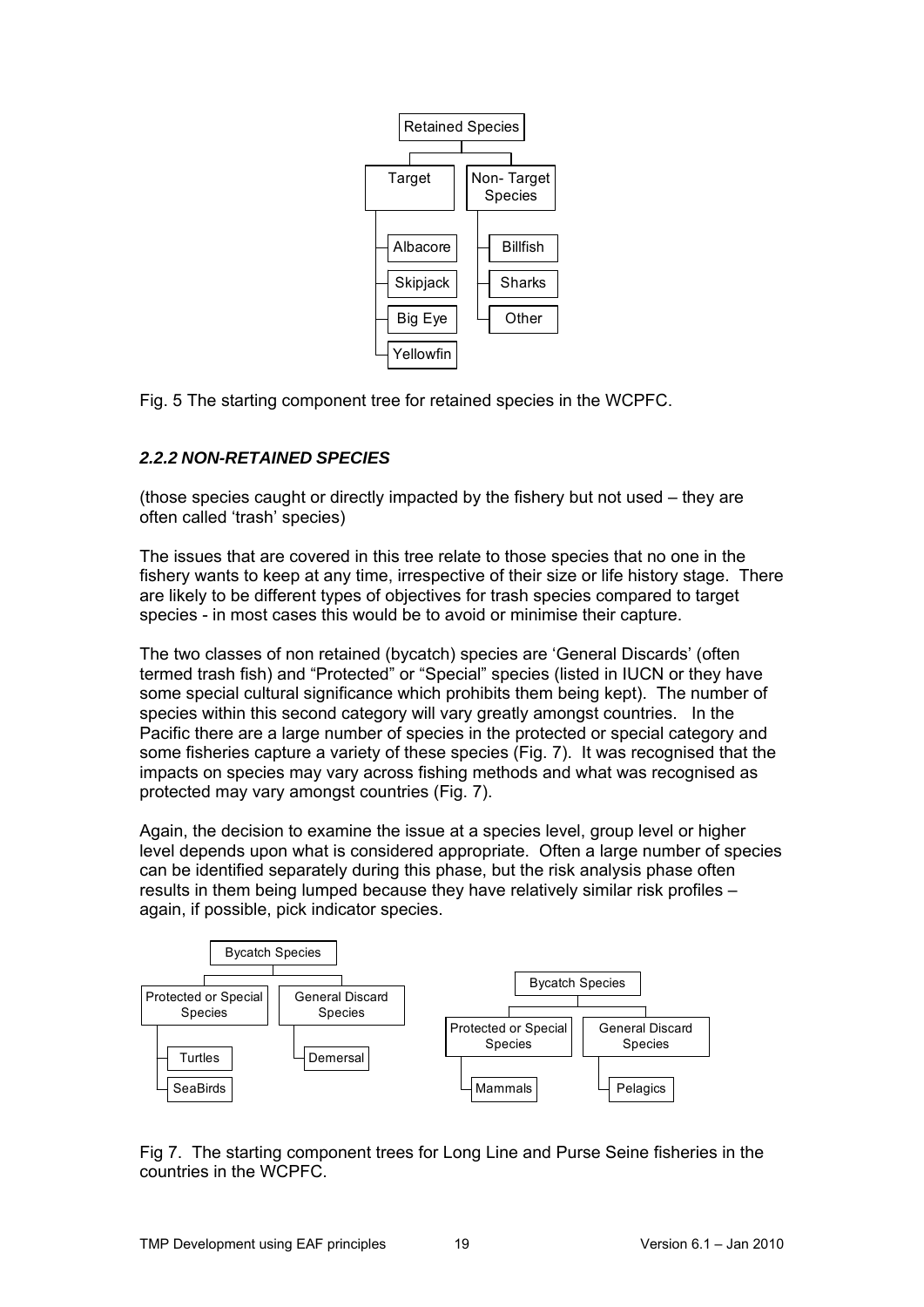## <span id="page-19-0"></span>*2.2.3 ECOSYSTEM EFFECTS*

(this tree covers the potential indirect and more general environmental impacts of the fishery).

The issues in the 'Ecosystem Effects' component tree cover the indirect and more diffuse interactions of the fishery with the broader ecosystem and environment. This includes the types of issues that have only recently begun to be dealt with by fisheries agencies and the industry. Consequently, there will generally be a greater degree of uncertainty about what is, or is not, likely to be an issue. Some of the broader ecosystem issues that are relevant elsewhere (e.g. impacts on habitat) are not included here because they are extremely unlikely to be relevant for the tuna fisheries in the WCPFC.



#### Fig 8. Starting component tree for the ecosystem issues

#### *Community Structure*

The potential for disruptions to trophic interactions that cause changes to the community structure of ecosystems arising from the removal of too many individuals of the target or bycatch species (such as taking too many predators or too many of their prey), or from changing the habitat or from provisioning needs to be considered in every fishery. In many respects this summarises and integrates all of the other elements in this branch along with all the removals outlined in the previous two trees – i.e. what is the overall cumulative impact of the fishery.

The level of potential interactions and changes to community structure will obviously vary, depending upon the species being harvested (some species are more likely than others to have an impact if removed – i.e. keystone species) and how much is taken (the more you take or affect, the more likely for flow-on effects to occur) and the methods of capture involved (some fishing methods are more likely than other to have an effect). Determining what may be an appropriate/acceptable level of impact is discussed in the next chapter but given the scale of the fisheries and the species distributions involved, this is probably best assessed at the regional level not the country level.

#### *Waste Disposal*

This covers the potential environmental impacts of debris from fishing operations, such as loss of bait boxes, bands, general rubbish, etc, dumped into the water.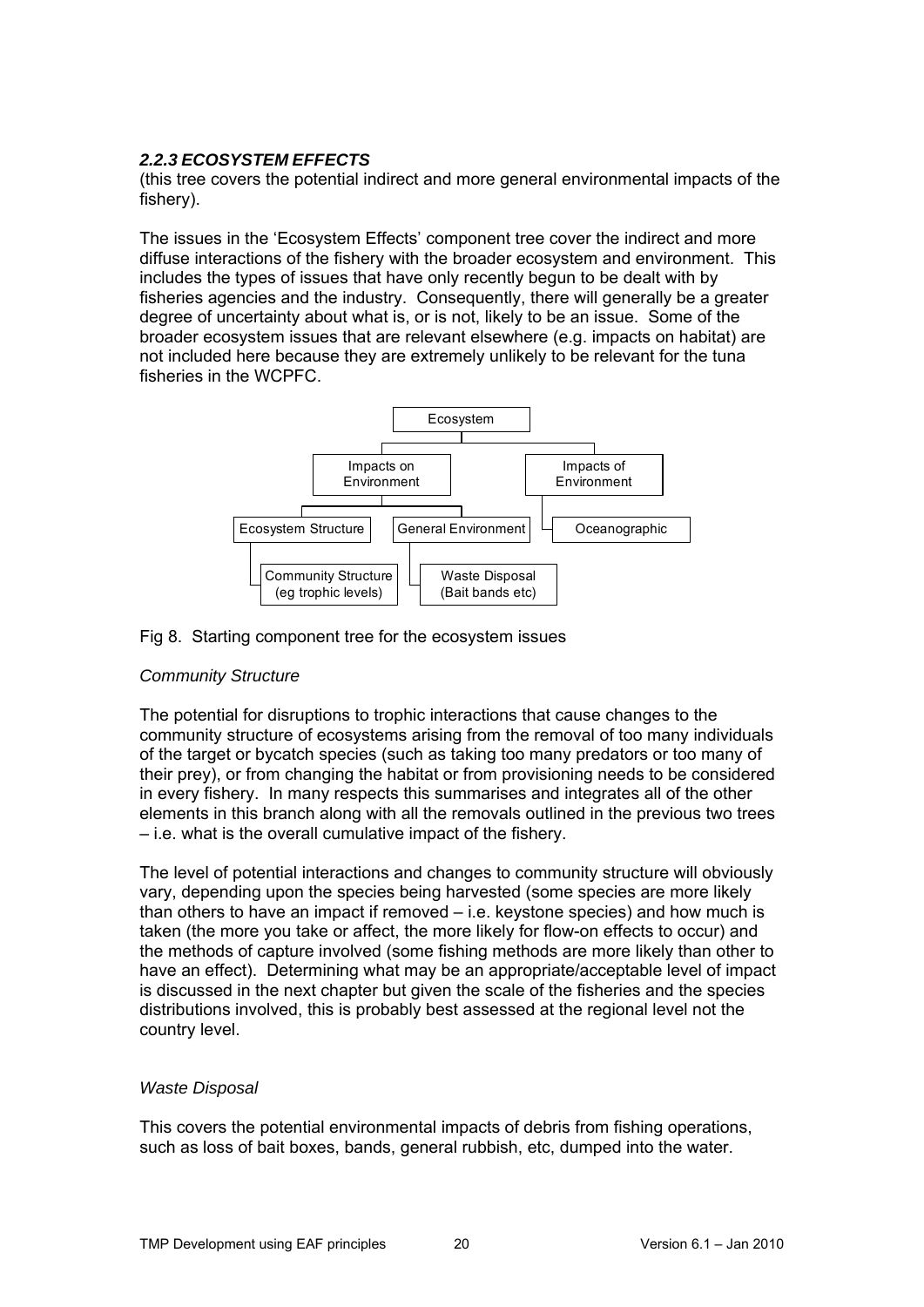#### *Impacts of the Environment*

The Impacts of the Environment on the Fishery tree has been designed to capture the major issues that are/or may at some time impact upon the performance of the fishery, but which are beyond the scope of the relevant legislation of the fisheries management agency. Even though they are not controllable directly by the management agency, these issues still need to be taken into consideration when developing management arrangements because they are likely to affect what is possible, which directly affects how strong or cautious management should be.

#### *Oceanographic*

There are two major types of issues in this tree. The first are impacts that arise from natural changes to the environment, a good example of which is the strong link between the variations in the strength of the ENSO, La Niňa and El Niňo events which affects many fisheries throughout many oceans.

These impacts are much more likely to be noticeable at a country level rather than regional and will probably vary on an annual basis. Thus some shifts in oceanography may benefit some countries but result in negative impacts elsewhere by affecting the distribution of fish.

#### <span id="page-20-0"></span>*2.2.4 SOCIAL AND ECONOMIC OUTCOMES*

This tree covers the potential social and economic outcomes (both good and bad) of the fishery and its affect on the wellbeing of the local or regional communities associated with that fishery. This includes the fishing industry itself, the small villages or local towns that may be directly and highly dependent upon the fishery for their existence, and the communities that are only indirectly affected by the fishery. The component tree is broken into three main branches, one dealing with the industry community (those directly employed in the industry and their families) the other dealing with the social impact on communities directly or indirectly affected by the industry and the last being the economic effects of the fishery.



Fig. 10 The starting component tree for social and economic outcomes of communities.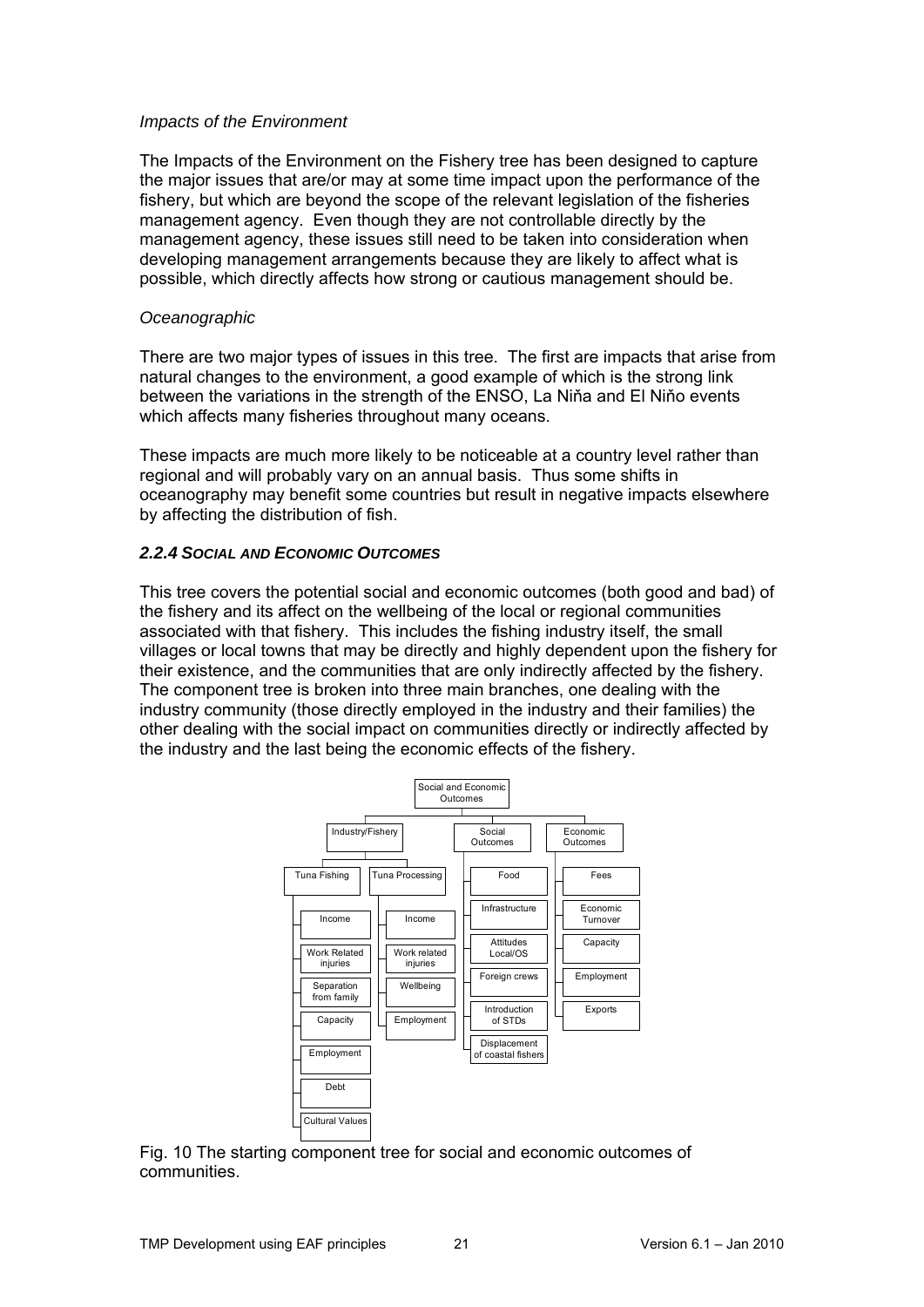## *Industry*

The 'Industry Community' branch can include contributions to wellbeing of the fishers and their families through a range of factors directly associated with the industry. The components often identified include income, contribution to the lifestyle along with their general wellbeing and occupational health and safety.

#### *Income*

A clear issue is the level of income that is generated by the fishing activity for the individuals involved. This can be assessed as a dollar amount but also in terms of the proportion of the average wages for the region.

#### *Work related injuries*

Fishing can be a dangerous occupation. There may be a need to monitor the level of such injuries and to ensure that there are policies used in the fishery to minimise these. There may also be concerns with regard to other more indirect impacts, including the movement of communicable diseases of those who work on foreign boats travel to other regions.

#### *Separation from family*

Work on tuna boats can regularly involve the separation of fishers from their families for extended periods. This can result in significant social problems associated with loss of contact with children, infidelity etc. which may cause the ultimate breakdown of the relationship.

#### *Debt*

The purchase of the vessels and gear may require a large level of debt to be generated. This can put a level of stress into a village or region and result in severe problems particularly if the enterprise is not successful.

#### *Cultural Values*

By undertaking tuna fishing activities this may or may not assist in maintaining cultural values of the community. This can also be a result of interactions with species that may have a high social value (e.g. whales, turtles).

#### **Community Outcomes - Social**

The community branch covers the social impacts of the industry, including the general attitudes of the community towards the industry.

#### *Food*

In many locations the fishery is one of the main suppliers of protein to the local communities. In these situations, it will probably not be possible to implement major management changes that interrupt this without having some alternative source of food in place beforehand

#### *Attitudes*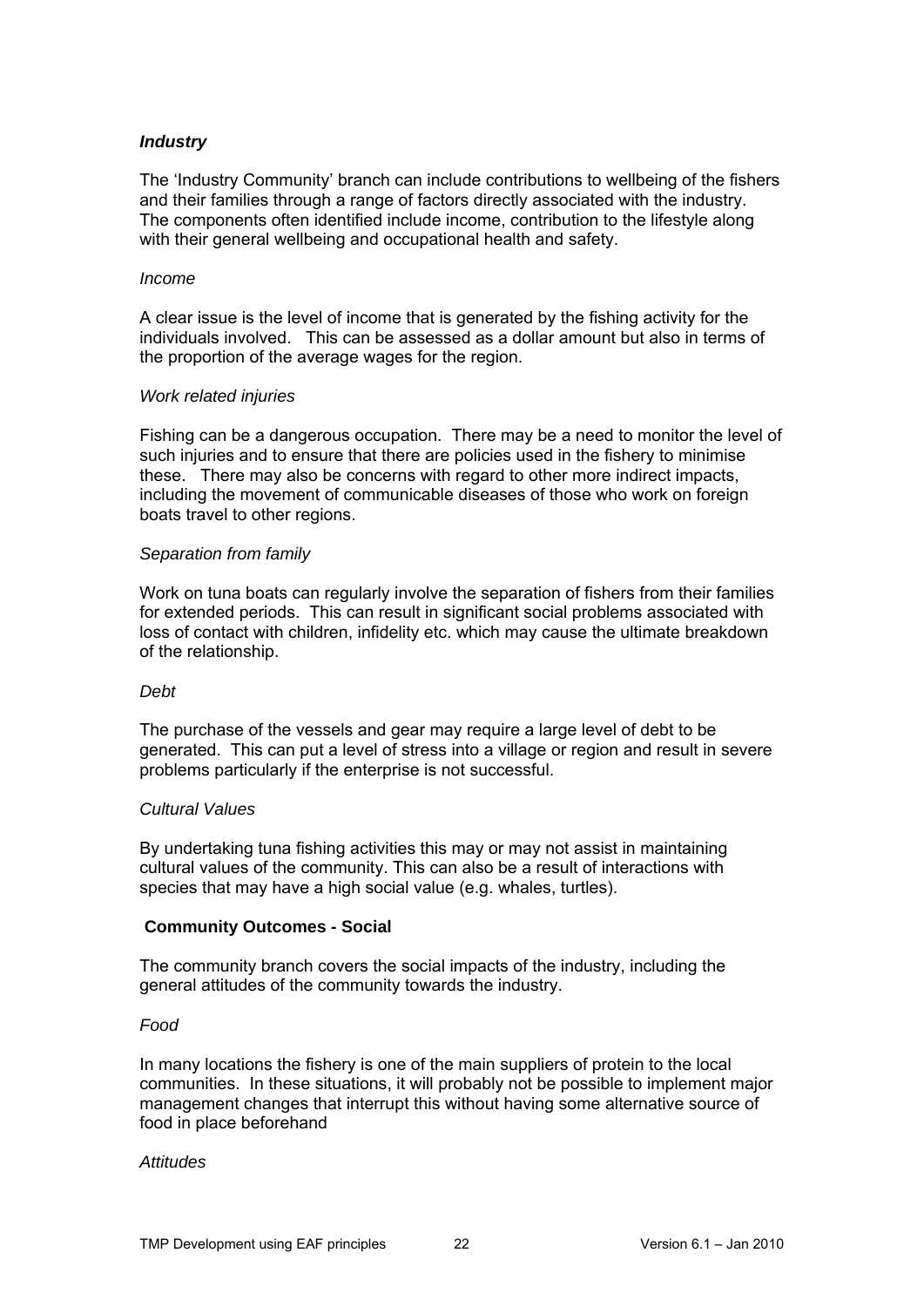The perceptions of the local community about the fishery and its impact on that community are also seen as important. This could be especially the case where the fishery is not undertaken by local fishers.

#### *Foreign Crews*

For fisheries where a large number of foreign crews are housed in a region this can have a significant impact on the local community. Tensions can sometimes occur between locals and foreigners.

#### *Displacement of coastal fishers*

The commercial tuna fishery may affect small scale fisheries either by affecting their markets through the supply of high levels of cheaper fish, and/or through there fishing activities reducing local densities of fish and therefore affecting the catch rates of coastal fishers.

#### **Community Outcomes – Economic**

This branch covers the financial and economic benefits to the local and national communities. While the importance of local industries to income and employment opportunities is obvious, other impacts could include attracting or maintaining services and contributions to the general infrastructure of the region.

#### *Employment*

Direct and indirect employment that result from activities such as fishing are easily understood as issues that can contribute to the well being of communities. The key element is what proportion of employment does this industry contribute; a relatively small amount or a relatively large amount. This will affect how dependent the community is on this industry (see above). Whilst the fishing may not occur directly in the area, the income that is sent "home" by boat crews can be a major source of income in some countries.

Clearly one of the key drivers for understanding these linkages is that communities that are highly dependent on fishing will be vulnerable to the effects of any changes in the fishery. Of course, this does not mean that fisheries management decisions can be made in a way that prevents any community impacts. The value of understanding the community impacts of fisheries management actions is that:

where a management decision is likely to have a severe negative social impact, the relevant government agencies can be informed so that they can target employment, business development etc assistance to the area;

where there are two or more management options which are equally beneficial in ecological and economic terms, understanding the social impacts would allow managers to chose the option which causes the least community impact.

#### *Fees*

In some cases the fishery may generate access fees from participants. This is often the case when they are operated by foreign owned fishing vessels. These fees may be a source of considerable foreign capital to a region.

#### *Economic Turnover*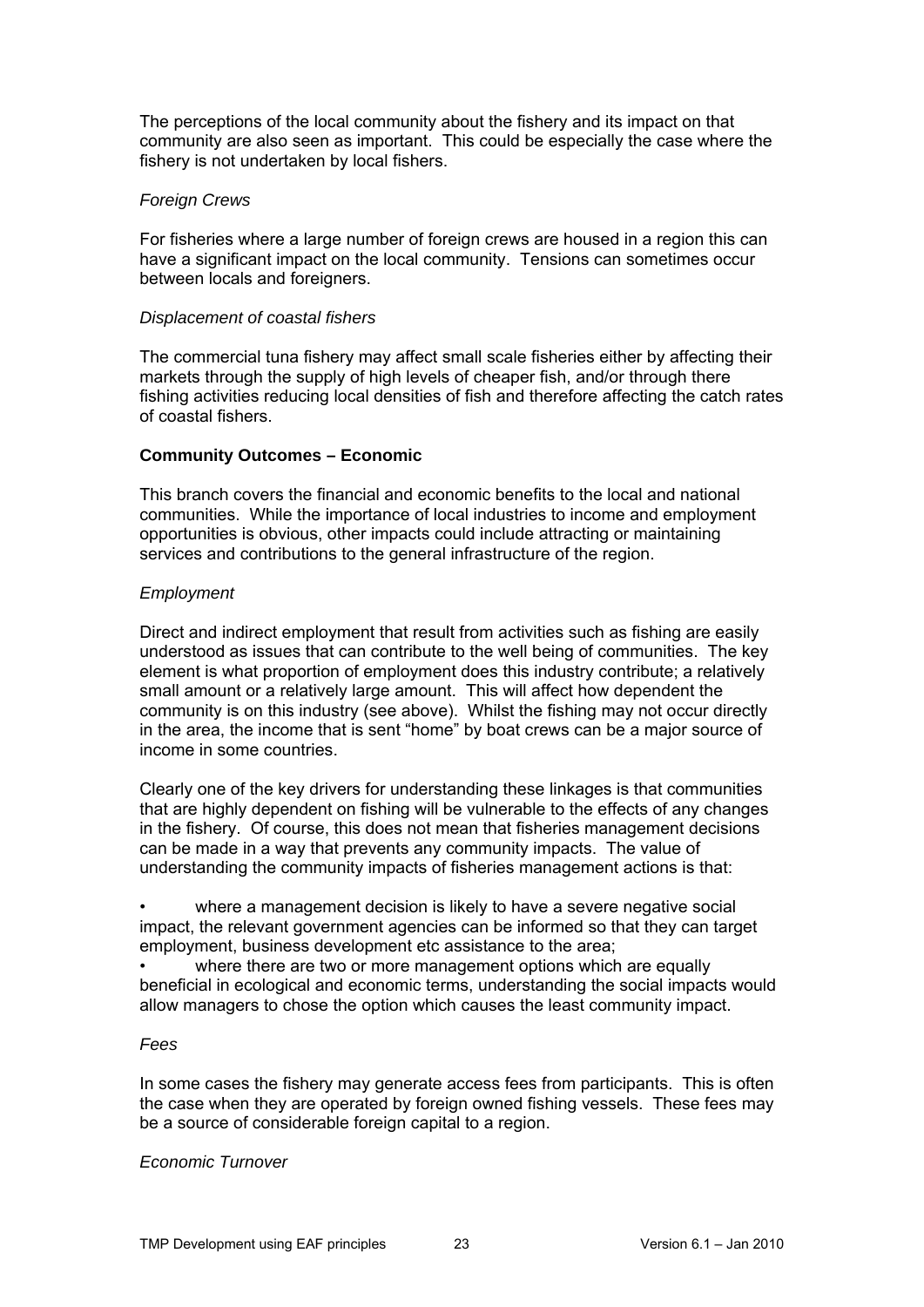The fishery resource may also contribute jobs related to fish processing, retailing, provision of boat fuel and parts, accountancy, groceries for fishers and their families, school teaching for the children of fishers, and so on. These are the multiplier effects of the fishery. Each dollar earned fishing that is spent in the community generates employment and income for other community members.

#### *Infrastructure & Services*

Fishery-related infrastructure can be identified as a component of the contribution of a fishery to community wellbeing. For example, a harbour and associated infrastructure that exists primarily to service commercial fishing provides benefits to other users.

Alternatively, if a fishery requires the construction of a significant level of infrastructure in order to develop (e.g. roads, wharves, freezers etc), then government may have to decide if the investment needed to complete this infrastructure is worth the value that is generated by the fishery.

As well as the direct and indirect employment/income/expenditure links between a fishery and local communities, access to services for a community may also depend to some degree on a fishery.

## <span id="page-23-0"></span>*2.2.5 ADMINISTRATION*

(The management processes and arrangements needed to assist achieve an adequate level of performance)

The administration tree covers all the legislative, administrative and bureaucratic processes that need to be completed to enable the issues in the previous four trees to be dealt with effectively. These issues may cover a number of levels of government and the industry. For the WCPFC, most of these elements are outlined in Article 10 of the Convention, under the function of the Commission.



Fig 11 The starting component tree for National Administration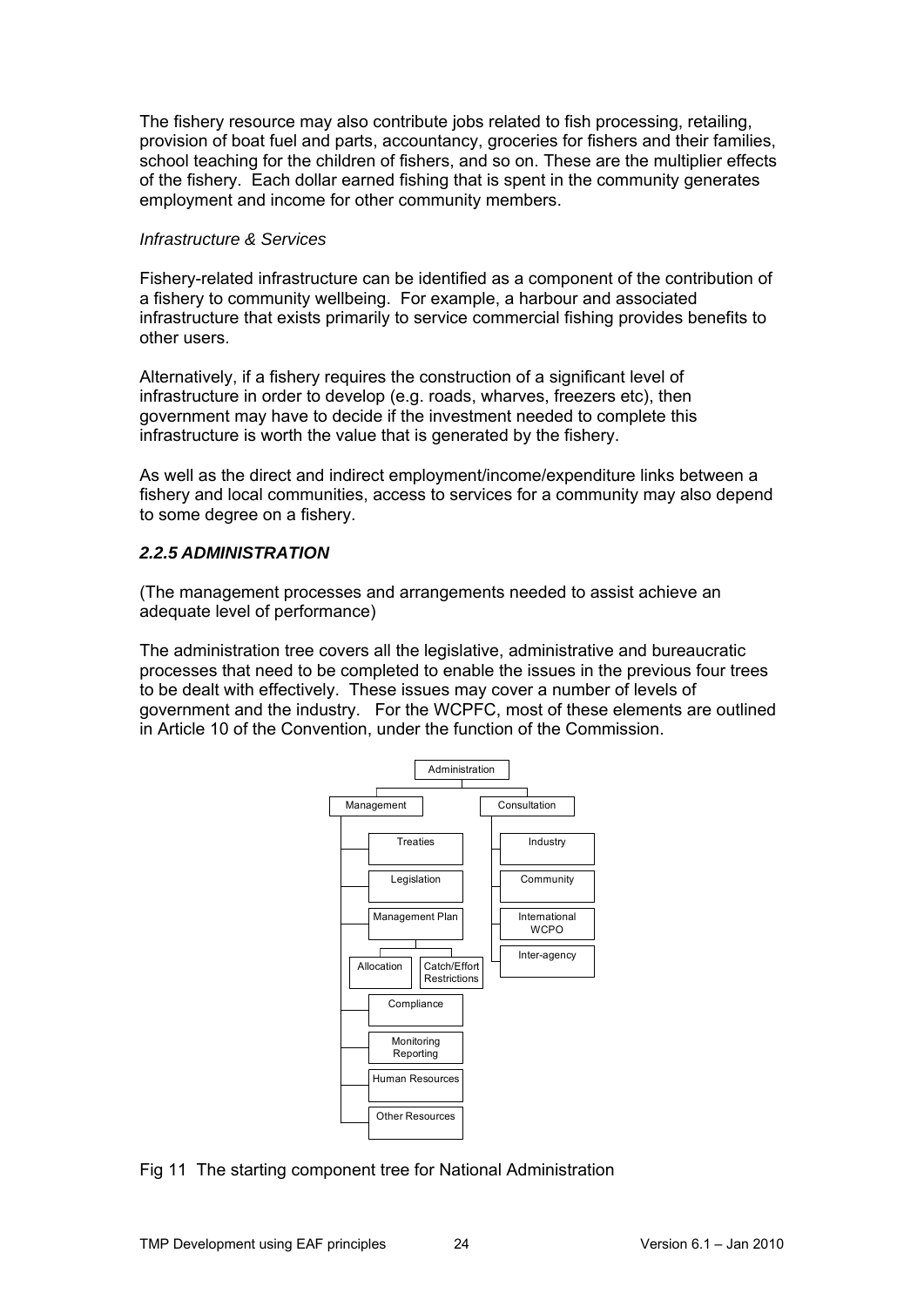#### *Management*

The management branch of this tree covers the issues which are relevant to the management agency.

#### *Legislation*

Is there adequate legislation that will enable all management plans, regulations etc that may be needed to manage the fishery in place and valid? For the WCPFC, the key legislation is the Convention. At a country level this includes having a "Fishery Act" and any subsidiary legislation or regulations.

#### *Treaties*

What treaties have been signed that relate to the operation of this fishery? What conditions are required to uphold this treaty and are they being met?

#### *Management Plan*

Is there a plan that outlines what is being managed and how it will be done (in many respects this is the plan that will be described in the following section)? If completed fully the EAFM outlines how this can be done.

For the WCPFC, the key elements of this are that it must operate at two levels- there must be a plan for the Commission that specifies allocation amongst the countries – this is spelt out in Article 8 (2) when in establishing compatible conservation and management measures the commission shall "*take into account biology, geography and "the extent to which stocks occur and are fishing in areas under national jurisdiction"*. Moreover, Article 10 (g) states that the commission "must develop, where necessary, criteria for the allocation of the TAC or TAE for the fish stocks in the Convention Area."

Similarly, at the country level Article 7 (1) states that principles and measures for conservation and management in the convention area shall be applied by coastal States. Moreover, Article 8 (3) states that each coastal State shall ensure that the measures adopted and applied within its jurisdiction do not undermine the effectiveness of measures adopted by the commission".

#### *Compliance*

Is there adequate observance of any regulations rules by the individuals in the fishery; is there any checking by officers of the relevant department? For the Commission this would entail the checking of catches and monitoring of vessels through VMS. These activities are managed by the Technical and Compliance committee (Article 14).

#### *Monitoring and Reporting*

Is the performance of the fishery against each of the objectives monitored on a regular basis and are these results reported in a manner that allows the general public or interested parties to be aware of these assessments? Are there peer/independent reviews of the fishery and the assessments?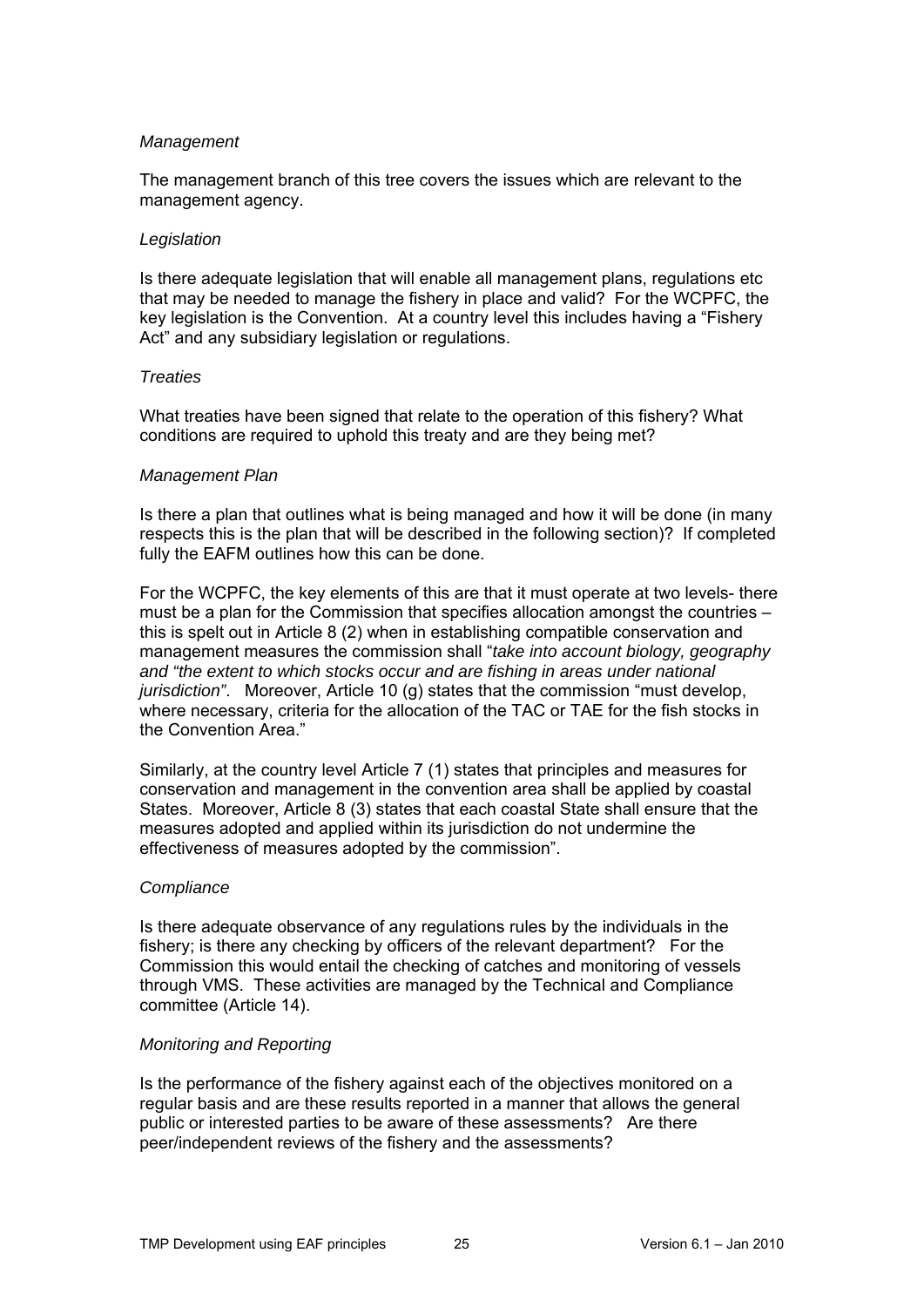For the WCPFC, much of this information comes from the Scientific Committee and Scientific services (Article 12 and 13).

#### *Human Resources*

To ensure that the administration operates effectively, there is a need to have adequate numbers of skilled people. The greater the complexity of management, the more people required.

#### *Consultation*

This branch covers the consultation issues that require the management agency. For the WCPFC this is the commission and/or FFA with the requirements outlined under Article 15 of the Convention.

#### *Industry*

Are processes in place for communication with the fishing industry?

#### *Community*

Is the community, at what ever levels is necessary, informed and are they able to input to the processes

#### *Interagency*

Are there appropriate linkages with other agencies within the country, with other countries or with regional organisations?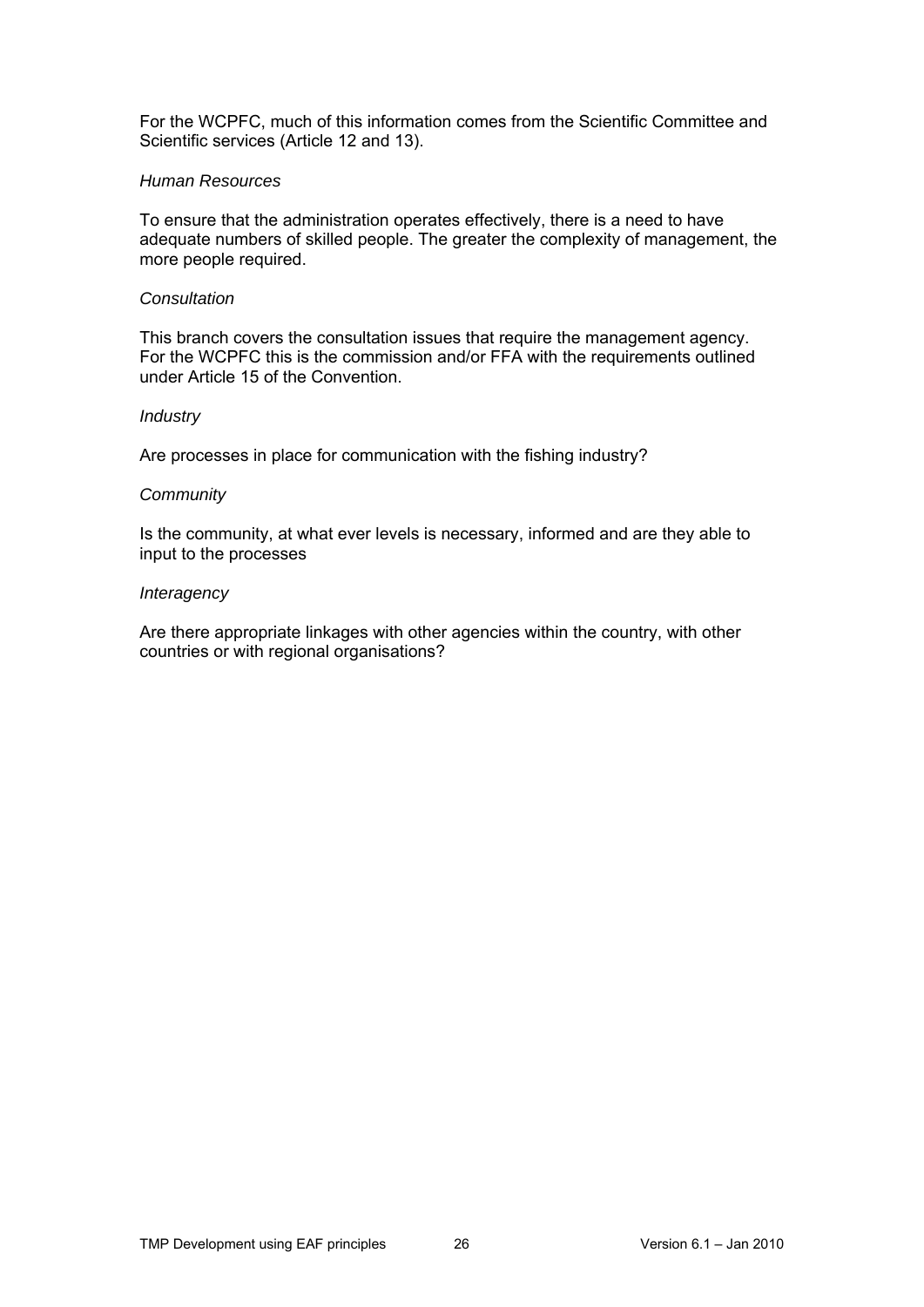## <span id="page-26-0"></span>*2.3 Step 3 - Using Risk and Problem Analysis to Assist Prioritise Issues*

#### **This section outlines the methodologies and principles to help determine the priority of issues including which need direct management.**

The methods outlined in this manual include a number of simple risk analysis methods that can be completed in a workshop forum but they are not the only possible risk analysis methods that can be used. More importantly, if appropriate risk values or priorities are already available for an issue, these scan be used.

#### <span id="page-26-1"></span>*2.3.1 BACKGROUND*

Using risk assessment approaches to assist with fisheries management is not new (e.g. Lackey, 1994, Francis & Shotten, 1997; Lane and Stephenson, 1998). Complex quantitative risk assessments are now often employed in stock assessment analyses to calculate the probability that stock abundance will meet some agreed level of performance (e.g. Francis, 1992). These types of analyses, however, require significant levels of information and can only be applied in a small number of situations (usually stock assessments of key target species in large fisheries). Given the large number of issues and the different values identified as part of the EAFM process, many of which have minimal data, alternative methods of assessing priorities can be used.

There are a number of different risk assessment methods available for use in prioritising issues. The methods outlined in this guide are those that can operate with minimal levels of data and can be completed within a workshop environment. The determination of which risk assessment methodology (or priority setting process) is the most appropriate in any one circumstance will come from the level of information available and the level of knowledge and training of the participants.

One of the critical factors in the EAFM process is to get input from a wide group of stakeholders. So there will be often more than one set of methods used to obtain information from stakeholders and relevant experts on what level/type of management actions should occur. This can require different methods of consultation to get effective input from the different groups. It also means that you may end up with more than one list of risk scores - this may sound like a problem but the multi- level nature of EAFM may result in different risk scores if the issue being assessed has more than one possible objective so having to reconcile different priorities is a normal circumstance of taking this broader approach to management. This is not a problem of the system; it just explicitly recognises that has always been the case for fisheries that there are often multiple competing factors.

What it does demand is that you identify upfront the criteria for determining which objective has precedence (this should have been determined in the scoping section – see above).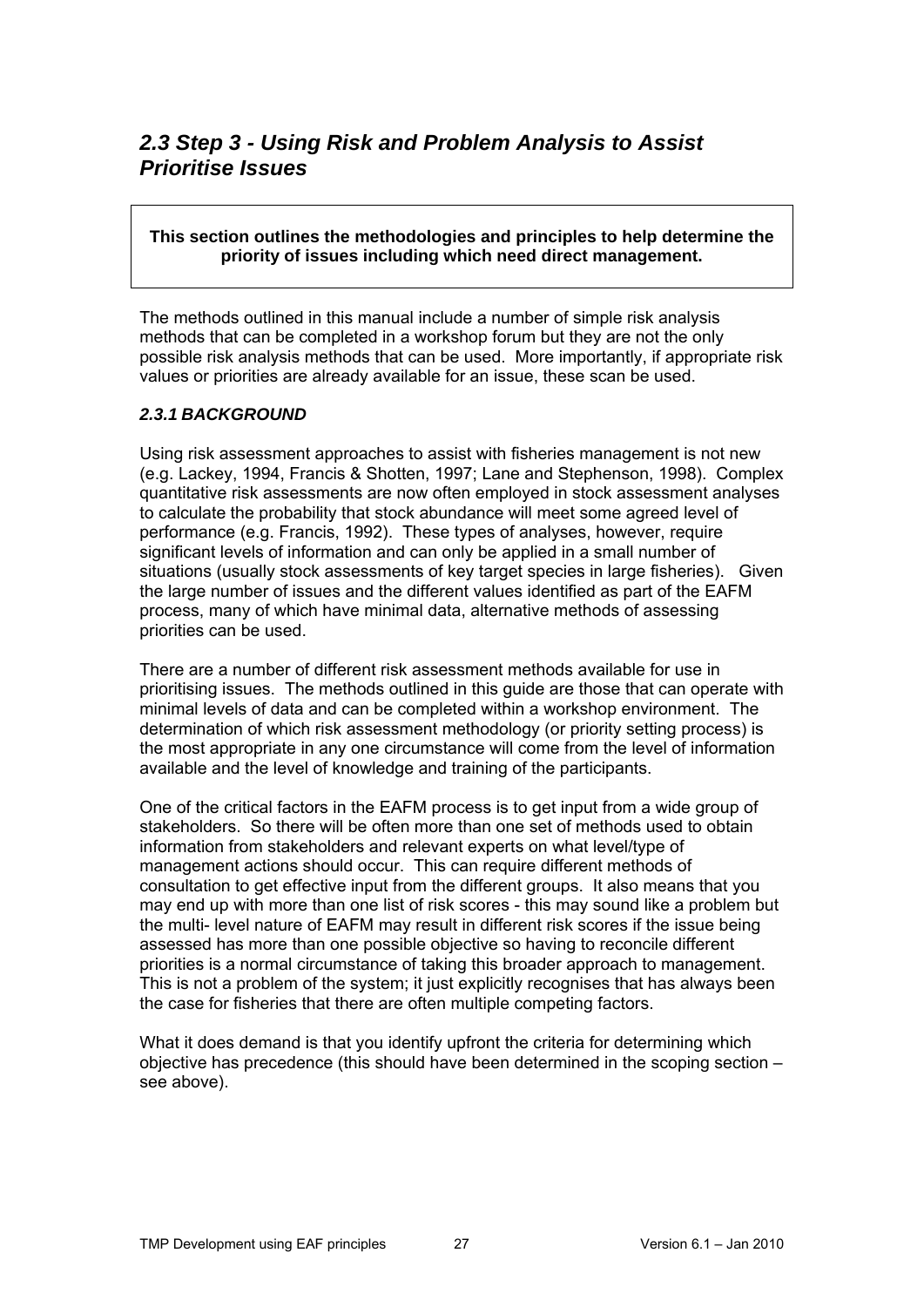*What is Risk?* 

## **Risk** *"is the effect of uncertainty on achieving objectives"*

**(Standards Australia, ISO 31000: 2009).** 

This is a very important definition to understand because it covers all elements of the EAFM process and every issue that is identified including those with high uncertainty. Given the different types of values and objectives that need to be assessed in this EAFM process and we need to be clear about "what" and "whose" objectives are being assessed. Different outputs may be achieved depending upon what values/perspective is chosen.

So risk assessment for EAFM is not just about the risks to 'ecological sustainability'. Whilst an Ecological Risk Assessment (ERA) is useful, it only covers one of the five societal values important to the EAFM process<sup>[2](#page-27-1)</sup>. Consequently, there are likely to be many risks associated with a fishery that have nothing directly to do with ecological sustainability and could ultimately be the biggest risks for the country/community and the ones to which management actions need to be directed.

## **Just assessing the ecological risks is not sufficient for developing your TMP**

#### *Including other Processes*

The prioritisation process may occur by using the risk methods outlined in this guide or by using the outcomes of other risk assessment processes already available. For example a number of processes and analyses may have been generated prior to any stakeholder workshop, and it will often be necessary to determine how the assessment of issues completed elsewhere will be included within the EAFM process. An obvious example is the formal regional stock assessments completed for many target species by SPC. It will often be most sensible if the outcomes of these quantitative analyses are used to determine the stock sustainability risks (ie those related to  $B_{\text{msv}}$ ) where they are available (so long as the scale of the assessment is appropriate). In general, if other formal stock assessments are already available against a specific objective, the default status could be to accept these assessments unless the meeting could justify why not. A critical part will often be to downscale the assessments from a stock level down to the country level.

#### <span id="page-27-0"></span>*2.3.2 OUTLINE OF DIFFERENT METHODS*

#### *Basic categories ('non formal' Problem Analysis)*

In situations where there is little formal/quantitative knowledge, or where the participants would not be confident using more sophisticated techniques (which includes many community consultation processes), the use of a simple three level prioritisation process can be the most appropriate and effective method to use.

1

<span id="page-27-1"></span> $2$  Generic obiectives based on the societal values have been included for use where no specific ones are available, and where relevant, WCPFC objectives have been listed.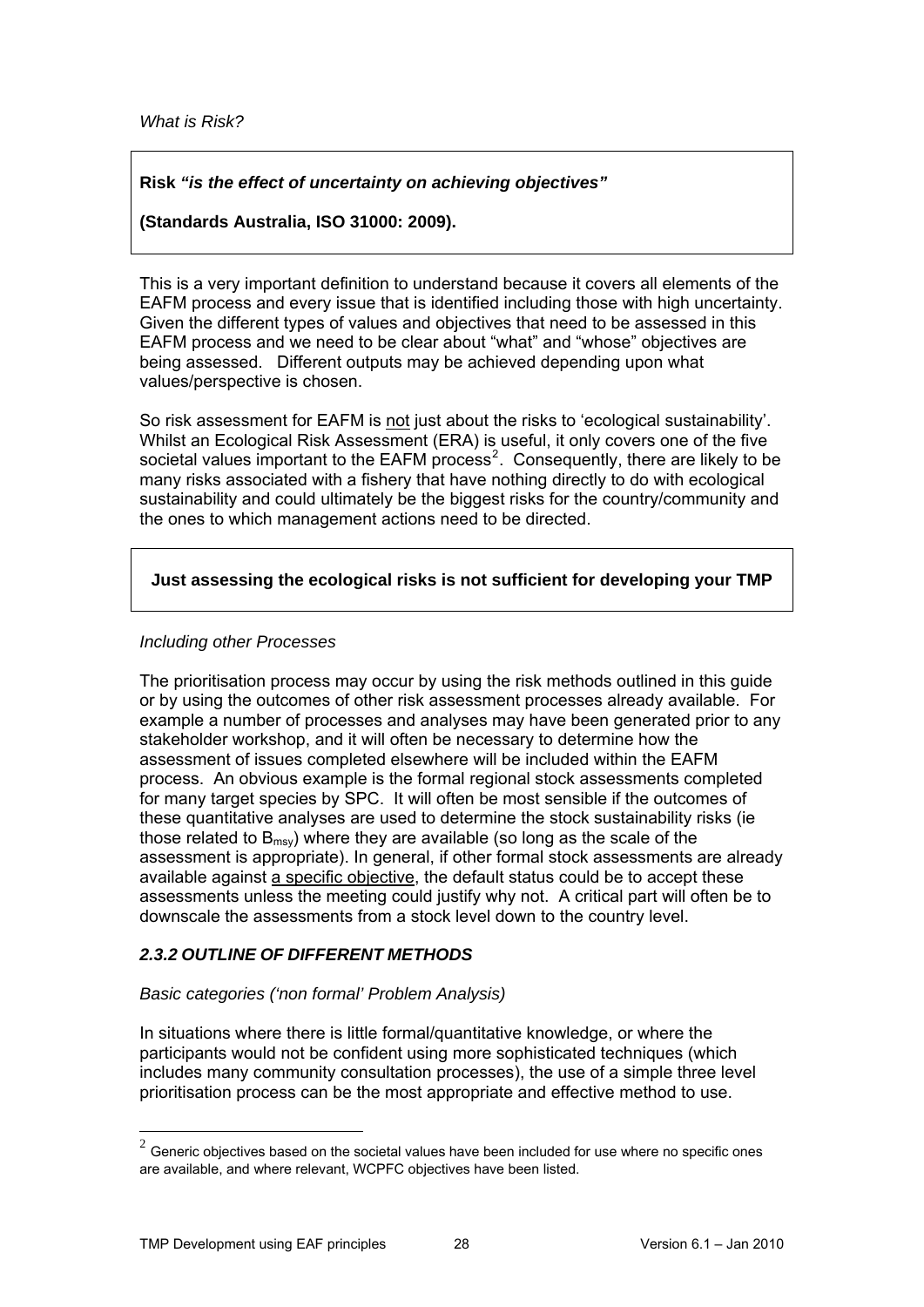This process still uses the same basic concept as the more sophisticated approaches outlined below but targets the process at a level that can be undertaken without a high level of training. It is still important to make sure that the participants are assessing a risk to a clear objective – and which objective/societal value they are assessing.

For the assessment of the risks associated with economic, social and food security values, this methodology may often be the most appropriate to use. When assessing ecological elements, this method is probably best used in combination with one of the more formal methods that may be completed afterwards by more trained individuals. Nonetheless, even having individuals outline from their perspective explicitly if an issue is of high, medium or low priority/risk and why, can still be useful in its own right.

#### *Formal qualitative (CxL)*

The formal qualitative risk assessment techniques are now well documented. These are outlined in detail below and in the scientific literature (e.g. Fletcher, 2005; ESE/ISO, 301010, 2009).

The qualitative ecological risk assessment methods outlined here for the EAFM system were originally adapted for use within a fishery context to form a module of the Australian ESD framework (see Fletcher et al., 2002; Fletcher 2005 for details). This approach provides a consistent method for the calculation of the relative level of 'risk' from each issue, which can be used to prioritise issues and help determine which ones require direct management and monitoring (and importantly, which ones don't!). These qualitative risk analysis methods are based on the International and Australian & New Zealand Standard Risk Analysis (Standards Australia, 2000, 2004, 2009) and involve issue identification (which was covered in the previous section), the potential impacts (consequences) that may result from these issues and the likelihood (probability) that a particular level of impact will actually occur – which when combined together calculates the risk level.

#### Where risk "*is often expressed in terms of a combination of the consequence of an event (including changes in circumstances) and the associated likelihood of occurrence"* (ISO, 2009).

The key element for these types of analyses is having good descriptions for each potential level of impact and likelihood. The more precise these are, the easier it is to assign the 'right' levels to each issue. Five comparable sets of impacts were developed that cover most of the ecological issues being assessed (Table 6). Thus, assessments of target species issues use Set A - where these were of highly targeted/vulnerable species at a stock level; Set B is for country level species assessments; Set C is used for 'byproduct and most 'discarded' species, with the main exception being for the assessment of 'Protected Species' (for either cultural or conservation reasons) – these are completed using Set D. General ecosystem issues are either assessed using Set E for 'ecosystem (food chain)' issues.

Each of the sets has four levels of impact ranging from minor (no or little impact with a score of 1) to extreme (possibly irreversible with a score of 4), with the moderate level (with a score of 2) being defined as the highest acceptable level of consequence. The qualitative likelihood table (Table 7) also has four ordinal levels ranging from remote (never heard of, but not impossible; with a score of 1); to likely (expected to occur; with a score of 4).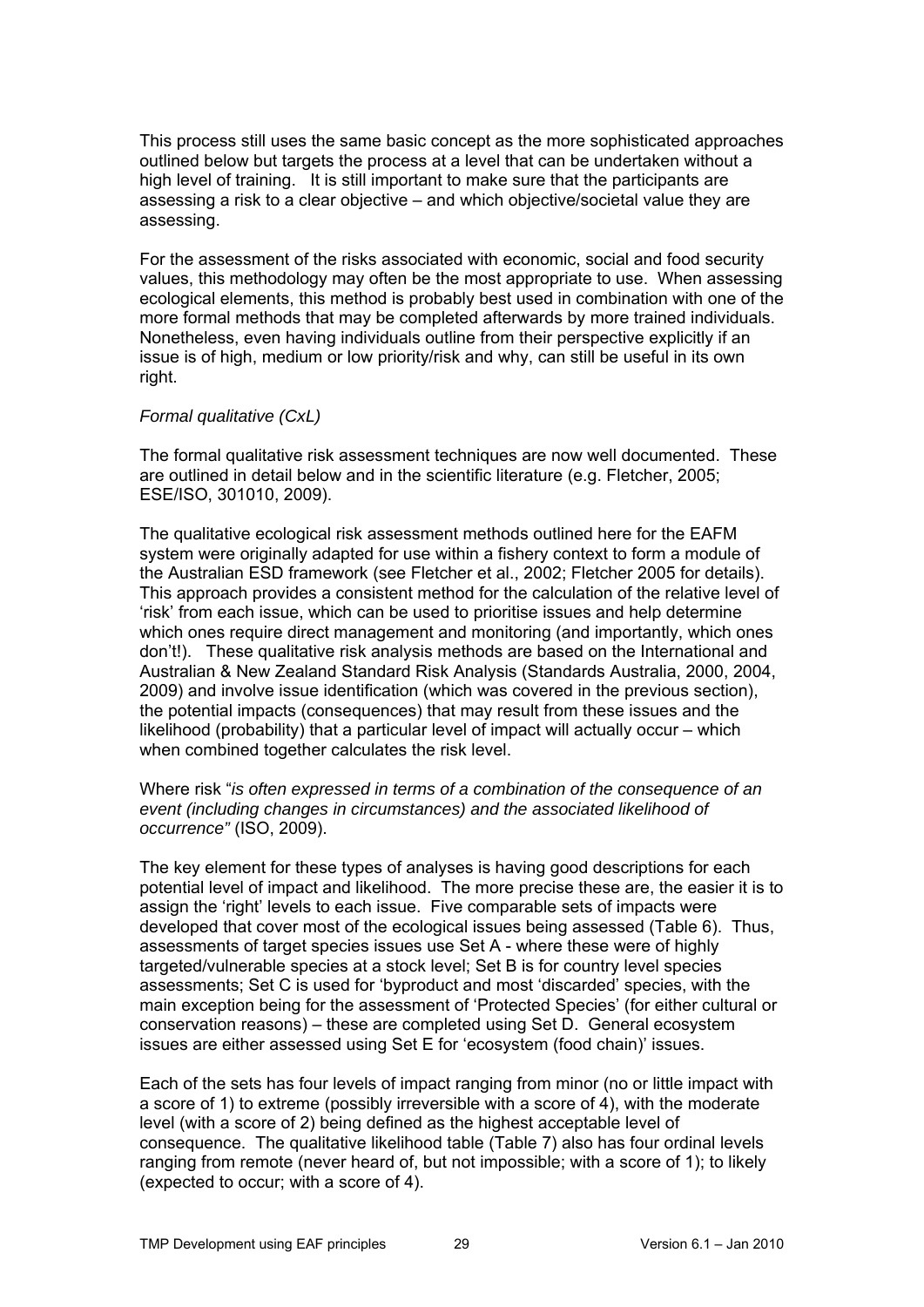The following two types of assessment methods may also be used. They are not outlined in this manual because they are too complex to include in this format but could, where appropriate be used as part of the EAFM process.

#### *Semi-quantitative*

Various semi-quantitative risk assessment processes are available for some types of issues. Within the animal health area, there are semi-quantitative approaches especially associated with the risk of disease and exotic pest introductions. There are also a number of semi quantitative ERA methods currently being developed. The critical point in using these systems is whether they are clearly assessing the risk against a specific objective. Some methods, such as the Productivity and Susceptibility Assessment PSA (e.g. Stobutszki, et al, 2001) are not strictly risk assessments, the scores they generate are only the relative/inherent vulnerability of individual species and they are generally insensitive to major changes in management. Such analyses are nonetheless, very useful ways of collating available biological and fishery information for use within a risk assessment.

#### *Quantitative*

Quantitative risk assessments are now regularly done for many target stocks where there is sufficient information (see references above). Many of the formal stock assessments for target species completed by SPC assessment group would come under this category.

### <span id="page-29-0"></span>*2.3.3 WHICH PRIORITISING METHOD TO USE FOR WHICH ISSUE?*

#### *Target Species*

- Stock Sustainability Quantitative from SPC stock and national level
- Economic/Social Qualitative risk method

#### *Byproduct Species*

 Stock Sustainability - Either Quantitative (if available from SPC) or use of a qualitative risk method, or even just problem analysis if no regional assessment is available. These may be most efficiently completed using indicator species at the group or species suite level

#### *Bycatch Species*

- Stock Sustainabilty Qualitative risk method or problem analysis if no regional assessment is available
- Social Qualitative risk methods or problem analysis

#### Ecosystem Issues

 Qualitative (best done regionally not nationally) – new SPC project may assist in future

#### *Community – Social and Economic Outcomes*

• Problem Analysis

#### *Administration*

• Problem Analysis or in some cases Qualitative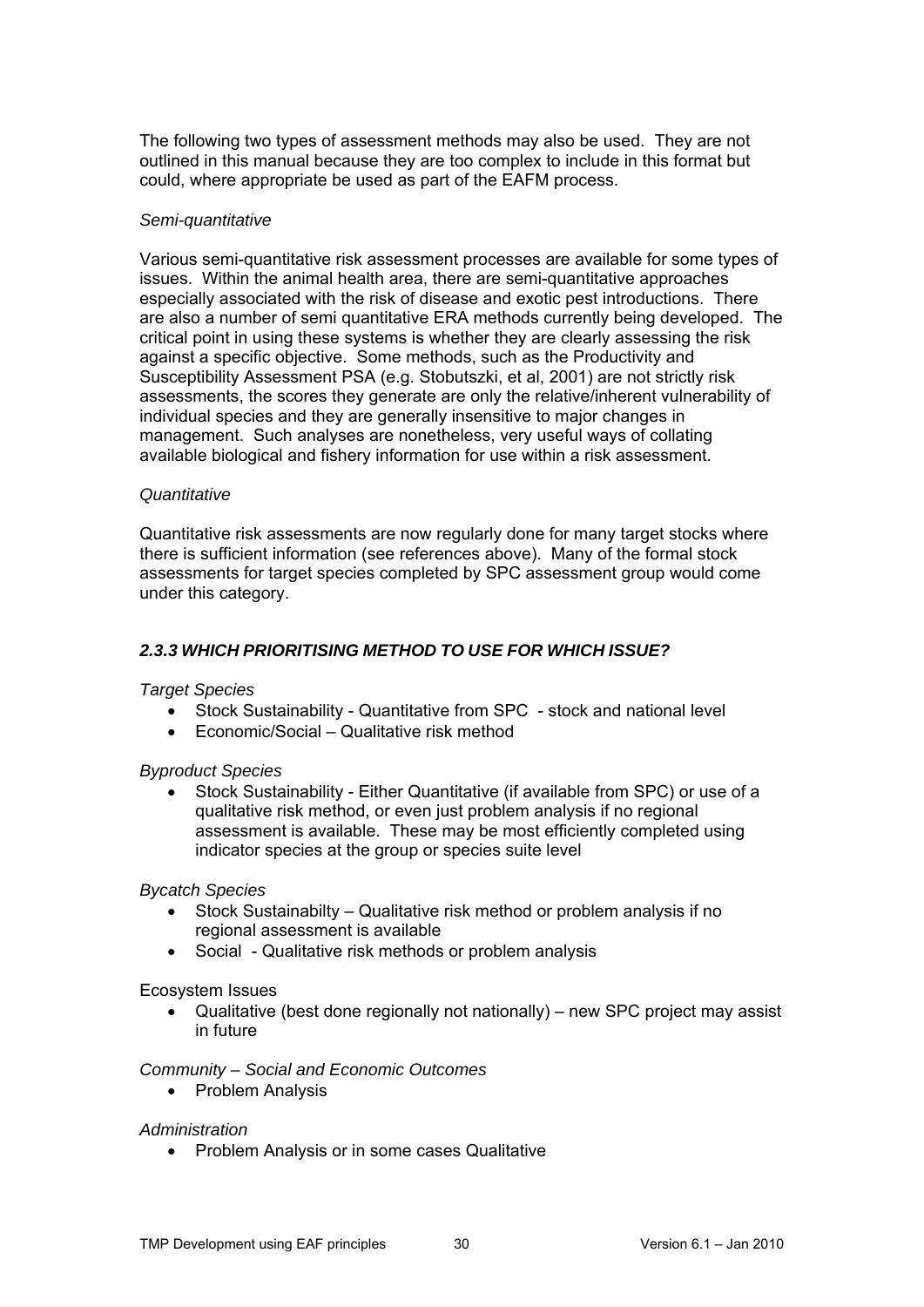### <span id="page-30-0"></span>*2.3.4 PROBLEM ANALYSIS (BASIC CATEGORY) SYSTEM*

This system is simplistic whereby the problem associated with each issue is assigned to one of three categories – High, Medium or Low.

- Low Either the level of impact on the objective is expected to be low to nonexistent, or the chances of a major impact are extremely small. So you are highly likely to achieve your objective without any additional actions or no actions at all.
- Medium There is a reasonable chance that unless some actions are started then the objectives wont continue to be met to a satisfactory level; or the reason the objectives are currently being met is because there are already direct management actions currently operating that would need to be maintained.
- High The issue is already at a point where severe problems are known to be occurring or this is very likely to happen in the near future. If there is already management, it is not working to a sufficient level.

The management outcomes from these categories are outlined in Table 5.

#### <span id="page-30-1"></span>*2.3.5 QUALITATIVE RISK ASSESSMENT*

In the formal system, the risk level for each issue is calculated as the product of the scores for impact and likelihood combination chosen as being the most appropriate for the issue. The possible values are between  $1 - 16$  (Table 4).

Table 4 - Risk Matrix – numbers in cells indicate risk value, the colours/shades indicate risk rankings (see Table 5, 6 and Appendix 1 for details).

|                 |              | <b>Consequence Level</b> |                 |              |                |
|-----------------|--------------|--------------------------|-----------------|--------------|----------------|
|                 |              | <b>Minor</b>             | <b>Moderate</b> | <b>Major</b> | <b>Extreme</b> |
| Likelihood      |              | 1                        | $\mathbf{2}$    | 3            | 4              |
| Remote          | 1            | 1                        | $\overline{2}$  | 3            | 4              |
| <b>Unlikely</b> | $\mathbf{2}$ | $\overline{2}$           | 4               | 6            | 8              |
| <b>Possible</b> | 3            | 3                        | 6               | 9            | 12             |
| <b>Likely</b>   | 4            |                          | 8               | 12           | 16             |

To correctly assign these levels, it is important to recognise that when assessing the likelihood of a consequence occurring, this is a conditional probability. It is the likelihood that, given a particular fishing management strategy (e.g., the current allowable catch levels for a tuna fishery), a particular level of impact (e.g., a reduction in spawning biomass to x% of unfished levels) may ultimately be the result (either from an accumulation of small events over time, or from a single large event). It is NOT, as is commonly done when individuals begin applying this process, mistakenly assessing the likelihood that the particular fishing activity (i.e., going fishing or even just catching the species) will occur. This type of error must be avoided.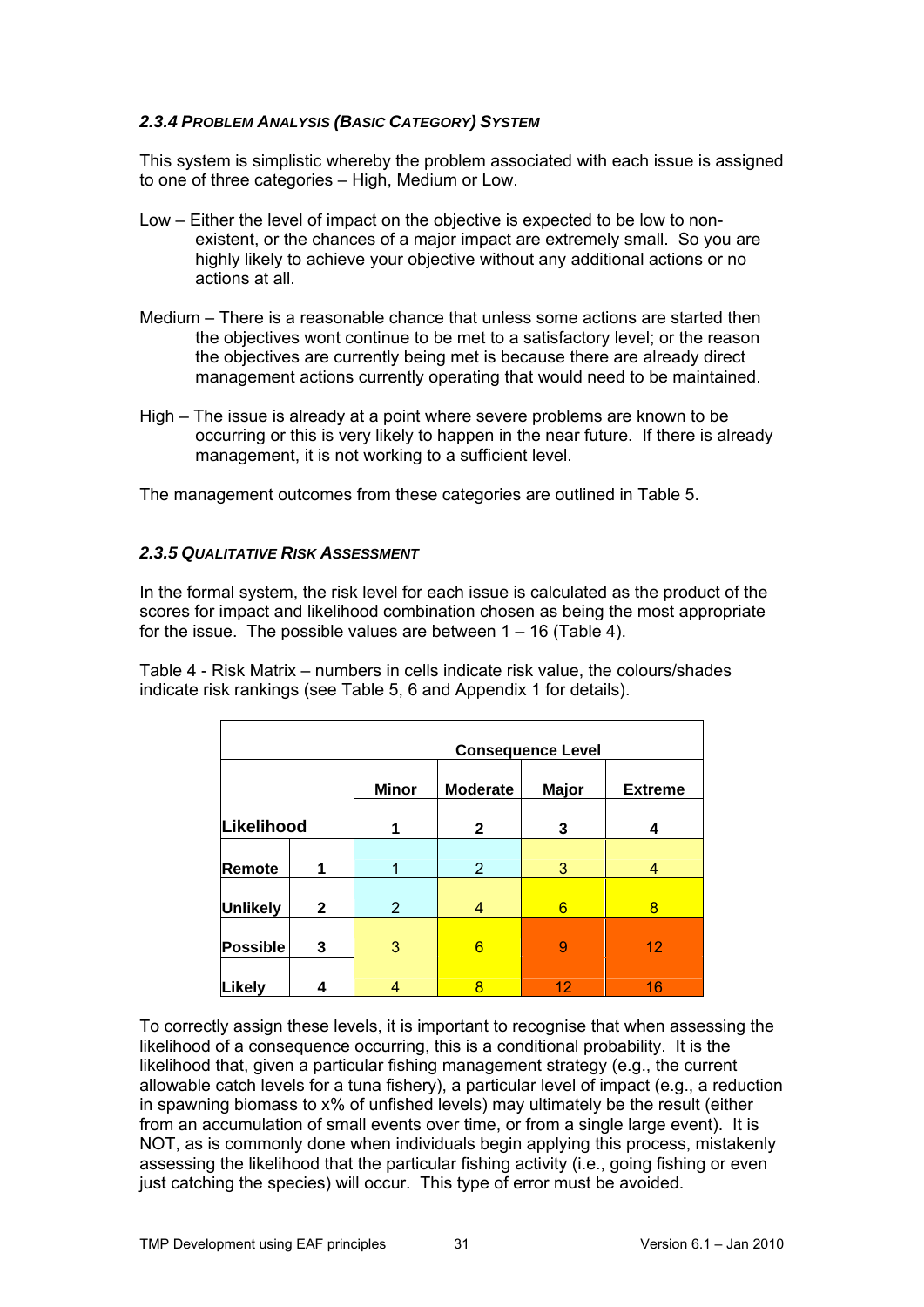Each issue is placed into the appropriate combination of impact and likelihood levels based upon the information available and the collective wisdom of the people involved in the process. The decision about what levels should be chosen include an understanding of the scale of impact required. The combination of scores chosen should also include the level of uncertainty that relates to the issue.

If more than one combination is considered appropriate, the combination with the highest risk score should be chosen. (i.e. this takes a precautionary approach).

The combination should be based on the risk of something happening over a defined time period - not the risk of it happening at any point in the future<sup>[3](#page-31-1)</sup>. Because this process is assessing risks to objectives based on a management plan, a convenient time frame to use is the timeframe of the management plan - which is usually in the vicinity of five years. For example, if you are assessing the risk of the management arrangements on the stock of target species – you could assess the likelihood of it being at some consequence level within this period. This is simpler to conceive than assessing it at an undefined point in the future.

## **THE RISK OF A SPECIFIC OUTCOME SHOULD BE DETERMINED FOR A SPECIFIC TIME PERIOD**

Whilst using the management plan period (5 years) is normal, it can also be useful for some issues to assess the risk at some longer time frame (10-20 years) this can be very useful for assessing the impacts of climate change, or fuel prices etc, those issues for which the time scales are longer than the management plan.

Whichever combination of consequence and likelihood is chosen, it is very important that the justifications for choosing these levels are recorded. The key element is that other parties who were not part of the process to generate the report need to be able to see the logic and assumptions behind the decisions that were made. It will also greatly assist the review of the risk at some time in the future if you know why the levels where chosen the first time.

#### **The risk assessment is not just the scores generated but must include appropriate justifications.**

#### <span id="page-31-0"></span>*2.3.6 OTHER QUALITATIVE RISK ANALYSIS METHODS*

There are a relatively large number of qualitative risk analysis systems that could be used to undertake these analyses. The ones that have been presented here in this manual are representative and easily available. There may specific situations or data levels where other qualitative (and quantitative) risk analysis methods (which are all fundamentally based on the C X L process anyway) may be more suited than those presented here (e.g. ECE/ISO 301010: 2009). Whatever risk analysis method is

1

<span id="page-31-1"></span> $3$  If the time frame used to assess risk is infinite, then the risk of extinction for all species will be high – because it will almost always be certain to happen at some point in the future!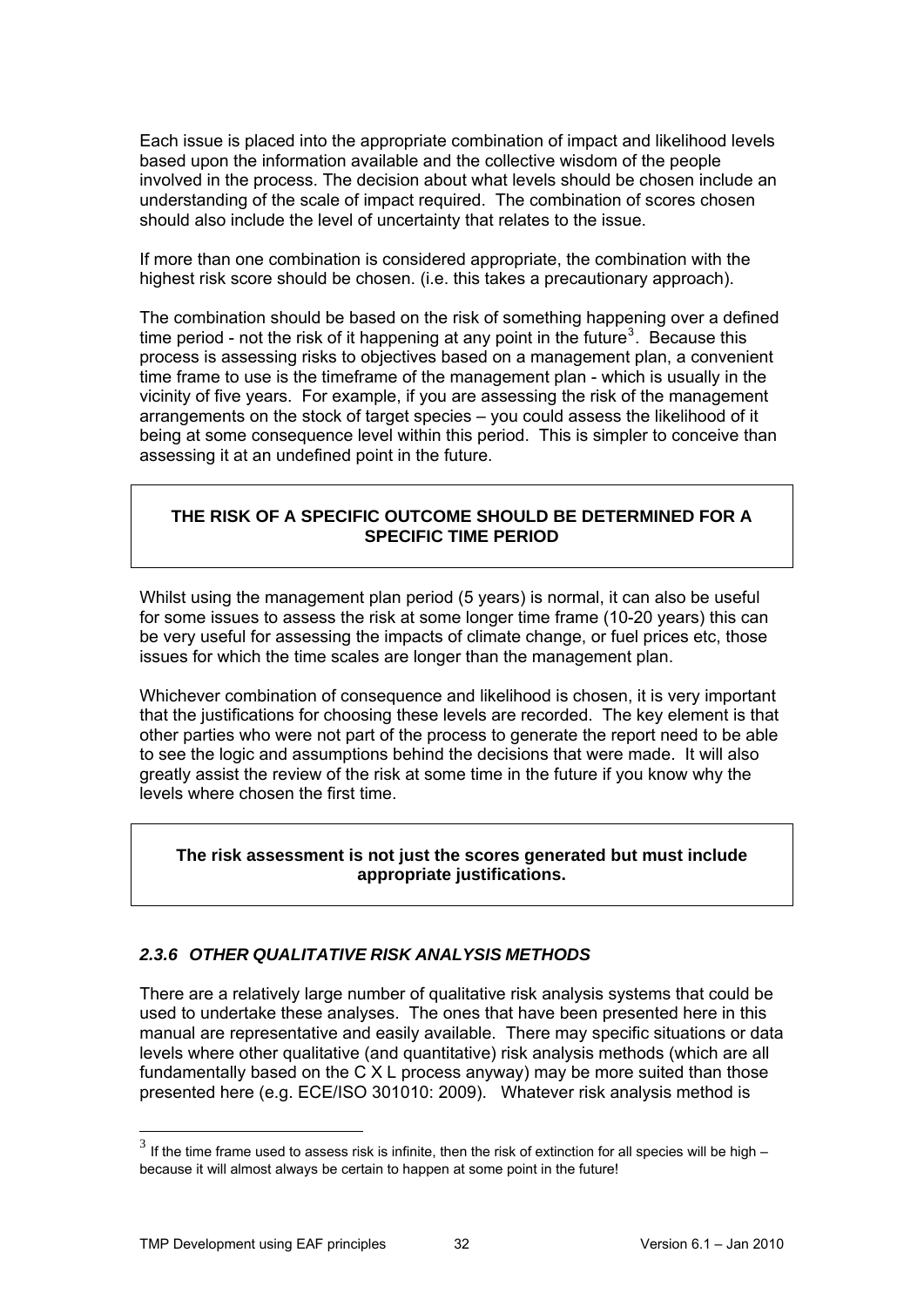used it should be appropriate to the situation; the individuals undertaking the analysis should be confident in its use and the outputs and the rationale for the outcome must be documented so that they can be scrutinised by others where needed and reviewed at a later date.

## <span id="page-32-0"></span>*2.3.7 LEVELS OF DATA, UNCERTAINTY AND RISK SCORES*

By definition (see above), a risk analysis involves uncertainty - if you are certain of the outcome of something then undertaking a risk assessment is generally not necessary. Consequently, many risk assessments are completed with relatively little quantitative data. This is not uncommon nor is it an error. Dealing with uncertainty in a risk based nature is a feature of all facets of life – we generally just don't realise that we are doing it. If you do nothing because it is seen as too hard, you have actually made a decision by default – this is a problem. Risk assessment is a way of making the most informed decision you can with the information available.

## **Risk Assessment is about making the MOST informed decision you can**

Even fisheries that have significant levels of data for their target species still have uncertainties in their assessments and generally have limited information for many of their by-product species; by-catch species or ecosystem issues (Whitworth et al., 2003). In such circumstances scientific inference from the literature, and management experiences associated with similar issues and impacts elsewhere can be used effectively. There are very few issues for which no information is available to make an informed assessment. The key point to remember about the process is that it is trying to ensure that the level of resources applied to the future management and/or monitoring of an issue should be matched with the level of risk (this may include the need to collect more data to reduce the uncertainty – see below).

## **It is NOT necessary to have full certainty for issues to rate its risk**

#### **The level of uncertainty is a component of the risk calculation process, not a separate risk – it is now included in the definition of risk**

The level of uncertainty associated with an issue should be factored into determining which combination of likelihood and consequence are chosen that best reflect the level of understanding. For example, if there is some uncertainty about the effectiveness of management for a target stock, it is probably more appropriate to score the fishery as possibly having a severe impact rather than expressing it as likely to have only a moderate impact. Whilst the risk scores may be similar the former combination more appropriately reflects the current knowledge of its status. In other cases the risk score may be rated higher because of a higher level of uncertainty makes the likelihood of a bad consequence more appropriate to be at a higher level. The appropriate management response in these circumstances may be to reduce this uncertainty to a level that is acceptable or collect more information that may reduce uncertainty.

It is also important to recognise that the methods outlined in this manual are just the first stage risk analysis techniques, and therefore may be just the first step in the process. Once an issue is rated as medium or higher risk, then it requires a more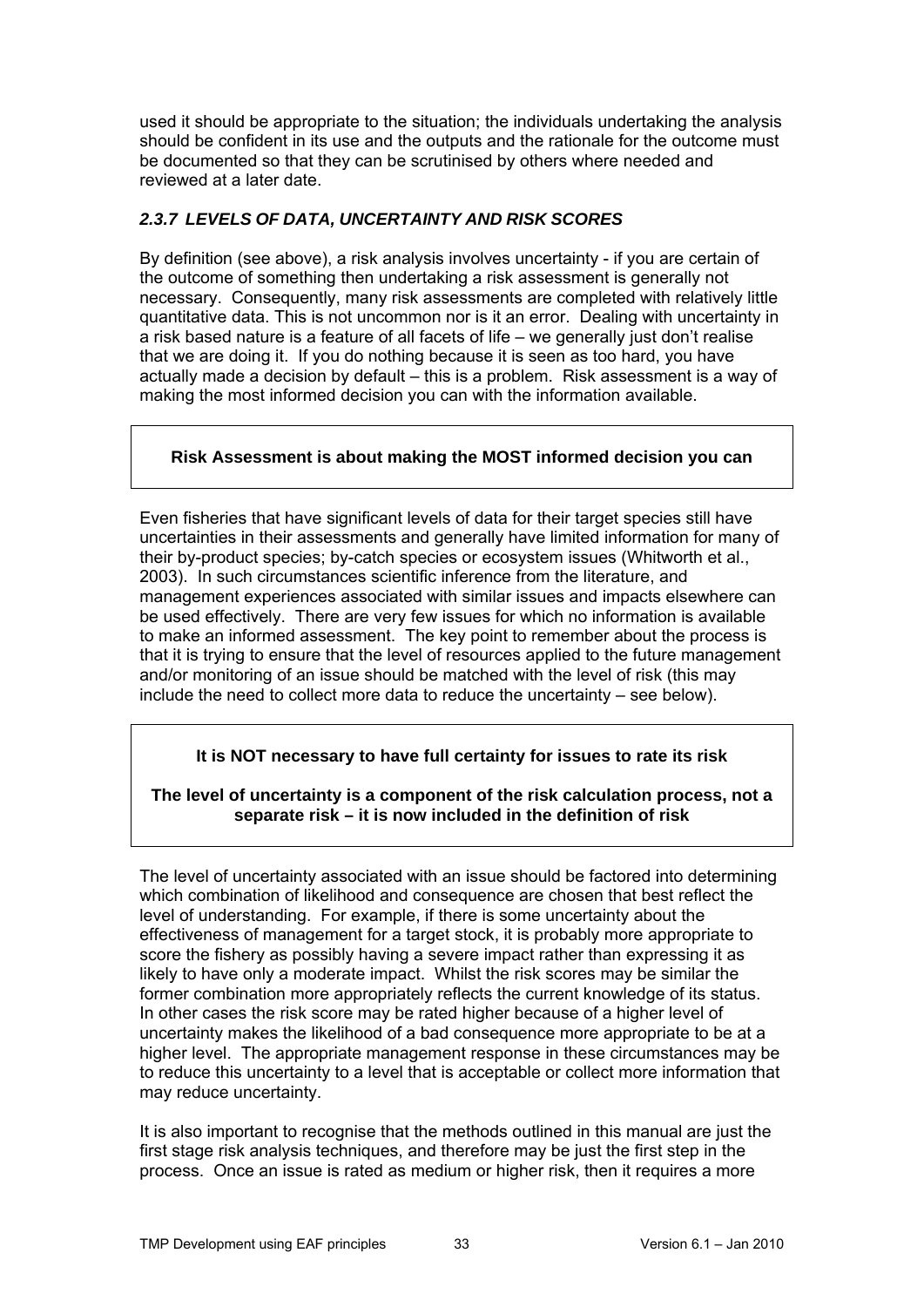detailed assessment to determine what specific management, research or monitoring are necessary – which may involve a more detailed (semi quantitative or quantitative risk analyses). Where the process initiates the collection of more information (e.g. because of uncertainty), more precise, quantitative assessments of risk may be possible. In such cases these reviews could either confirm the need for direct management, identify that an even greater level of control is needed, or suggest that the initial risk rating was too high and that direct management may not be required. Where greater management controls are needed, this system should help the focus of additional measures to either reduce the potential consequence level resulting from the activity, or the likelihood of the unacceptable consequence occurring, or both. These measures need to recognise the linkages that occur between issues such that implementation of management actions to deal with one issue/ objective do not unacceptably affect meeting another objective/issue.

## <span id="page-33-0"></span>*2.3.8 MANAGEMENT OUTCOMES OF RISK AND PROBLEM ANALYSIS*

The possible risk and problem values are separated into three categories ranging from minor to high (Table 5). These categories identify the direct management activity the issue needs.

The outcomes from these assessment should be used a tool to help you decide what you should, and should not, be spending your resources (both people and operating) on.

- (1) For issues you are not currently addressing directly this should help identify if:
	- you should continue to do nothing directly (Negligible Low ) or,
	- you really need to be doing something (Moderate or High e.g. imposing direct management, starting a research program)?

(2) For issues that are already being managed or investigated the scores should help decide if:

- you are doing an appropriate amount (moderate);
- not doing enough (high)
- or doing too much (low).

Table 5 Categories and Outcomes

| $Risk -$<br><b>Problem</b><br>Category | <b>Qual. Risk</b><br><b>Values</b> | <b>Likely Management</b><br><b>Response</b>  | <b>Likely Reporting</b><br><b>Requirements</b> |
|----------------------------------------|------------------------------------|----------------------------------------------|------------------------------------------------|
| <b>Negligible</b>                      | $1 - 2$                            | None                                         | <b>Brief Justification</b>                     |
| Low                                    | $2 - 4$                            | None Specific                                | Full Justification needed                      |
| <b>Medium</b>                          | $6 - 8$                            | Specific<br>Management/Monitoring<br>Needed  | <b>Full Performance Report</b>                 |
| <b>High</b>                            | $9 - 16$                           | Increases to management<br>activities needed | <b>Full Performance Report</b>                 |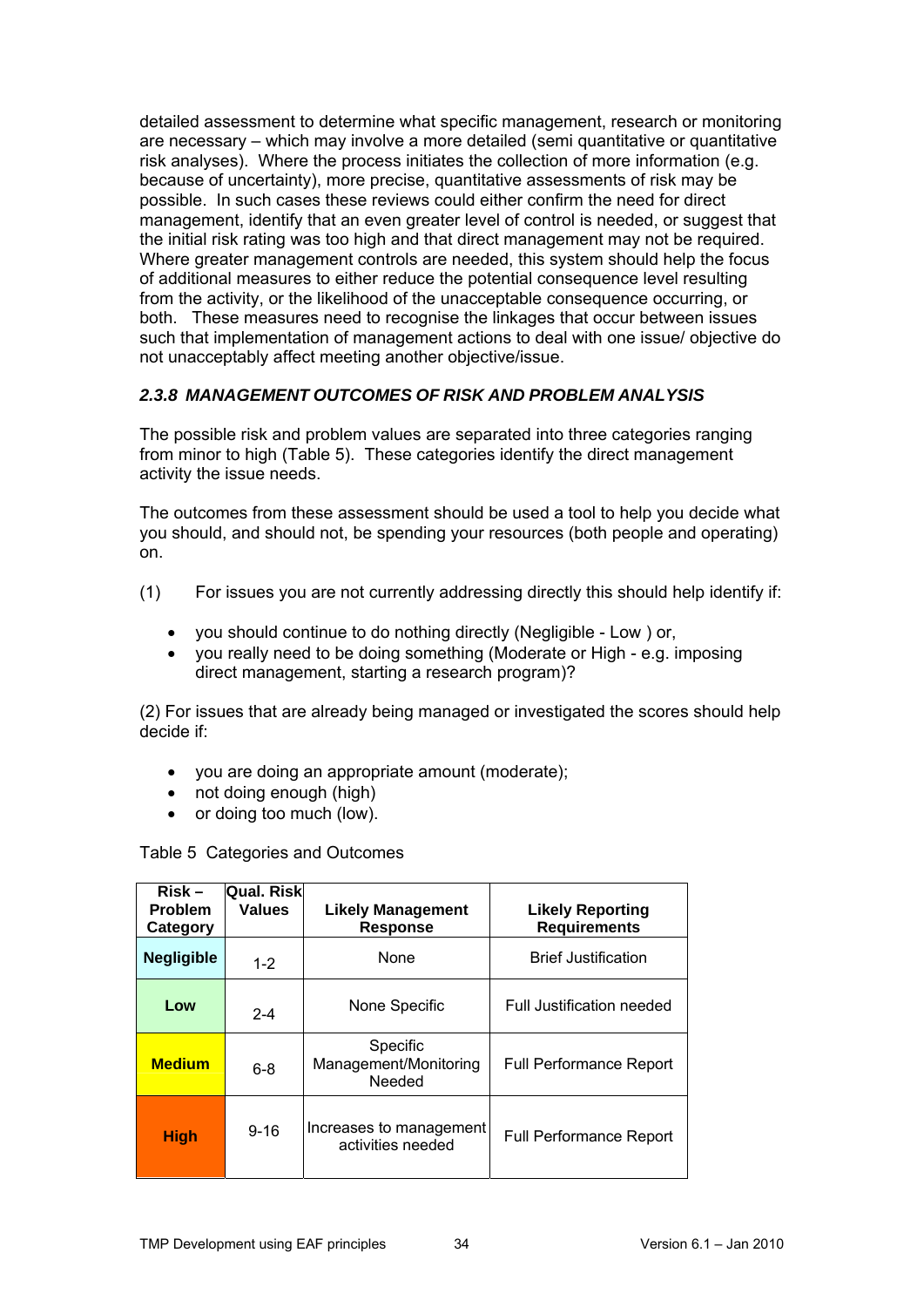### <span id="page-34-0"></span>*2.3.8 IMPACT OF DIFFERENT OBJECTIVES ON RISK OUTCOMES*

As outlined above in section 2.2.6, there are a number of possible values and objectives that can be associated with an issue. The outcome of the risk assessment process may be affected greatly depending upon which objective is used. This will be illustrated by using examples of the assessment of two target species within the WCPO which have been identified during the workshops held to develop this guide.

Given the estimate biomass trajectories of the stock of Albacore within the WCPO region, from a sustainability perspective it is unlikely (2) that it will get to fully a moderate level of depletion (2) which is a Low Risk (See Fig. 14). However, from an economic perspective, the fishery needs to have the current catch rates levels maintained, hence any significant reduction in biomass will reduce the catch rates and generate unacceptable economic outcomes. Therefore, from an economic risk analysis, because it is possible to unlikely (L 2-3) that it will decline below current economic levels (C 3) – with a risk score of 6-9, this represents a moderate to high risk.

By contrast, for "Yellowfin" Tuna, the current biomass trajectory suggests that this will pass below the Bmsy line within the next five years (Fig. 14). Against the sustainability objective this represents a High Risk (C3 L4 = 12).

If however, this trajectory is assessed against a species viability objective, the risk score is reduced because it is only possible that the biomass will decline to the Brec level in the next five years which is a L3 C2 = 6 which represents only a moderate Risk.

These shifts in risk score with objectives demonstrate the absolute need to get clarity about what is trying to be achieved. It is recommended that if there are multiple possible objectives that the risk scores for each are developed separately. This will, nonetheless, require a process to determine which objective has primacy.



Figure 14 - Different consequence and risk levels using different objectives for "Yellowfin Tuna" using sustainability and viability levels as objectives. Note these objectives and trajectories are only for illustrative purposes.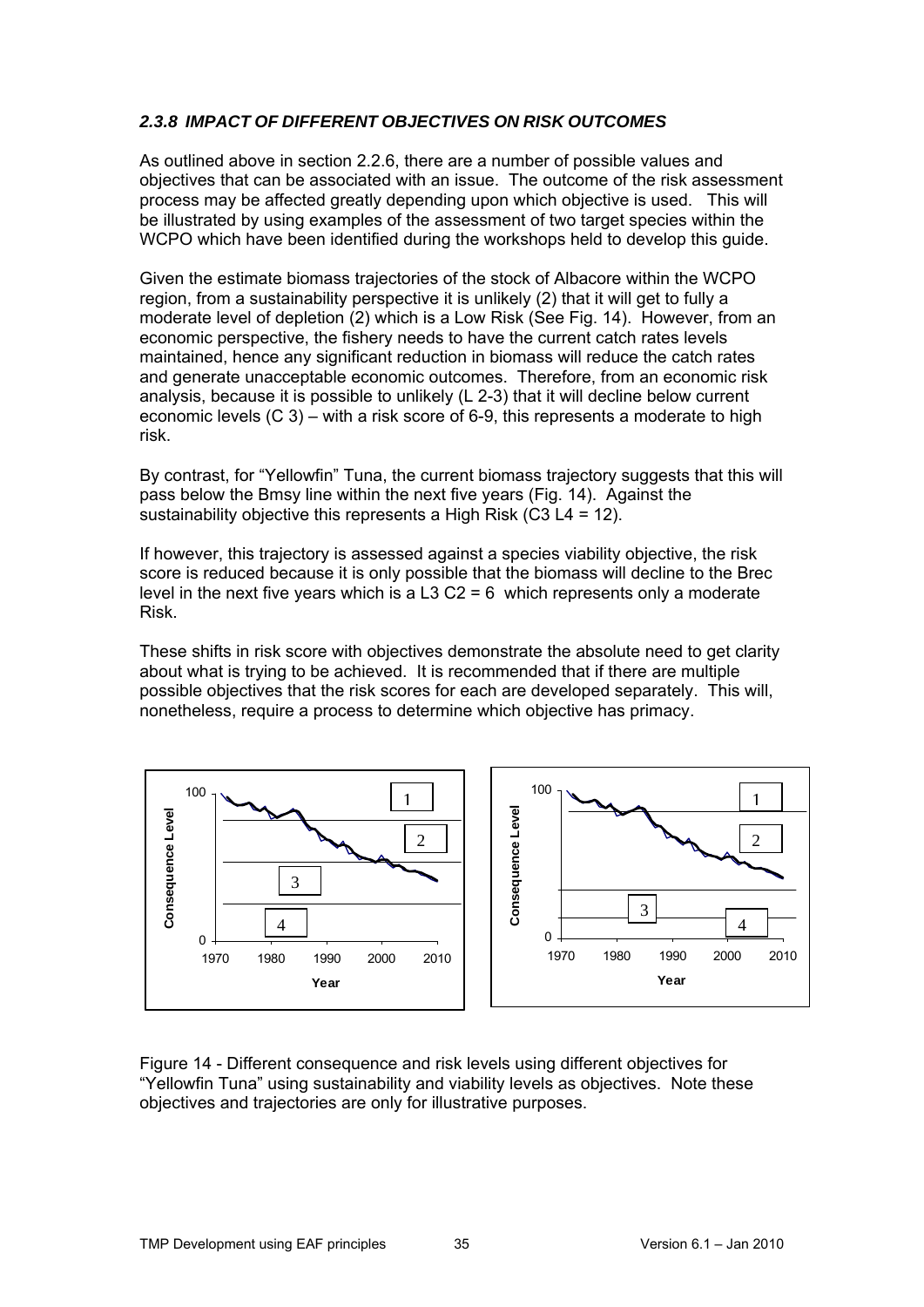## <span id="page-35-0"></span>*2.3.9 DIFFERENT SCALES OF IMPACT*

The overall risk to the highly migratory species caught within the WCPFC required an assessment of the cumulative impacts from all fishing activities across the entire Western and Central Pacific Ocean (WCPO) region (defined as a Commission Level Assessment). Given, however, that there are large differences in the catch levels taken within each country's fishing zone, the management responses of any one country should be related to their relative level of impact on the stock. This often required separate country level assessment of the relative risk, in addition to the assessment of risk at the stock or Commission level. This should be preceded by having the countries clearly articulate what their national level objective will be.

In situations where only small catches are taken in any one jurisdiction, but collectively this is still too high. Under such a scenario, all would need to lower their impacts. This level of risk should have been identified at the Commission level anyway and clearly would become a commission level initiative for all member countries to contribute. Given the pattern in catches of key WCPFC species, this situation is more likely to be relevant for bycatch and discard species than for target species.

#### <span id="page-35-1"></span>*2.3.10 COMBINING DIFFERENT RISK VALUES*

Where there is more than one assessment of risk – such as when there has been one set developed by a stakeholder group and another set developed by an expert panel or where they are two or more objectives being assessed for an issue, there may be occasions where the risk levels are not identical.

As a rule of thumb, the expert group using a formal risk analysis system will probably come up with the most robust risk scores for sustainability objectives. But the stakeholder group using the more informal methods may come up with the most robust risk scores for social and economic objectives and issues. Nonetheless each issue should be treated on its merit and ultimately a judgment of which risk score should be used to determine the management actions needs to be made BY THE MANGAGEMENT AGENCY.

In many cases the highest risk score would generally be used to determine the actions to be taken but this would be affected by the weighting of different objectives with respect to meeting the countries overall goals. This can be done informally by outlining in supporting text what the mechanisms used to determine the outcome. Alternatively, a more formal quantitative based method – e.g. multi-criteria analysis –could be used to assist determine this.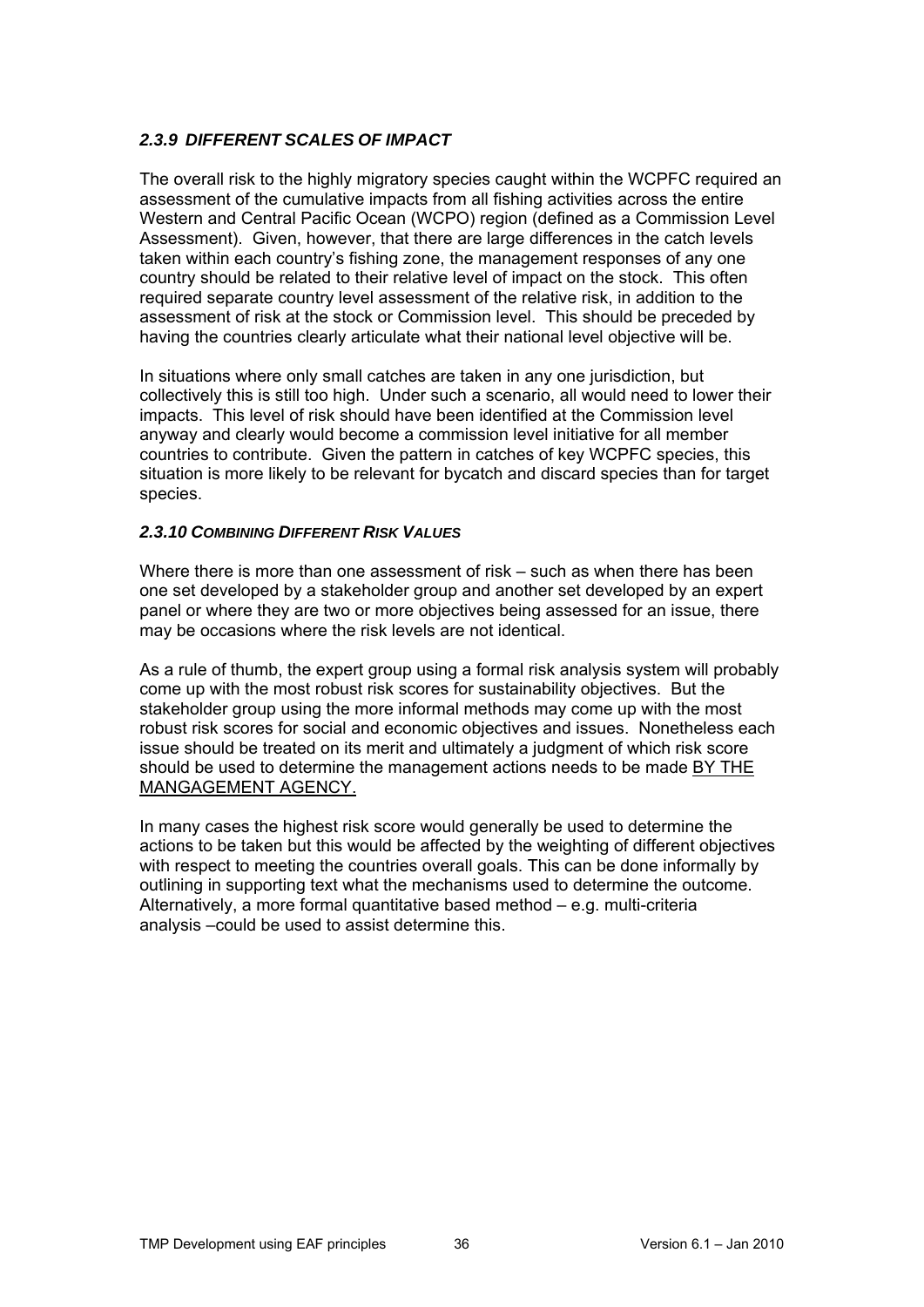## <span id="page-36-0"></span>*2.4 Step 4 – Developing Management Systems*

**This section details what processes and report headings need to be completed to ensure that a complete management system has been developed for each of the issues requiring direct actions** 

## <span id="page-36-1"></span>*2.4.1 BACKGROUND*

The management systems outlined below cover all the processes needed for a management agency to justify what and how their current and proposed management actions (or inactions) for each of the issues, given the levels of risk and current knowledge available.

## <span id="page-36-2"></span>*Management Reports*

There are four levels of management reports that can be generated; the suitability of each is dependent upon the requirements and resources available. The first two can be generated very quickly, in a matter of days to weeks, whereas the final two categories of reports would take considerably longer. In any case it is likely, however, that the outputs from the briefer reports would be used as the basis for completing the more comprehensive reports.

Include brief management reports on key issues

This level of report is similar to (a) but it also includes a summary of the categories that will be used for management, including what indicators, performance measures and other management actions will be undertaken.

| <i>Issue</i> | Operational Risk or<br>Objective | Problem<br>Level | Indicator | Performance<br>Measure | Management<br>Actions |
|--------------|----------------------------------|------------------|-----------|------------------------|-----------------------|
|              |                                  |                  |           |                        |                       |
|              |                                  |                  |           |                        |                       |
|              |                                  |                  |           |                        |                       |

The completion of these tables can be done very quickly (days) to get an overall understanding of how well the systems have been developed, or they can be done in a very formal manner requiring direct stakeholder input which may take some months to generate. It is suggested that the initial, rapid version is done prior to any public level scrutiny or consultation to identify where the likely gaps and issues will be. Whilst they are not very polished, they still provide a very comprehensive understanding of what are the management systems for these two issues and what needs to be done.

## <span id="page-36-3"></span>*2.4.2 DESCRIPTION OF HEADINGS*

#### **Operational Objective**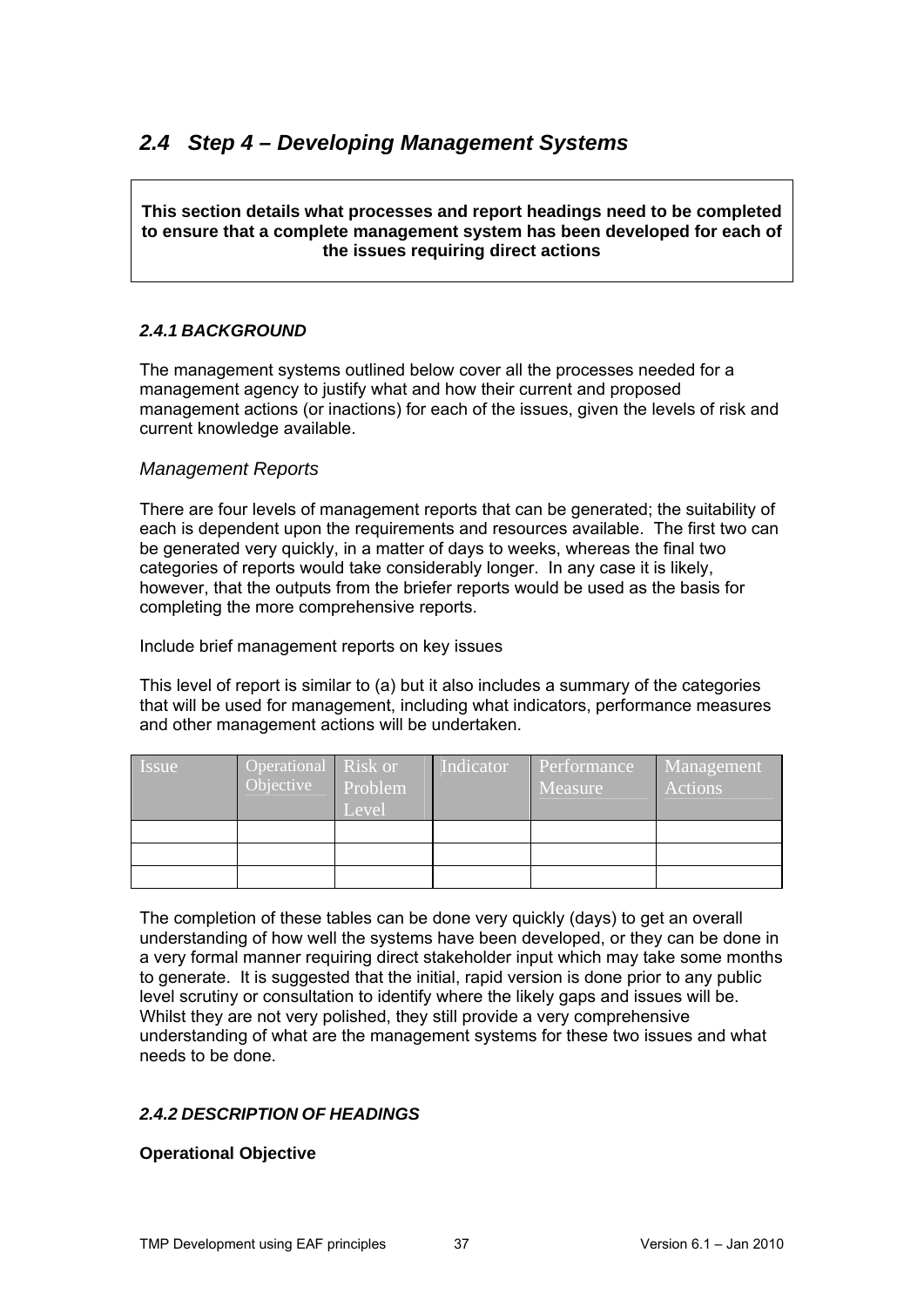The operational objective to use for an issue needs to have a direct and practical interpretation for the management of the fishery and needs to measurable and auditable. It therefore needs to be outcome-based and can best be described by answering the question

"What do you want the fishery to achieve for this issue and why?"

The objective should also be consistent with any relevant legislation, policy statements or management plans. One of the most common objectives for target species is "maintaining spawning biomass above the level where it likely that there will be recruitment overfishing". As stated above the relevant objective for target stocks in the WCPFC is to 'maintain or restore stocks at level capable of producing maximum sustainable yield as qualified by relevant environmental and economic factors…"(Part II Article 5 (b).) Whereas for non-target species it is - they must adopt measures for non-target species and dependent species with a view to maintaining or restoring their populations above levels at which their reproduction will not be seriously threatened (Article 10 c).

The objective should not be how you will achieve it, or what you will need to achieve it, and, most importantly, you need to be able to measure how you are performing against this objective.

The reasons for choosing the objective should also be recorded. This may be important when reviews of the system are undertaken in the future – if you write down why you chose something, it is easier to see if the reasons are still valid.

#### *Indicators*

The indicator is used to measure performance – are you achieving the operational objective? An indicator can be a direct measurement of performance (e.g. the level of spawning biomass as estimated from a stock assessment model) or a surrogate (e.g. catch rates as an indirect indicator for measuring the level of the spawning biomass).

In some cases a number of indicators can be used for the same objective to provide a greater degree of confidence in the result, particularly where none of these by themselves is considered particularly accurate. If more than one is used, however, it is better to determine before hand how they will be used together to track performance, particularly for situations where they may show different trends.

#### *Performance Measures*

The performance measures are used to describe what is, and what acceptable performance is not. For example the Convention states that the members of the Commission shall .. determine, on the basis of the best scientific information available, stock specific reference points and the actions to be taken if they are exceeded" (Article 6 (a)).

A performance measure (reference point) can take a number of forms and there may be more than one for a single indicator.

Specific value measures

- Limit reference points the values below which management is trying avoid reaching (either exceeding or falling below, depending upon the issue); and
- Target reference points the values which management is trying to reach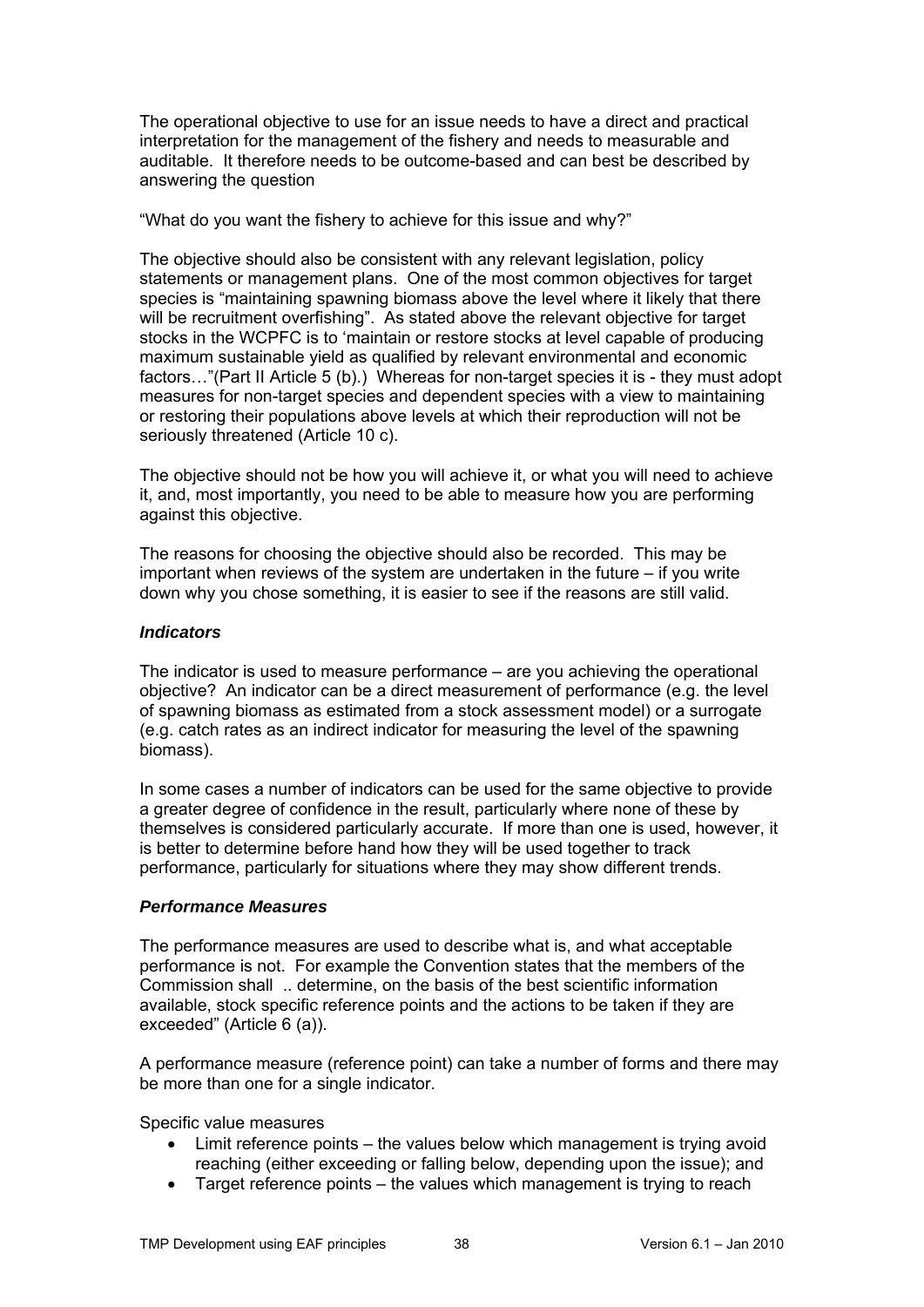- A range of values
- A range of values within which performance is considered acceptable, outside of which performance would not be considered acceptable.
- A trend in values
- A positive trend could be good, but a negative trend would be bad (or the reverse – depending upon the issue and indicator).

#### **NOTE THE OBJECTIVE, INIDCATOR AND PERFROMANCE MEASURE ARE A PACKAGE - ALL THREE ARE NEEDED**.

#### *Management responses*

This section describes the management needed to achieve the operational objective. This includes the current management arrangements, what is already proposed in the future, and what is the plan if the performance levels are triggered. The types of management actions should take particularly note of the level of information available and the reliability of the evaluation. These responses for target species are often now being packaged together and called harvest strategies.

#### **Current**

This should outline the current management arrangements that are already in place to maintain or improve performance and help you achieve the objective. There should be an explanation as to how each of the arrangements will assist performance.

#### Future

This is where you can outline any extra or different management arrangements that have been identified as a result of completing the risk assessment. Thus, these are those that will be in addition to, or instead of, the current arrangements. It is not necessary to merely repeat the current arrangements here.

If the Performance Measure/Limit is "exceeded"?

Finally it is important to outline the processes that will occur if an assessment shows that performance is not acceptable – i.e. one or more of the Performance Measures has been "exceeded".

This is consistent with Article 6 part 3 of the Convention where it states that ... in the event they (the reference points) are exceeded members of the Commission shall, without delay, take the action determined under part 1(a) to restore the stocks."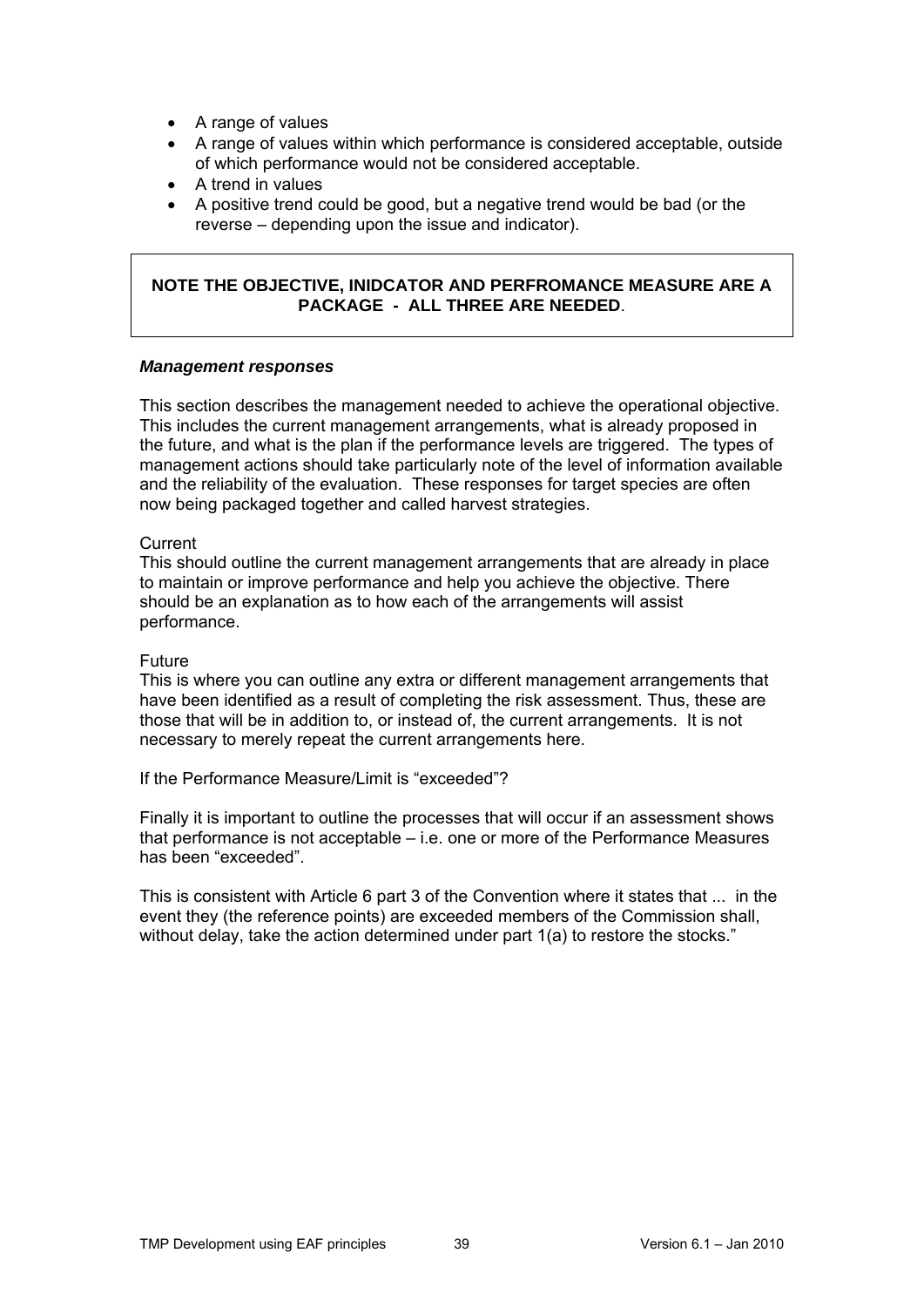



(b)

Figure 15:

(a) The general relationship between indicators, target and limit reference points (from Fletcher et al., 2002)

(b) A real example for Skipjack Tuna in the WCPO fishery taken from Langley et al (2005) indicates the relationship between the indicator and a limit reference point (in this case when  $B = B$ msy i.e. = 1). If the solid line goes below 1 (the dashed line) this would indicate overfishing had occurred.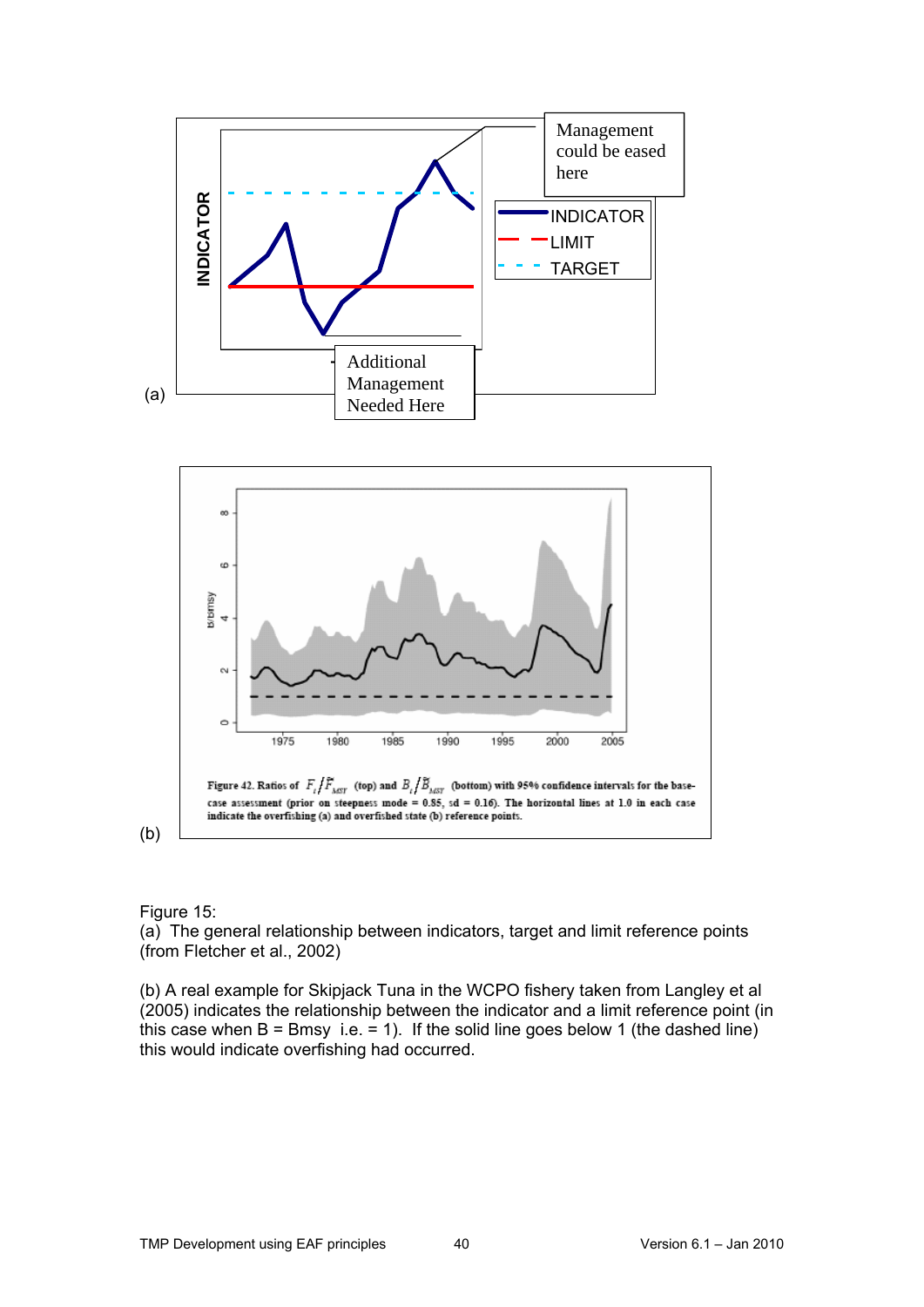## <span id="page-40-0"></span>*2.5 Step '5' – Developing Workplan to Implement the Tuna Management Plan*

## <span id="page-40-1"></span>*2.5.1 INTRODUCTION*

Having developed a set of management systems for each of the key issues associated with the fishery is a good starting point. To be useful however, these systems now need to be operationalised.

To operationalise these systems requires determining the specific activities that need to be done, who will do each of these and whether there are resources to undertake each of the identified tasks. This may sound trivial but ultimately it is the difference between making the management system that has been developed actually work or not and therefore generate the expected improved outcomes. This hopefully reduces the chances that the TMP and any other associated management system just being nice documents that gathers dust on a shelf - which all too often is the fate of major new initiatives.

Thus the workplan framework has been defined as:

**An operational framework based on the TMP to capture relevant current activities and identify additional activities, processes and resources that will be required to deliver the overall objectives of the tuna fishery.** 

The following section outlines the process that has been developed to assist in this process.

## <span id="page-40-2"></span>*2.5.2 WORK PLAN FRAMEWORK FOR TMPS*

The following table outlines the set of headings that have been developed to help the process of making the TMP operational. We have found it works best by making an Excel table with these headings as columns so that the material in the table can then be sorted easily by category, priority, person, issue, etc.

The process requires going through the TMP and any other related document , issue by issue and for those where a management system has been developed or where any actions are required determining precisely what activities, processes etc would need to be done for each of these to be implemented. For most issues there will be a number of different activities that will need to be done often involving multiple people or sections.

| <b>CATEGORY</b> | <b>DESCRIPTION</b>                                                                                    |
|-----------------|-------------------------------------------------------------------------------------------------------|
| <b>Issue</b>    | The name of the issue                                                                                 |
| Sub fishery     | If there are sub fisheries such as inshore, Artisanal,<br>offshore etc. these can be identified here. |
| Category        | What category of activity is this $-e.g.$ Administration,                                             |

Workplan Framework Headings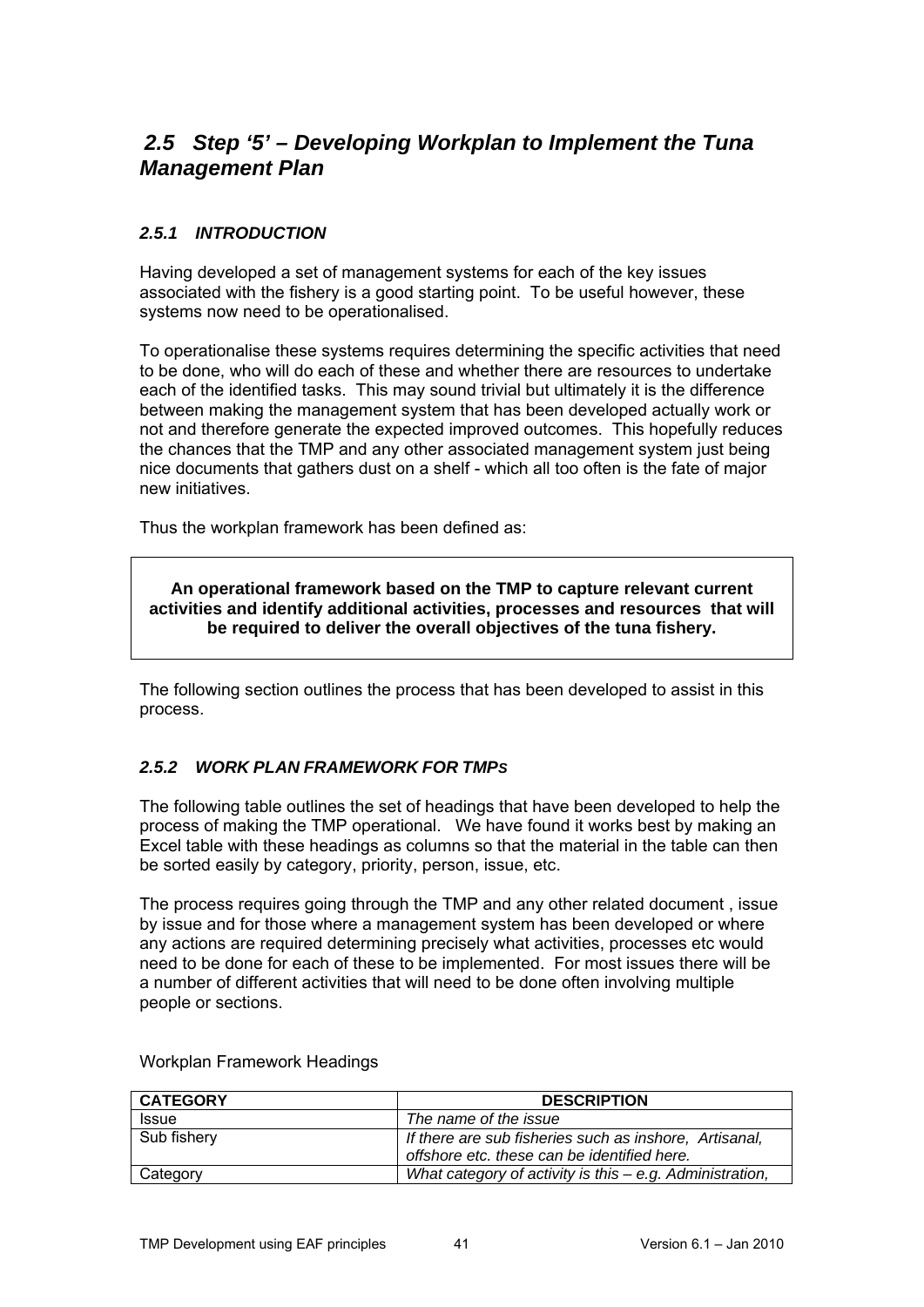|                             | Research, Monitoring, Compliance etc                    |
|-----------------------------|---------------------------------------------------------|
| <b>Current Activities</b>   | Are there already activities being undertaken?          |
| <b>Current Resources</b>    | What are the current resources available for this task  |
| <b>Current Status</b>       | What is the current status $-$ ok, not ok?              |
| <b>Regulations/ Notices</b> | What legislation etc is needed for the activity/process |
| /Condition/fines            | to operate?                                             |
| <b>New Activities</b>       | Are there new activities needed to enable the           |
|                             | management of the issue to occur?                       |
| <b>Additional Resources</b> | Are additional resources needed to undertake the new    |
|                             | activites?                                              |
| Training                    | Will this require training?                             |
| Priority                    | What overall priority does this activity have?          |
| Risk if not undertaken      | What is the risk if this activity is not done in the    |
|                             | required timeframe?                                     |
| <b>Timeframes</b>           | What is the proposed timeframe for undertaking the      |
|                             | activity?                                               |
|                             |                                                         |

**Categories of Activities** – note these categories listed below can be adjusted (split, renamed or new categories) to suit the structure and activities of the relevant fisheries agency. Thus they are only presented as a starting point

| <b>CATEGORY</b>           | <b>DESCRIPTION OF ACTIVITIES</b>                                                                                                                                                                                                          |
|---------------------------|-------------------------------------------------------------------------------------------------------------------------------------------------------------------------------------------------------------------------------------------|
| Administration/Licensing  | Includes the collection of fees, issuing of licences and<br>basic administration activities                                                                                                                                               |
| Compliance                | Those that determine if vessels/licenses are<br>complying with their license conditions. This could<br>include VMS activities, onboard inspections, patrol<br>vessel activities, inspecting vessel logs. Validating<br>catch reports etc. |
| Consultation              | Those associated with consulting with industry, other<br>stakeholders and other agencies                                                                                                                                                  |
| Observers                 | Those undertaken by onboard observers                                                                                                                                                                                                     |
| <b>Onshore Monitoring</b> | Monitoring the catches in port.                                                                                                                                                                                                           |
| Other Agency              | Activities that agencies other than the fishery agency<br>would need to undertake                                                                                                                                                         |
| Ministry                  | Things that the fisheries Minister or their office would<br>need to undertake                                                                                                                                                             |
| Policy/Management         | The development of policies, management plans                                                                                                                                                                                             |
| Research                  | Generation of assessments on the status of the<br>stocks, or other information needed to make policy                                                                                                                                      |
| Training                  | Training staff, industry etc                                                                                                                                                                                                              |

#### <span id="page-41-0"></span>*2.5.3 METHODS FOR DEVELOPING THE OPERATIONAL PLAN*

The following have been identified as suggestions in developing and filling in these operational frameworks.

1. First develop a check list of issues from the TMP to ensure they are all covered by the operational framework.

2. Keep potentially key issues (e.g. different species that use the same monitoring mechanism) separate until it is clear that the activities to address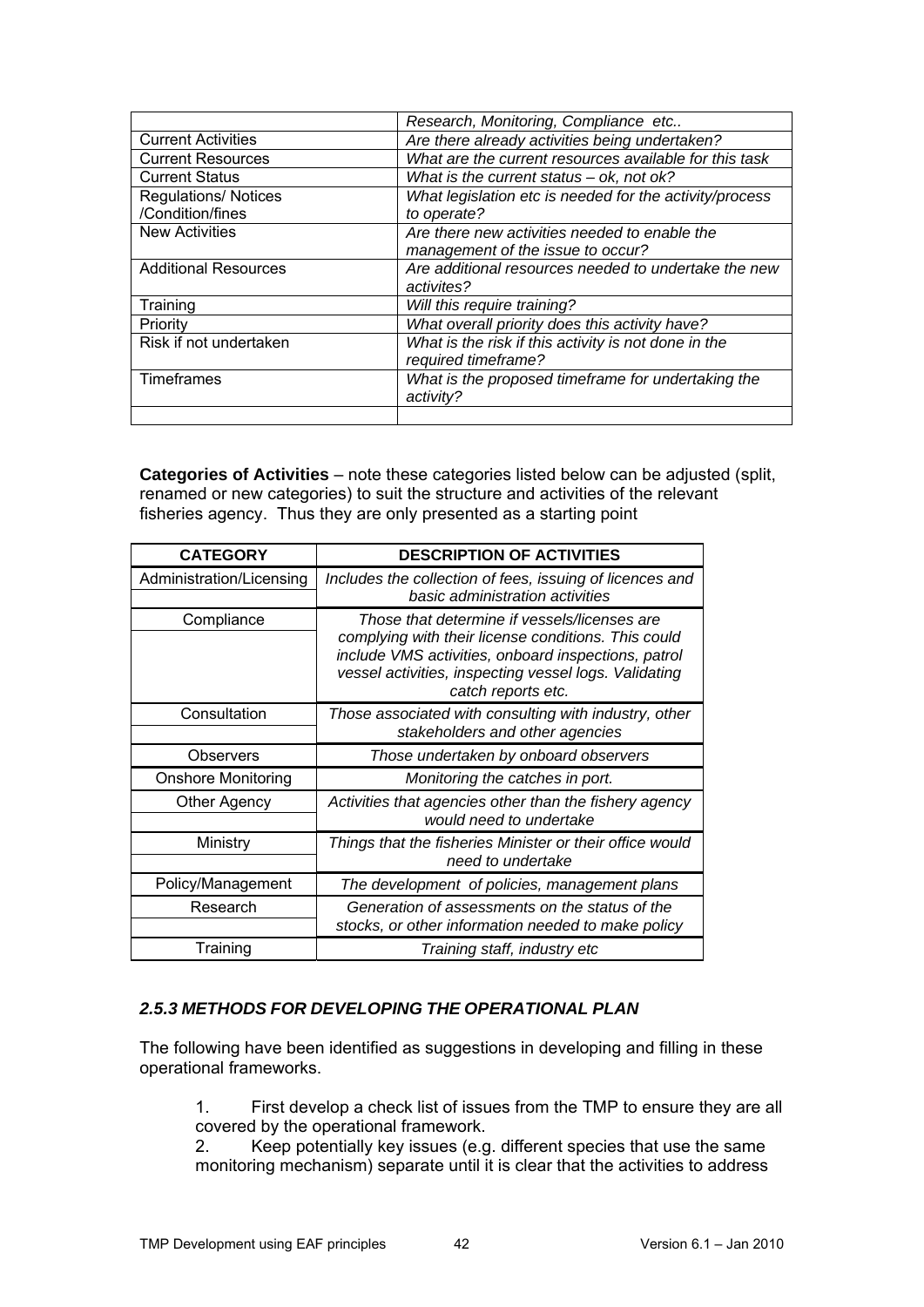are identical- often there may be subtle but important differences. If they are ultimately found to be fully covered by the one activity then they can be combined.

3. It may be necessary to have some separation of activities based on whether there are dealing with different functional components to the fishery – inshore, offshore, inside EEZ, high seas etc. Undertaking consultation, for instance, may need to be very different for these different groups and separate activities may therefore need to be generated.

4. Start with the most important issues identified as part of the TMP then move progressively to the least important.

5. The assignment of priorities and timelines should be undertaken by the relevant fisheries agency, in conjunction with any relevant advisory committee.

6. The process should also identify the activities that maybe outside the scope or jurisdiction of the fisheries agency. In these circumstances it may require advising other government departments of the issues they should be dealing with. Such interdepartmental governance issues are often a high risk area.

7. The process should also identify if there are any changes needed by the implementation or modification of legislation, regulations, licence conditions or policies. If so, these need to be scheduled in.

8. Finally the process needs to clearly determine if there are resources (both financial and human) to achieve everything. If not then there should be a review of priorities to determine which will be removed, or a review of how the management actions will be undertaken to reduce the complexity and therefore costs.

The most practical way to do this is by having a meeting with the consultant (e.g. the FFA expert) plus sufficient representatives from the fisheries agency that all parts of their operations are covered. Each issue is then discussed in detail and there is agreement about what would need to happen for the identified task to be completed.

It is vital that there is agreement by the fisheries agency about what activities are to be done and who will do this. Clearly, if they don't agree they won't do it! It is also absolutely necessary that there is an objective assessment of whether new tasks can actually be accommodated by the current level of resources. Again there is no point stating that something will be done if there are insufficient resources to do it. It is still useful to identify what must be done but it must also be documented that for this to occur more resources would be needed.

Given the size of most fisheries agencies in this region, it will be very common that there will be too few resources to undertake all the identified tasks. That is why it is very important to rate what priority each task should have, including those that are currently being undertaken, and what are the risks of something is not done. This may identify that some tasks that are currently being undertaken have a lower priority and risk level than some identified tasks that are not currently being done. Such situations may allow a shift in resources to occur. Alternatively the management approach that is to be taken could be simplified to reduce the implementation costs.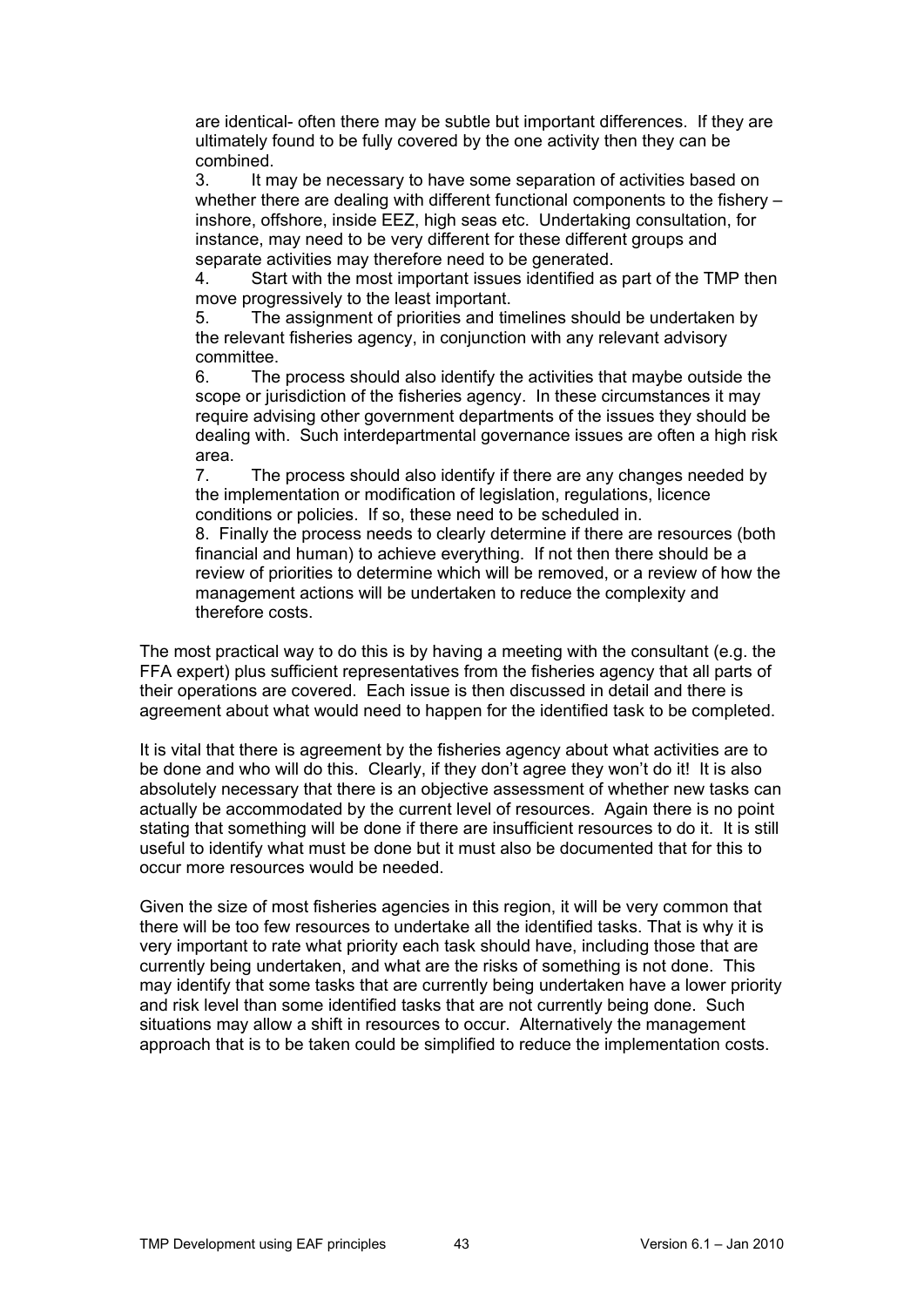# <span id="page-43-0"></span>**3.0 References and other Useful Publications**

- Brodziak, J. & J. Link. (2002) Ecosystem-based fishery management: What is it and how can we do it? Bulletin of Marine Science. 70; 589-611
- Chesson, J., Clayton, H. and Whitworth, B. (1999) Evaluation of fisheriesmanagement systems with respect to sustainable development. ICES Journal of Marine Science 56:980-984
- Charles, A. T. 2001. Sustainable fishery systems. Fish and Aquatic Resources Series 5. Blackwell Science, Malden, Massachusetts. 370 p
- Christensen V. (2000) Indicators for marine ecosystems affected by fisheries. Mar. Freshw. Res. 51, 447 - 450,
- Commonwealth of Australia (1992) The National Strategy for Ecologically Sustainable Development, AGPS, Canberra. 128 pp
- Commonwealth of Australia (1998) Australia's Oceans Policy. Canberra, ACT, Australia. Volume 1, 52pp
- Commonwealth of Australia (2001) Guidelines for the ecologically sustainable management of fisheries. Canberra, Australia 16pp.
- FAO 1995 Code of Conduct for Responsible Fisheries, Food and Agriculture Organization of the United Nations, Rome.
- FAO 1999 FAO Technical Guidelines for Responsible Fisheries No. 8 Indicators for Sustainable Development of Marine Capture Fisheries, pp 67, Food and Agriculture Organization of the United Nations, Rome.
- FAO 2003. Fisheries management 2. The ecosystem approach to fisheries. FAO Technical Guidelines for Responsible Fisheries 4 (Supplement 2). 112 p
- Fletcher, W.J. 2001 Policy for the implementation of Ecologically Sustainable Development for Fisheries and Aquaculture within Western Australia. Fisheries Management Paper, Department of Fisheries, Western Australia. No. 157; 70pp
- Fletcher, W.J. (2005) The application of qualitative risk assessment methodology to prioritise issues for fisheries management. ICES Journal of Marine Science 62:1576-1587.
- Fletcher, W.J. (2006) Frameworks for managing marine resources in Australia using ecosystem approaches: do they fit together and can they be useful? Bulletin of Marine Science 78:691-704
- Fletcher, W.J. (2009) Use of a practical EAFM based framework lessons learned from Australia and the Pacific. FAO.
- Fletcher, W.J. Chesson, J., Fisher M., Sainsbury, K.J., Hundloe, T., Smith, A.D.M. and Whitworth, B. 2002 National ESD Reporting Framework for Australian Fisheries:The 'How To' Guide for Wild Capture Fisheries. FRDC Project 2000/145, Canberra, Australia. 120pp http://www.fisheriesesd.com/a/pdf/HOW\_TO\_GUIDE\_V1\_01.pdf
- Fletcher, W.J., Chesson, J., Sainsbury, K.J., Hundloe, T., Fisher M., (2003) National ESD Reporting Framework for Australian Fisheries: The ESD Assessment Manual for Wild Capture Fisheries. FRDC Project 2002/086, Canberra, Australia 163 pp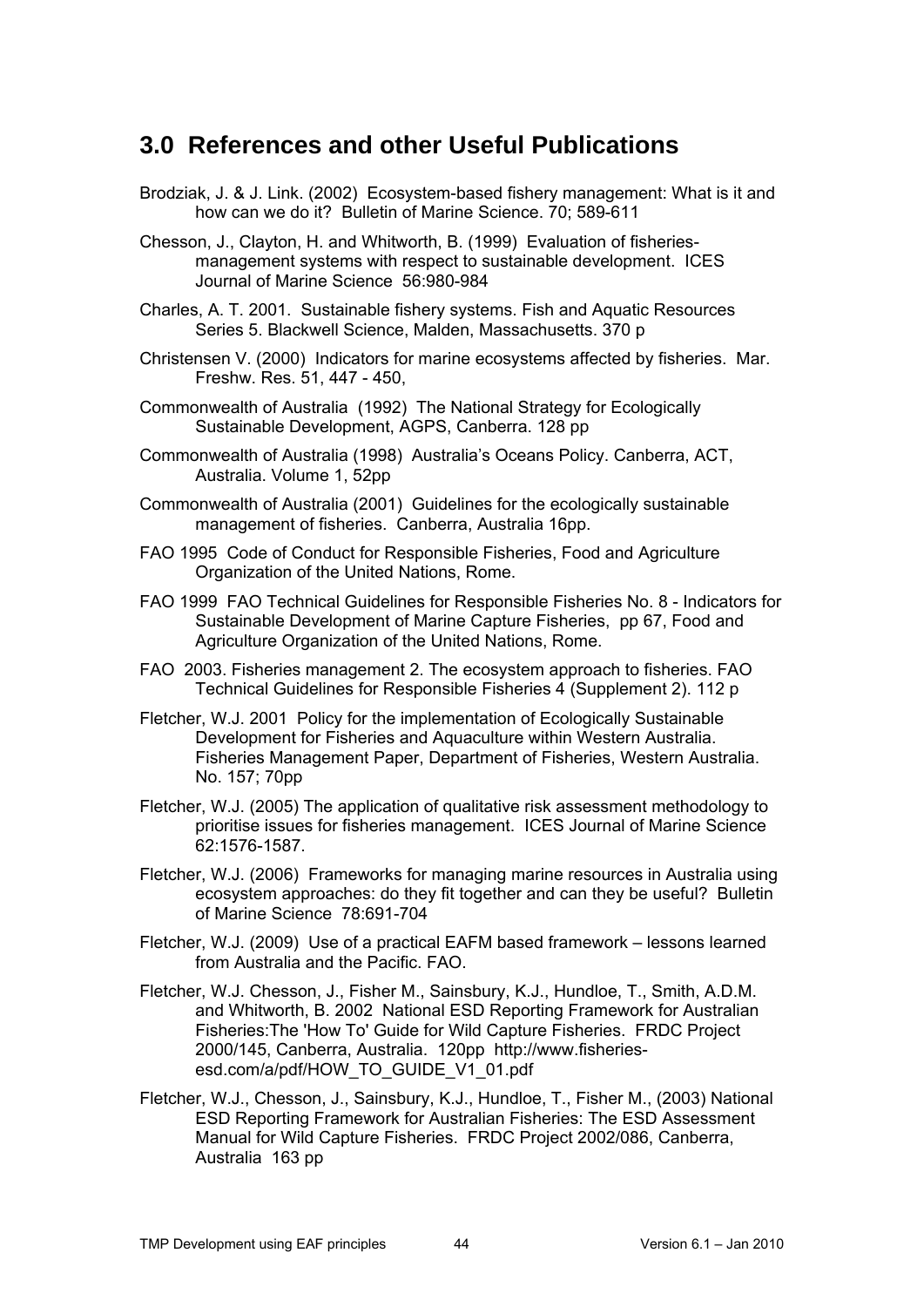- Fletcher, W.J., Chesson, J., Sainsbury, K.J., Fisher, M. & T. Hundloe (2005) A flexible and practical framework for reporting on ecologically sustainable development for wild capture fisheries. Fisheries Research 71:175-183
- Francis, R.I.C.C. 1992. Use of risk analysis to assess fishery management strategies: a case study using orange roughy (*Hoplostethus atlanticus*) on the Chatham Rise, New Zealand. Canadian Journal of Fisheries and Aquatic Sciences, 49: 922-930.
- Francis, R.I.C.C. and Shotten, R. 1997. "Risk" in fisheries management: a review. Canadian Journal of Fisheries and Aquatic Sciences, 54: 1699-1715.
- Garcia S. M. 2000 The FAO definition of sustainable development and the Code of Conduct for Responsible Fisheries: an analysis of the related principles, criteria and indicators. Marine and Freshwater Research. 51, 535 - 540,
- Garcia, S. M., and Staples D.J. 2000 Sustainability reference systems and indicators for responsible marine capture fisheries: a review of concepts and elements for a set of guidelines. Marine and Freshwater Research. 51, 385 - 426,
- Garcia, S. M., Staples, D. J. and Chesson, J. 2000, The FAO Guidelines for the development and use of indicators for sustainable development of marine capture fisheries and an Australian example of their application, Ocean & Coastal Management, 43, 537-556
- Garcia, S.M., Zerbi, A., Aliaume, C., Do Chi, T. and Lasserre, G. 2003. The ecosystem approach to fisheries: Issues, terminology, principles, institutional foundations, implementation and outlook. FAO Fisheries Technical Paper 443. Food and Agriculture Organization, Rome. 76pp.
- Hobday, A. et al 2005. Ecological Risk Assessment, CSIRO report to AFMA.
- Hundloe, T.J. 2000 Economic performance indicators for fisheries. Mar. Freshw. Res. 51, 485 – 492.
- IEC/ISO (2009) 31010 Risk Management Risk assessment techniques. Geneva Switzerland.
- Lackey, R.T. 1994. Ecological Risk Assessment. Fisheries 19:14-19
- Lane, D.E. and Stephenson, R.L. 1998. A framework for risk analysis in fisheries decision-making. ICES Journal of Marine Science, 55: 1-13.
- Langley, A; Hampton, J. & Ogura, M. (2005) Stock assessment of skipjack tuna in the western and central Pacific Ocean. In; Proceedings 1st Meeting of the Scientific Committee of the Western and Central Pacific Fisheries Commission, August 2005. WCPFC–SC1 SA WP–4.
- Paine, R.T. 1966. Food web complexity and species diversity. American Naturalist 100:65-75.
- Scandol, J.P, Holloway, M.G., Gibbs P.J., & K. L. Astles 2005. Ecosystem-based fisheries management: An Australian perspective. Aquat. Living Resour. 261-273
- Seafood Services Australia (2003) The Seafood EMS Chooser. http://www.seafoodservices.com.au/files/publications\_catalogue.pdf
- Seijo J.C., and Caddy, J.F. 2000 Uncertainty in bio-economic reference points and indicators of marine fisheries. Marine and Freshwater Research. 51, 477 – 484.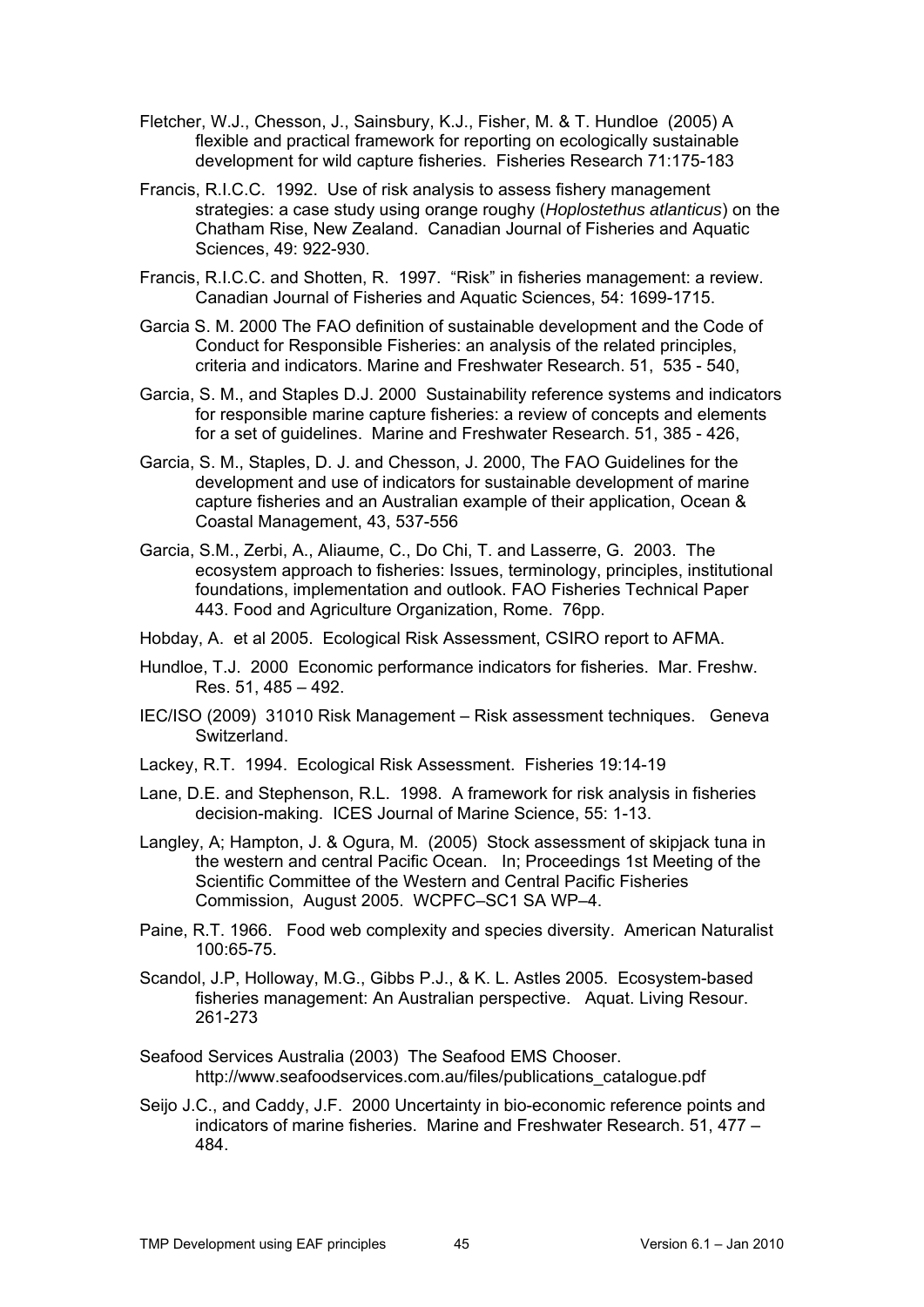- Schirmer, J. & Casey, A.M. (2005). Social Assessment Handbook: A guide to methods and approaches for assessing the social sustainability of fisheries in Australia. Bureau of Rural Sciences, Canberra, Australia 50pp
- Standards Australia. 2000. Environmental Risk Management: Principles and Process. Based on AS/NZS 4360:1999, Risk Management. HB 203-2000. Homebush, NSW Standards Australia 81pp.
- Standards Australia. 2004a. Risk Management. 3rd ed. Standards Australia Homebush, NSW. 30pp.
- Standards Australia. 2004b. Risk Management Guidelines: Companion to AS/NZS 4360: 2004. Standards Australia. Homebush, NSW. 116pp.
- Standards Australia 2009 AS/NZS ISO 31000:2009 Risk Management Principles and Guidelines. Standards Australia GPO Box 476 Sydney NSW 2001
- Staples, D. 1997 Indicators of Sustainable Development In: Developing and Sustaining World Fisheries Resources 2nd World Fisheries Congress pp719- 725.
- Stobutzki, I.C., Miller, M.J. and Brewer, D.T. 2001. Sustainability of fishery bycatch: a process for assessing highly diverse and numerous bycatch. *Environmental Conservation* 28, 167-181.
- Reid, C. 2006. Economic implications and trade-offs in achieving maximum sustainable yield for bigeye and yellowfin tuna in the Western and Central Pacific Ocean. *Pacific Economic Bulletin* 21:31-45.
- Ward, T. J., Tarte, D., Hegerl, E. J. and Short, K. 2002. Policy Proposals and Operational Guidance for Ecosystem-Based Management of Marine Capture Fisheries. WWF Australia, Sydney. 80 pp.
- WCED (1987) Our Common Future. World Commission on Environment and Development. Oxford University Press 400pp.
- Whitworth, B., Chesson, J., Fletcher, W.J. and Sainsbury, K. 2003. Is there more to the meaning of life than data? In: Towards Sustainability of Data-Limited Multi-Sector Fisheries: Australian Society for Fish Biology Workshop Proceedings, Bunbury, Western Australia, 23–24 September 2001, Ed. by Newman et. al. Fisheries Occasional Publication No. 5, Department of Fisheries, Western Australia, pp. 110-113.
- Zeller, B. 2005 Ecological Risk Assessment of Queensland-managed fisheries in the Gulf of Carpentaria. Queensland Department of Primary Industry and Fisheries. Brisbane, Qld., Australia 82 pp.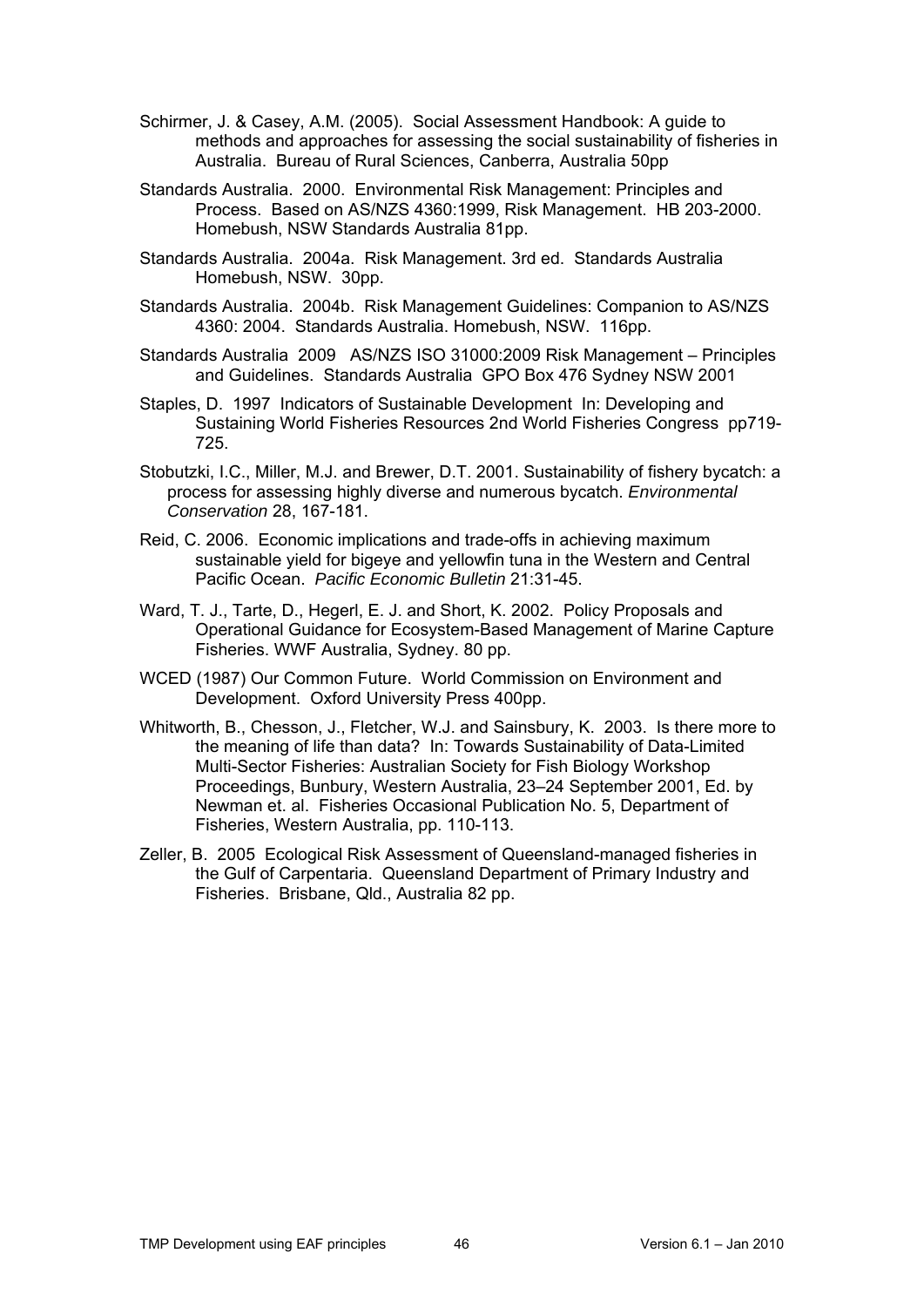# <span id="page-46-0"></span>**Appendix 1 – Details of Qualitative Risk Assessment for each EAFM category**

<span id="page-46-1"></span>*TARGET SPECIES* 

The WCPFC has the objective for target species to:

*'maintain or restore stocks at level capable of producing maximum sustainable yield as qualified by relevant environmental and economic factors…*"(Part II Article 5 (b))

An alternative objective that can be used to assess the risk to each of the target species (if one is not already developed) is:

"*maintaining spawning biomass at least above the level where it is likely that to result in recruitment overfishing*"

As SPC conducts regular assessments of the target stocks in the WCPFC these should be used as the basis of the risk at the stock level. They should also be used to assist determine the risk at the country level. Thus whilst the overall risk to the sustainability of stock within the WCPO region maybe high (e.g. Yellowfin), the risk generated by different countries may vary.

This could be detmined in an empirical manner either by looking at the overall proportion on an equal basis – those that take <1% of the catch would have a low risk of impact, whereas those countries that take 10% or more should generate a moderate to high risk.

Alternatively this could be looked at in terms of relative local abundance. What is the proportion of capture in this country compared to the relative abundance of this species within its waters?

There can also be issues of jurisdiction between inshore and offshore operations even within the one country. There maybe, therefore, a need to assess these areas separately.

#### <span id="page-46-2"></span>*NON-TARGET (BYPRODUCT) SPECIES*

Default objective – (may be the same as target species – but the Convention has alternative objective to maintain viability of non-target species – see also section  $2.5.1)$ 

Assessing the risk of having this fishery for each of the byproduct issues should integrate/incorporate

- The relative impact of this fishery compared to the distribution of the species and other impacts on the stocks
- The biological characteristics and dynamics of the species/group
- The current knowledge and understanding available on these issues and current management arrangements.

<span id="page-46-3"></span>*BYCATCH SPECIES* 

Default objective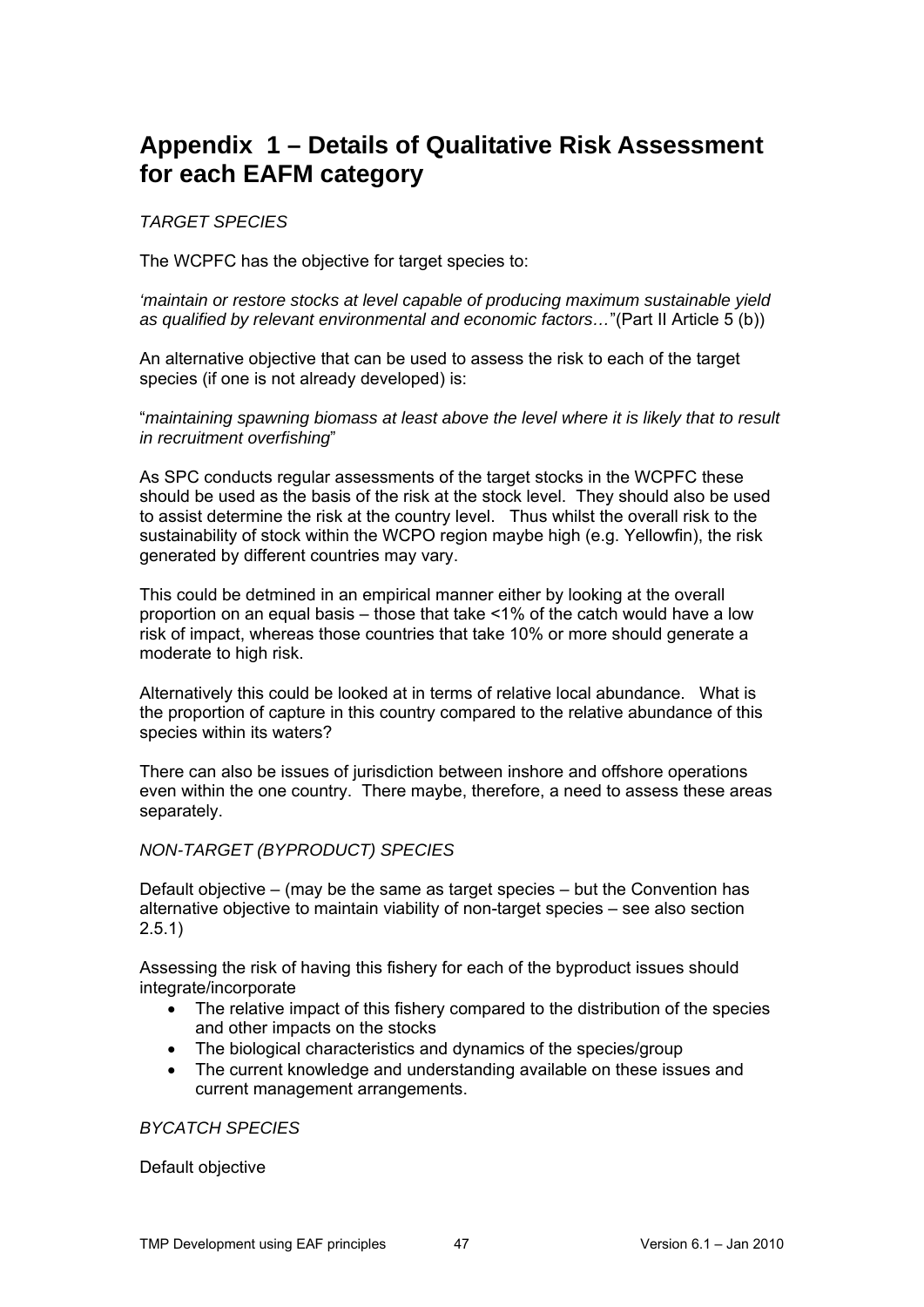(*To maintain appropriate levels of biomass of bycatch species to minimize any significant impact on their dynamics and the broader ecosystem* Or- use the target species objective

#### "*To keep the level of capture of this species at acceptable levels*"

For the WCPFC, they must adopt measures for non-target species and dependent species with a view to maintaining or restoring their populations above levels at which their reproduction will not be seriously threatened (Article 10 c). This may be substantially lower level than the objective outlined above. This has implications for determining risk values, depending which objective is appropriate and used, different outcomes may be generated.

The questions covered (and the types of data used) for the assessment of bycatch discard issues are generally the same as for target and byproduct species. The analysis can be complicated when assessing 'special icon' species, such as cetaceans and pinnipeds, which not only have different dynamics to finfish but for which different levels of impact may be accepted by the public. In such circumstances the second objective and Set D is used to assess the risk.

In some cases it has been recognized that separate assessment of the cumulative risk to some bycatch species from all fisheries/activities in the region (not just the fishery being examined) may need to be done where a full understanding of all impacts was not possible at the workshop. When this happens you need to clearly state in the report that it only relates to the one fishery, not all levels of impact.

<span id="page-47-0"></span>*ECOSYSTEM* 

Ecosystem Structure

Default objective '*To maintain any impact on the wider ecosystem by fishing to be within acceptable levels'.* 

The assessment of potential overall consequences on ecosystem structure from the removal of biomass and other changes resulting from the fishery should also be done at the level of the entire ecosystem (Set E). This is probably best examined regionally.

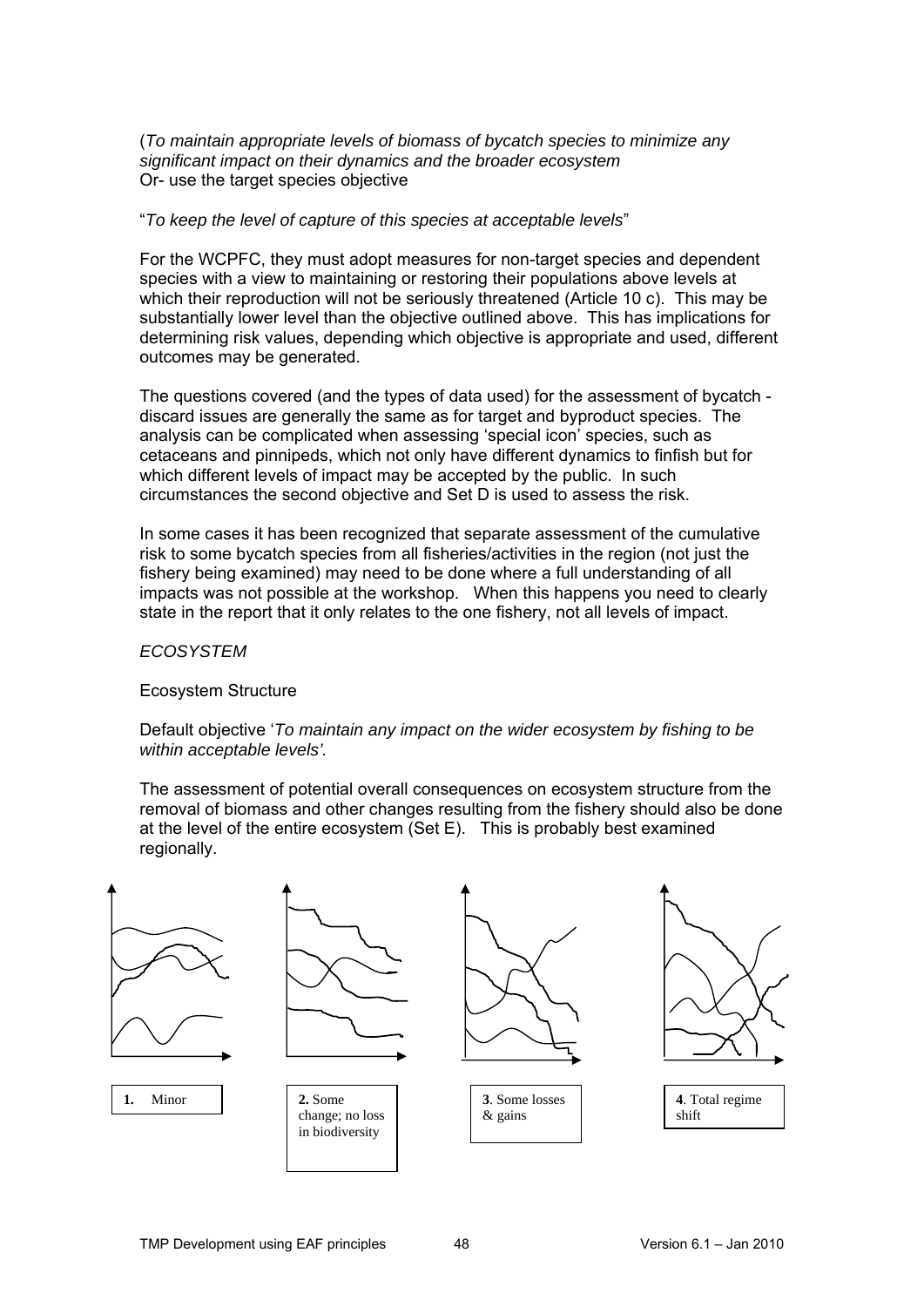Figure 13 Schematic representations of the four potential consequence levels for ecosystem changes. The individual lines are meant to indicate relative abundances of different elements of the community/ecosystem.

#### <span id="page-48-0"></span>*SOCIAL AND ECONOMIC ASSESSMENTS*

The analysis of risk associated with social and economic objectives are vitally important in the analysis of EAFM. Within the WCPFC these elements are especially important given the relative percentage of GVP and other social factors that these resources provide to these communities.

The consequence levels generated for these issues are located in Tables A5, A6 and A7. The default objectives are: Social - *Maintenance or enhancement of appropriate social structures*.

Economic - *Maintenance or enhancement of economic activity*

Food Security - *Maintaining access to sufficient resources to enable the survival of the communities*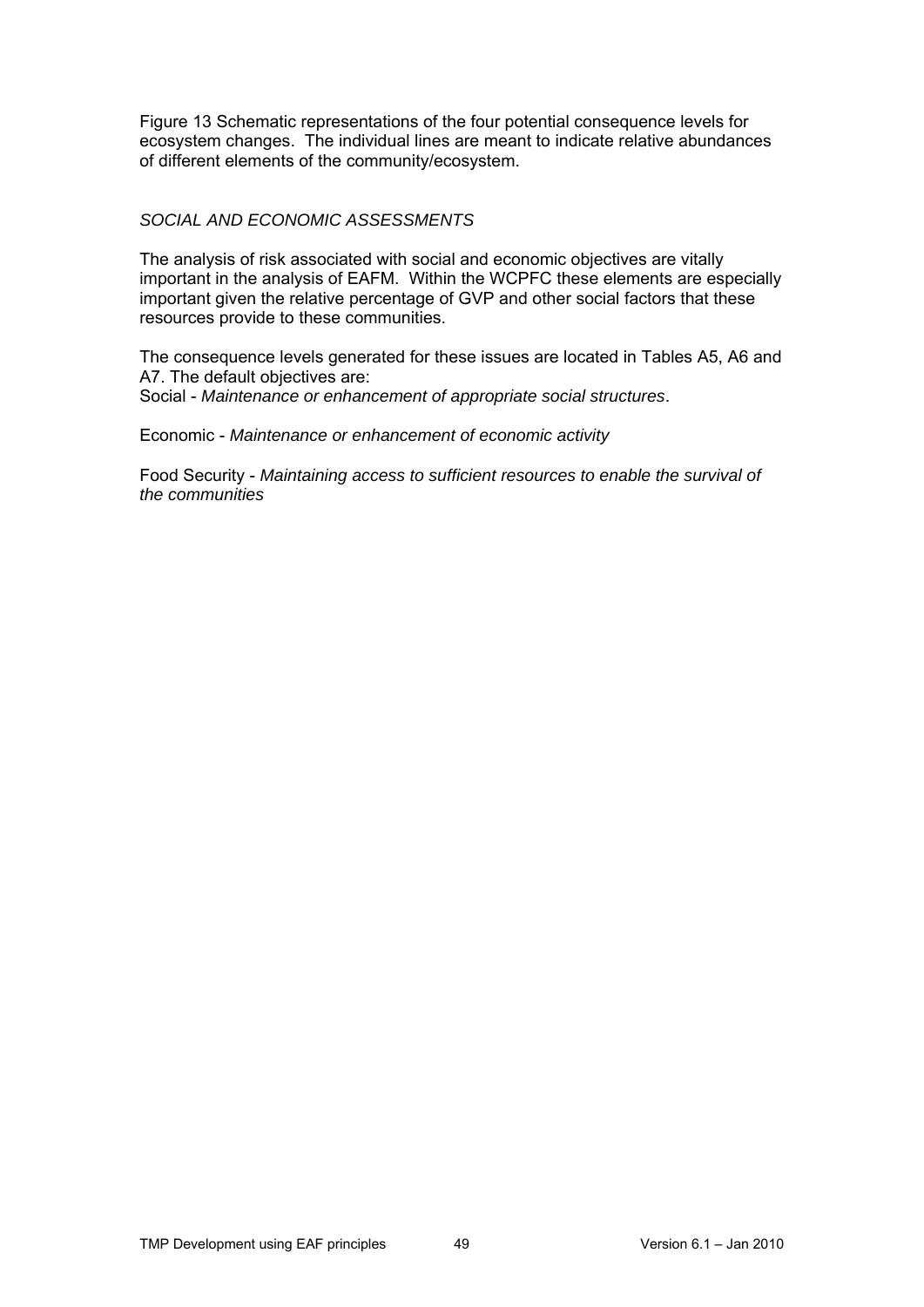## <span id="page-49-0"></span>*TABLES OF CONSEQUNCES AND LIKELIHOODS*

Table A1 Consequence categories for the Major Target/Vulnerable species (modified from Fletcher et al., 2002)

| Level        | Ecological (Target/Vulnerable Species) -STOCK LEVEL                                                                                                                                                                                                                       |
|--------------|---------------------------------------------------------------------------------------------------------------------------------------------------------------------------------------------------------------------------------------------------------------------------|
| Minor (1)    | Either not detectable against background variability for this<br>population; or if detectable, minimal impact on population size<br>and none on dynamics.                                                                                                                 |
|              | Spawning biomass 100% - 70% unfished levels                                                                                                                                                                                                                               |
| Moderate (2) | Fishery operating at, or close to, full exploitation rate such that<br>the long-term recruitment/dynamics are not being adversely<br>impacted.                                                                                                                            |
|              | Spawning Biomass < 70% - $B_{\text{msv}}$                                                                                                                                                                                                                                 |
| Major (3)    | Stock has been reduced to levels that are now directly affecting<br>future recruitment levels or severely affecting their capacity to<br>increase from a depleted state (i.e. recruitment overfishing).                                                                   |
|              | Spawning Biomass $< B_{\text{msy}}$ - 5 %                                                                                                                                                                                                                                 |
| Extreme (4)  | Stock size and recruitment levels reduced to an extent that local<br>extinctions or significant species range contraction $> 50\%$ have<br>occurred. If it continues it would require listing in an appropriate<br>endangered IUCN category and extinctions could result. |
|              | Spawning Biomass $<$ 5%                                                                                                                                                                                                                                                   |

TABLE A2 A possible set of criteria for use in assessing national level risks to species sustainability – assumes an objective that the country wants to meet its convention obligations.

| Level        | Ecological (Target/Vulnerable Species) - NATIONAL LEVEL                                                                                                                                                                             |
|--------------|-------------------------------------------------------------------------------------------------------------------------------------------------------------------------------------------------------------------------------------|
| Minor (1)    | National catch levels or national F levels for the species are<br>substantially below that calculated for this EEZ using a weighted<br>catch rate and area method, or below the small island nation catch<br>triggers.              |
| Moderate (2) | National catch limits or national F levels are close to that<br>calculated as being appropriate for this EEZ using a weighted<br>catch rate and area method, or at the small island nation catch<br>triggers.                       |
| Major (3)    | National catch limits or national F levels are clearly above that<br>calculated as being appropriate for this EEZ using a weighted<br>catch rate and area method, or the small island nation catch<br>triggers.                     |
| Extreme (4)  | National catch limits or national F levels are substaintially above<br>(e.g double) that calculated as being appropriate for this EEZ<br>using a weighted catch rate and area method, or the small island<br>nation catch triggers. |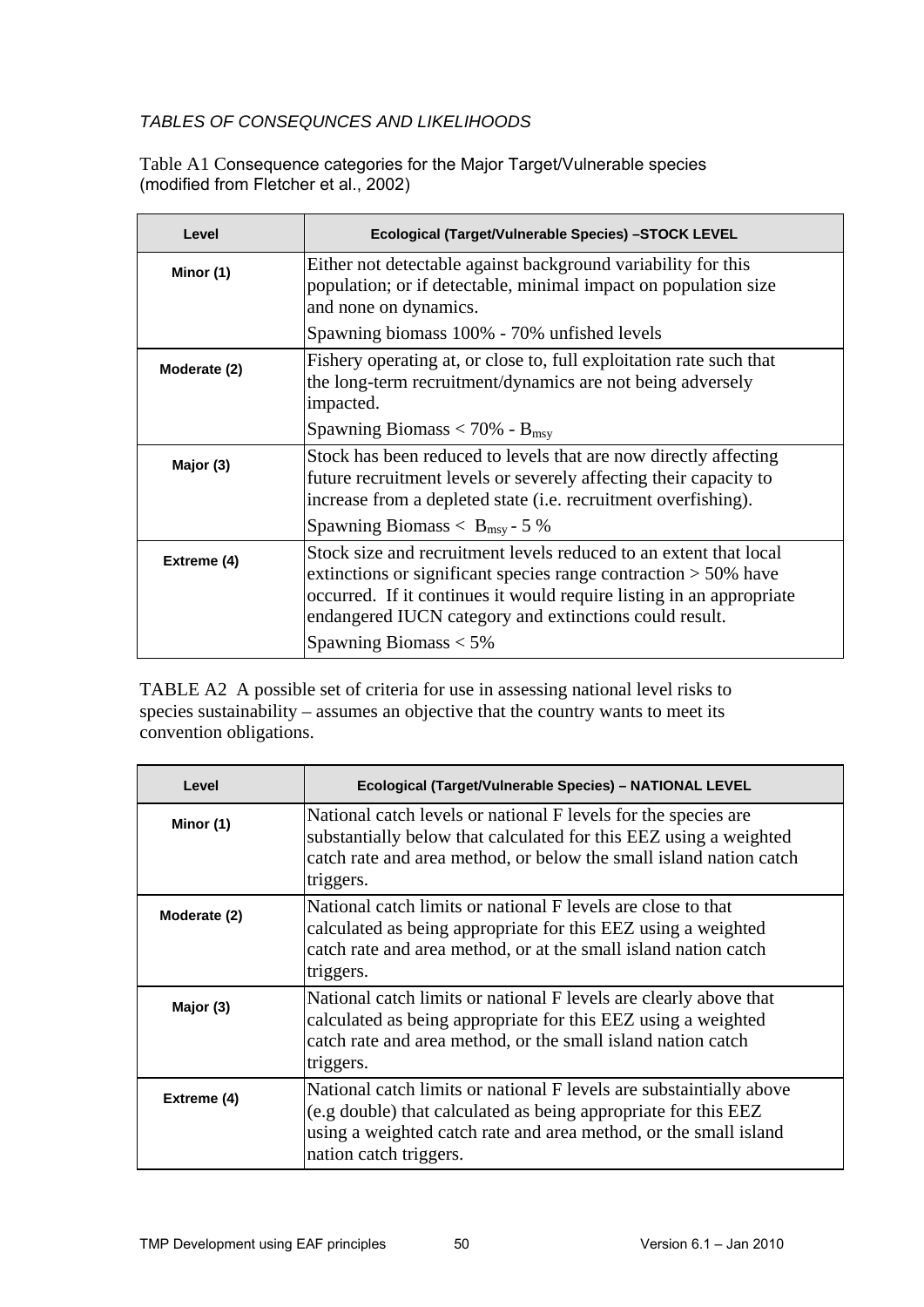#### Table A3 Consequence categories for the By-Product Species/Minor bycatch species

| Level        | Ecological (By-product/General Bycatch)                                                                                                                    |  |  |  |
|--------------|------------------------------------------------------------------------------------------------------------------------------------------------------------|--|--|--|
| Minor (1)    | Take in this fishery is small $(< 10\%)$ , compared to total take by all<br>fisheries and these species are covered explicitly elsewhere.                  |  |  |  |
|              | Take and area of capture by this fishery is small, compared to<br>known area of distribution $(< 20\%$ ).                                                  |  |  |  |
| Moderate (2) | Relative area of, or susceptibility to capture is suspected to be less<br>than 50% and species do not have vulnerable life history traits.                 |  |  |  |
| Major (3)    | No information is available on the relative area or susceptibility to<br>capture or on the vulnerability of life history traits of this type of<br>species |  |  |  |
|              | Relative levels of capture/susceptibility suspected/known to be<br>greater than 50% and species should be examined explicitly                              |  |  |  |
| Extreme (4)  | N/A Once a consequence reaches this point it should be examined<br>using Table A1.                                                                         |  |  |  |

## Table A4 Consequence levels for the impact of a fishery on the general ecosystem/trophic levels.

| Level        | <b>Ecological (ECOSYSTEM)</b>                                                                                                                                                                                                             |
|--------------|-------------------------------------------------------------------------------------------------------------------------------------------------------------------------------------------------------------------------------------------|
| Minor (1)    | Interactions may be occurring but it is unlikely that there would be<br>any change outside of natural variation. The captured species do not<br>play a keystone role – only minor changes in relative abundance of<br>other constituents. |
| Moderate (2) | Measurable changes to the ecosystem components without there being<br>a major change in function. (i.e. no loss of components).                                                                                                           |
| Major (3)    | Ecosystem function altered measurably and some function or<br>components are locally missing/declining/increasing $\&$ /or allowed<br>new species to appear.                                                                              |
|              | Recovery measured in years to decade.                                                                                                                                                                                                     |
| Extreme (4)  | An extreme change to ecosystem structure and function. Different<br>dynamics now occur with different species/groups now the major<br>targets of capture.                                                                                 |
|              | Total collapse of ecosystem processes.                                                                                                                                                                                                    |
|              | Long-term recovery period may be greater than decades                                                                                                                                                                                     |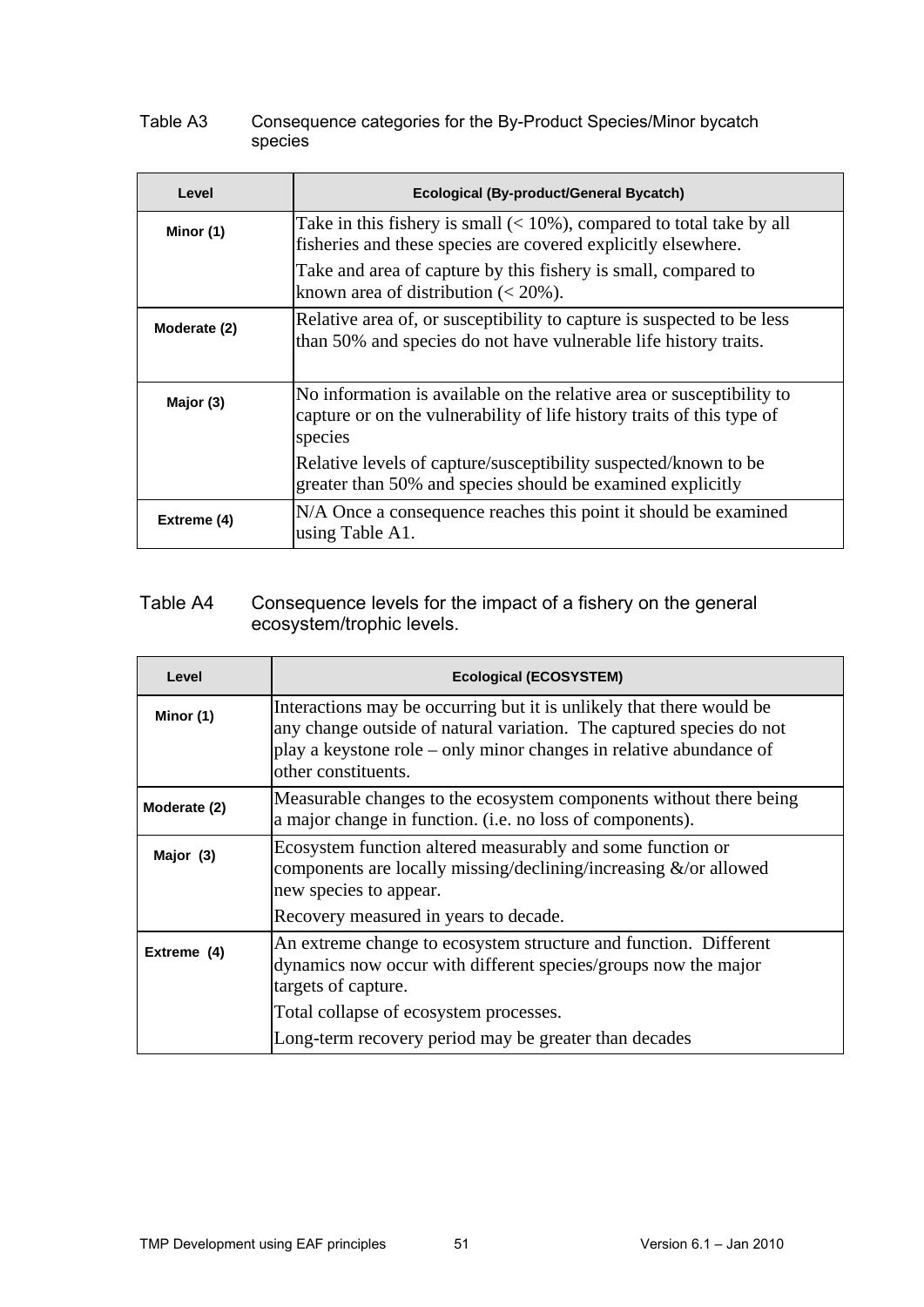Table A5 Suggested consequence levels for economic outcomes.

| Level        | Economic                                                                                                                                                                                                                                                      |  |  |  |
|--------------|---------------------------------------------------------------------------------------------------------------------------------------------------------------------------------------------------------------------------------------------------------------|--|--|--|
| Minor (1)    | Possible detectable, but no real impact on the economic pathways for the<br>industry or the community.                                                                                                                                                        |  |  |  |
| Moderate (2) | Some level of reduction for a major fishery or a large reduction in a small<br>fishery that the community is not dependent upon.                                                                                                                              |  |  |  |
| Major (3)    | Fishery/industry has declined significantly in economic generation and this will<br>have clear flow on effects to other parts of the community. May result sin<br>some level of political intervention.                                                       |  |  |  |
| Extreme (4)  | Total collapse of any economic activity coming from what was an industry that<br>the community derived a significant level of their income or employment<br>(resource dependency), including possible debts. High levels of political<br>intervention likely. |  |  |  |

Table A6 Suggested consequence levels for social disruptions.

| Level        | <b>Social Implications</b>                                                                                                                |  |  |  |
|--------------|-------------------------------------------------------------------------------------------------------------------------------------------|--|--|--|
| Minor (1)    | None, or not measurable. Includes situations where there is no<br>direct involvement by a community in the fishery.                       |  |  |  |
| Moderate (2) | Some direct impacts on social structures but not to the point where<br>local communities are threatened or social dislocations will occur |  |  |  |
| Major (3)    | Severe impacts on social structures, at least at a local level.                                                                           |  |  |  |
| Extreme (4)  | Changes will cause a complete alteration to some social structures<br>that are present within a region of a country                       |  |  |  |

Table A7 Suggested consequence levels for food security.

| Level        | <b>Food Security</b>                                                                                                                                                               |  |  |  |
|--------------|------------------------------------------------------------------------------------------------------------------------------------------------------------------------------------|--|--|--|
| Minor (1)    | None, or not measurable. Includes situations where there is no<br>direct impact on the resources used by a community.                                                              |  |  |  |
| Moderate (2) | Some direct impacts on food resources of a community but not to<br>the point where these are threatened.                                                                           |  |  |  |
| Major (3)    | Severe impacts on food resources of a community. Likely to lead<br>to a level of health problems                                                                                   |  |  |  |
| Extreme (4)  | Changes will cause a complete loss of some food resources that are<br>present within a region of a country leading to starvation and or<br>abandonment of region or requiring aid. |  |  |  |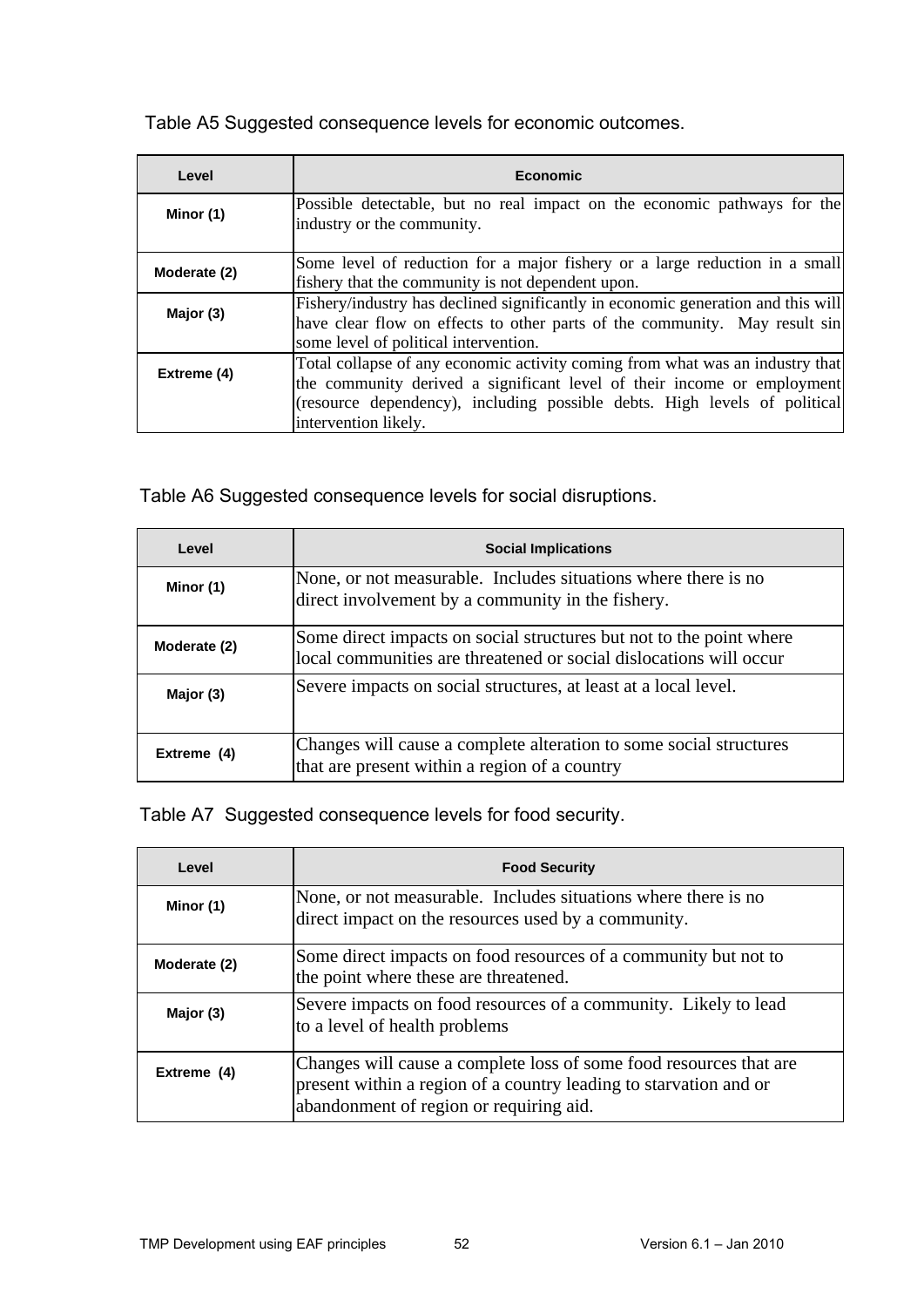Table A8 Likelihood Definitions – these are usually defined for the likelihood occurring within whatever is the normal review period (5 years is common).

| Level        | <b>Descriptor</b>                                                        |  |  |
|--------------|--------------------------------------------------------------------------|--|--|
| Likely (4)   | It is expected to occur                                                  |  |  |
|              | (Probability of 40 - 100%)                                               |  |  |
| Possible (3) | Evidence to suggest this is possible and may occur in some circumstances |  |  |
|              | (Probability of 10 - 35%)                                                |  |  |
| Unlikely (2) | Uncommon, or has only been known to occur elsewhere                      |  |  |
|              | (Probability of 2 -10%)                                                  |  |  |
| Remote (1)   | Never heard of, but not impossible                                       |  |  |
|              | (Probability $<$ 2%)                                                     |  |  |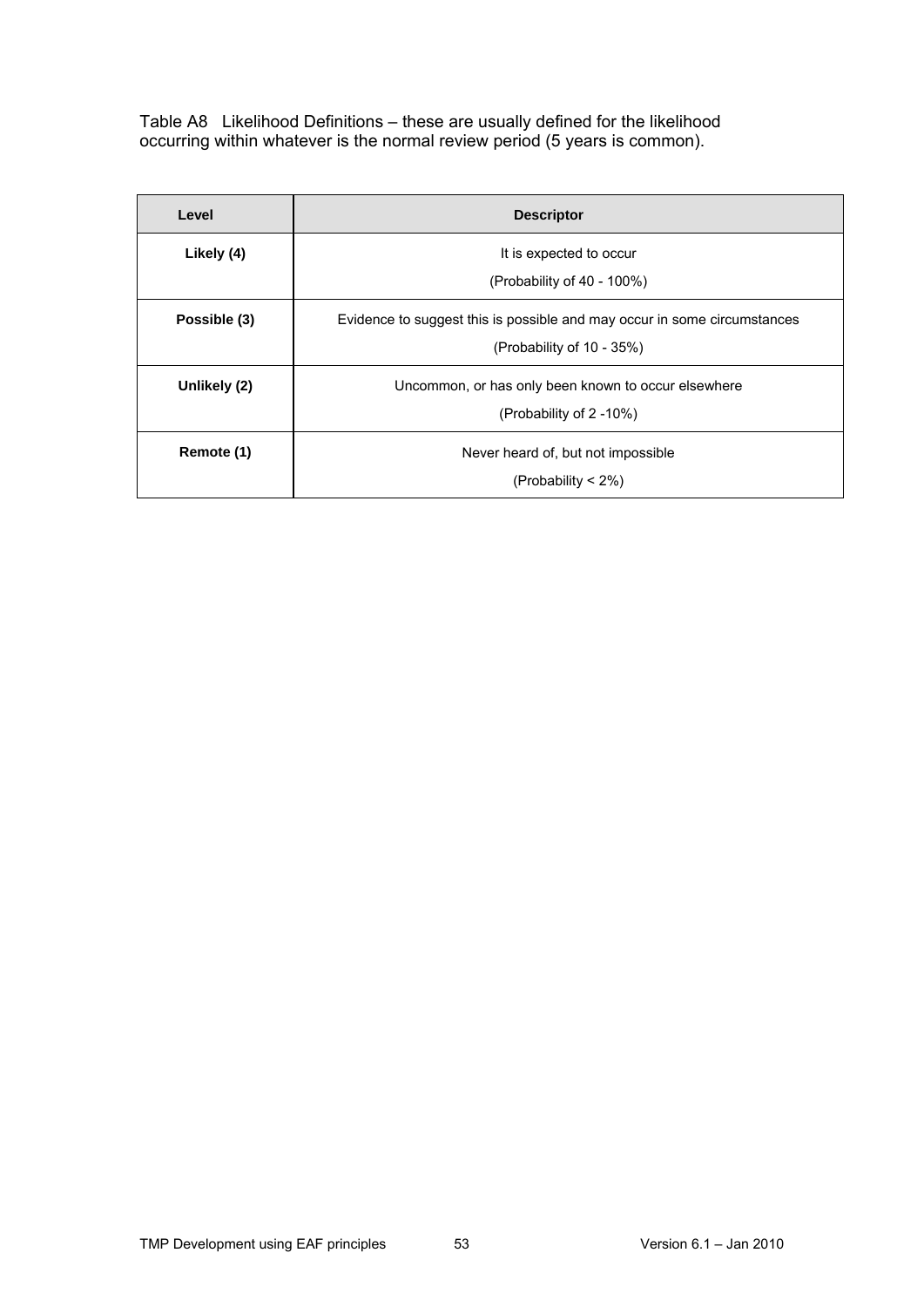# <span id="page-53-0"></span>**Appendix 2 Hints for developing objectives, indicators and performance measures etc.**

## <span id="page-53-1"></span>*A2.1 Target Species*

<span id="page-53-2"></span>*Objectives* 

STOCK LEVEL

A common objective for target species is:

*To maintain the spawning stock of {*insert species name here*} at or above an appropriate level that minimises the risk of recruitment overfishing.* 

The WCPFC has the objective for target species to:

*'maintain or restore stocks at level capable of producing maximum sustainable yield as qualified by relevant environmental and economic factors…*"(Part II Article 5 (b))

The justification for the first objective relates to a normal fisheries management requirement to keep recruitment levels unaffected by a reduction in spawning stock. This does not mean that recruitment will necessarily be constant or high, just that it should only vary due to environmental factors – not from the impact of the fishery.

Meeting this objective should ensure sufficient spawning stock to continue recruitment at levels that will replenish that taken by fishing, predation and other environmental factors.

Depending upon the species and other issues, it may be required to have an objective that is more conservative than this (for example – if the decline in biomass that causes growth overfishing occurs before the level where recruitment overfishing occurs). There may be other economic or socially-based reasons for why this objective is not used, with either a more aggressive or more conservative approach taken. In either case, these would need to be justified. This may be the case where species is not the main target species but has a higher vulnerability – it may be agreed that this species can be 'overfished' to some degree. This degree would still need to be determined and justified.

NATIONAL LEVEL

The major issue is related to how the national catch levels fits within the regional impacts on the stock. A few possible objectives are listed below

"*Ensure catch levels of the country meets its convention obligations*"

"*Ensure catch levels of the country do not exceed that determined as being appropriate for the EEZ based on a catch rated weighted area calculation*."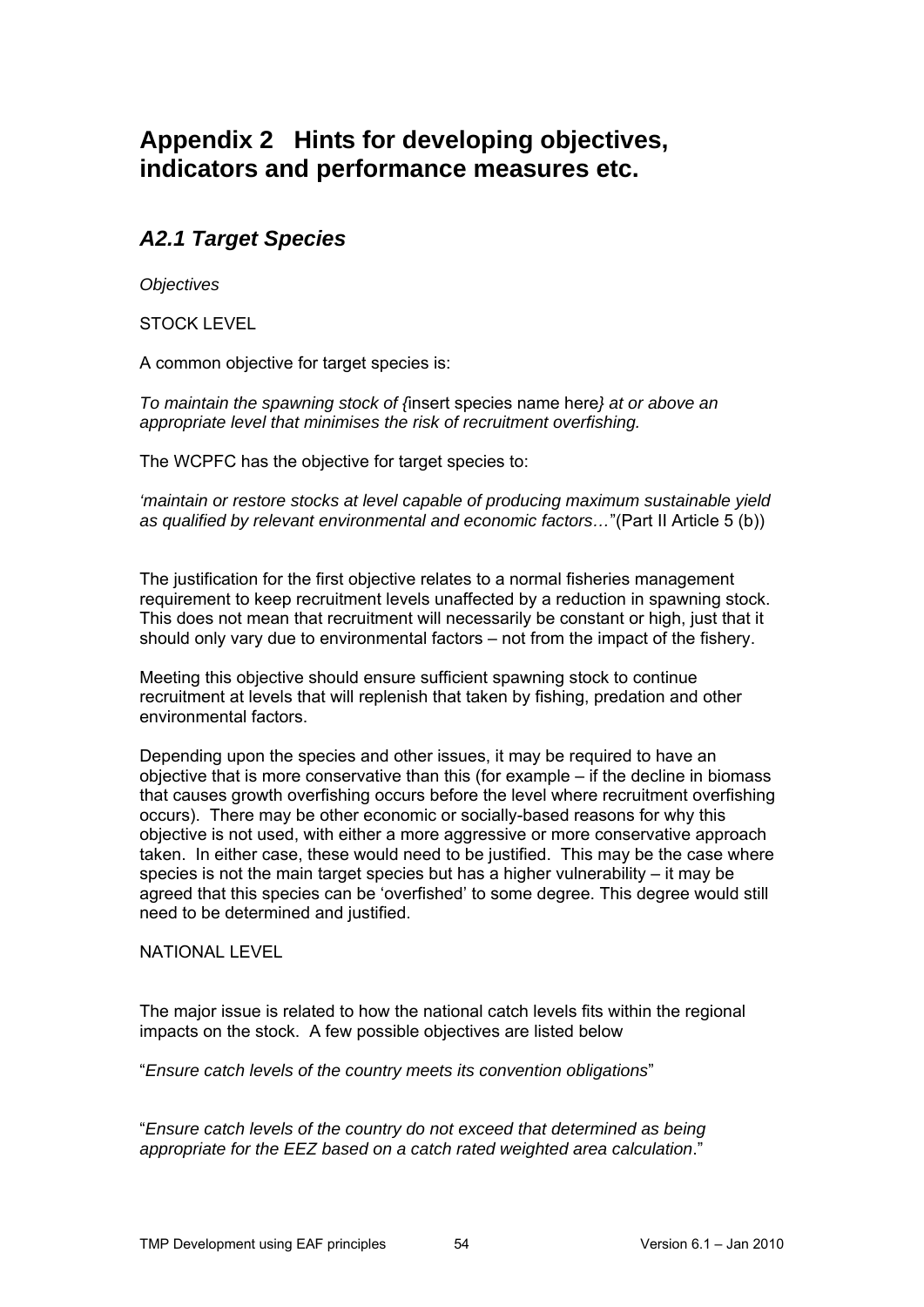*"Ensure catch levels of the country do not exceed by more than x% that determined as being appropriate for the EEZ based on a catch rated weighted area calculation*."

#### <span id="page-54-0"></span>*Indicators*

A variety of indicators that can be used to measure the performance of target species. A summary of these is presented in Table 9.

In general, the types of indicators and their robustness varies from relatively simple measures such as catch, to the use of sophisticated models that have estimates of actual spawning biomass derived from multiple fishery-dependent and independent inputs. There is a need to match the level of risk associated with the relative rate of exploitation with the types and quantities of data used to monitor performance (See Table 8). Where the risks (exploitation rate) are low, only crude indicators of performance are likely to be needed. Where the risks are higher and the management approach is more aggressive, leading to a relatively high exploitation rate, more robust and precise measures of abundance will be needed.

#### <span id="page-54-1"></span>*Performance Measures*

Possible performance measures are located in Table 9

Table 9. Variations on the objective-indicator-performance measure-management response package for abundance of target species (from Fletcher et al., 2003).

| Objective                                                                                                                                                                                          | Indicator*                                                                                                                                                                                                                                                                      | Performance measure*                                              | Management<br>responses                                                                                                                              | Comments                                                                                                                                                                                                              |
|----------------------------------------------------------------------------------------------------------------------------------------------------------------------------------------------------|---------------------------------------------------------------------------------------------------------------------------------------------------------------------------------------------------------------------------------------------------------------------------------|-------------------------------------------------------------------|------------------------------------------------------------------------------------------------------------------------------------------------------|-----------------------------------------------------------------------------------------------------------------------------------------------------------------------------------------------------------------------|
| Maintain<br>abundance<br>so that it<br>satisfies<br>specified<br>criteria over<br>a given<br>period of<br>time.<br>Criteria can<br>be a<br>combination<br>one or more<br>limits and/or<br>targets. | Probability<br>that criteria<br>will be<br>satisfied<br>during the<br>time period<br>assuming a<br>particular<br>course of<br>action.<br>Probability<br>can be<br>estimated<br>using a<br>range of<br>techniques.<br>Does not<br>necessarily<br>require 'data<br>rich' fishery. | Probability must be<br>greater than specified<br>value, e.g. 0.9. | Select<br>course of<br>action, e.g.<br>setting<br>TAC/effort<br>levels at<br>regular<br>intervals, so<br>that required<br>probability is<br>achieved | Combines<br>reporting and<br>management<br>response<br>into a single,<br>integrated<br>process.<br>Takes into<br>account<br>future as well<br>as present<br>stock status.<br>Deals<br>explicitly with<br>uncertainty. |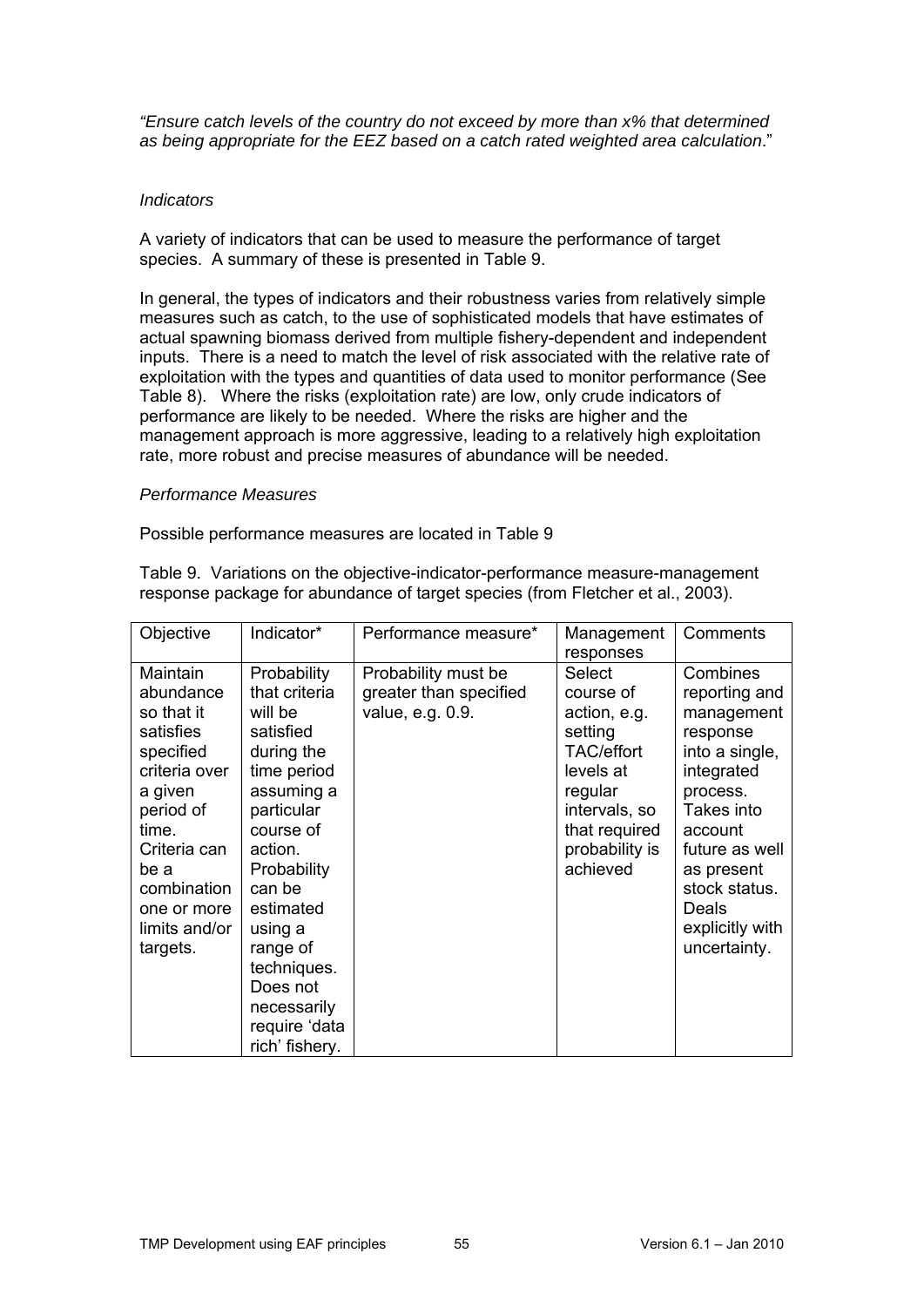| Maintain<br>abundance<br>so that it<br>satisfies<br>specified<br>criteria.<br>Criteria can<br>be a<br>combination<br>one or more<br>limits and/or<br>targets. | Probability<br>that current<br>stock<br>abundance<br>satisfies<br>criteria.<br>Probability<br>can be<br>estimated<br>using a<br>range of<br>techniques.<br>Does not<br>necessarily<br>require 'data<br>rich' fishery. | Probability must be<br>greater than a specified<br>value, e.g. 0.9.                                                                                                                     | If<br>performance<br>not<br>satisfactory,<br>take action to<br>remedy<br>situation, e.g.<br>reduction in<br>TAC.<br>closures,<br>effort<br>controls.<br>Switch to a<br>rebuilding<br>objective<br>below. | Considers<br>only current<br>stock status<br>for purpose<br>of measuring<br>performance.<br>Deals<br>explicitly with<br>uncertainty.            |
|---------------------------------------------------------------------------------------------------------------------------------------------------------------|-----------------------------------------------------------------------------------------------------------------------------------------------------------------------------------------------------------------------|-----------------------------------------------------------------------------------------------------------------------------------------------------------------------------------------|----------------------------------------------------------------------------------------------------------------------------------------------------------------------------------------------------------|-------------------------------------------------------------------------------------------------------------------------------------------------|
|                                                                                                                                                               | Estimate of<br>stock<br>abundance.<br>Can be<br>obtained<br>from fishery-<br>independent<br>or fishery-<br>dependent<br>data using a<br>range of<br>techniques.                                                       | Abundance must satisfy<br>criteria. If target is<br>involved, could have the<br>following form:<br><b>INDICATOR</b><br><b>INDICATOR</b><br><b>LIMIT</b><br><b>TARGET</b><br><b>TIME</b> | If<br>performance<br>not<br>satisfactory,<br>take action to<br>remedy<br>situation, e.g.<br>reduction in<br>TAC,<br>closures,<br>effort<br>controls.<br>Switch to a<br>rebuilding<br>objective<br>below. | Considers<br>only current<br>stock status<br>for purpose<br>of measuring<br>performance.<br>Does not<br>deal<br>explicitly with<br>uncertainty. |
| Maintain<br>abundance<br>at current<br>level.                                                                                                                 | Estimate of<br>stock<br>abundance<br>relative to<br>current<br>level. Could<br>use an<br>indirect<br>indicator<br>such as<br>catch rate in<br>some<br>cases.                                                          | Relative abundance<br>must be sufficiently<br>close to 1, i.e. no<br>significant change.<br>Could have following<br>form:                                                               | If significant<br>change then<br>take action to<br>remedy<br>situation.<br>Switch to a<br>rebuilding<br>objective<br>below.                                                                              | Special case<br>of previous<br>objective.                                                                                                       |
| Return<br>abundance<br>to previous<br>level within<br>specified<br>time.<br>(Rebuilding<br>objective.)                                                        | Probability<br>that target<br>will be<br>achieved<br>within<br>specified<br>time<br>assuming a<br>particular                                                                                                          | Probability must be<br>greater than a specified<br>value, e.g. 0.9.                                                                                                                     | If<br>performance<br>not<br>satisfactory,<br>select a<br>course of<br>action that<br>achieves<br>required                                                                                                | Takes into<br>account<br>future as well<br>as present<br>stock status.<br>Deals<br>explicitly with<br>uncertainty.                              |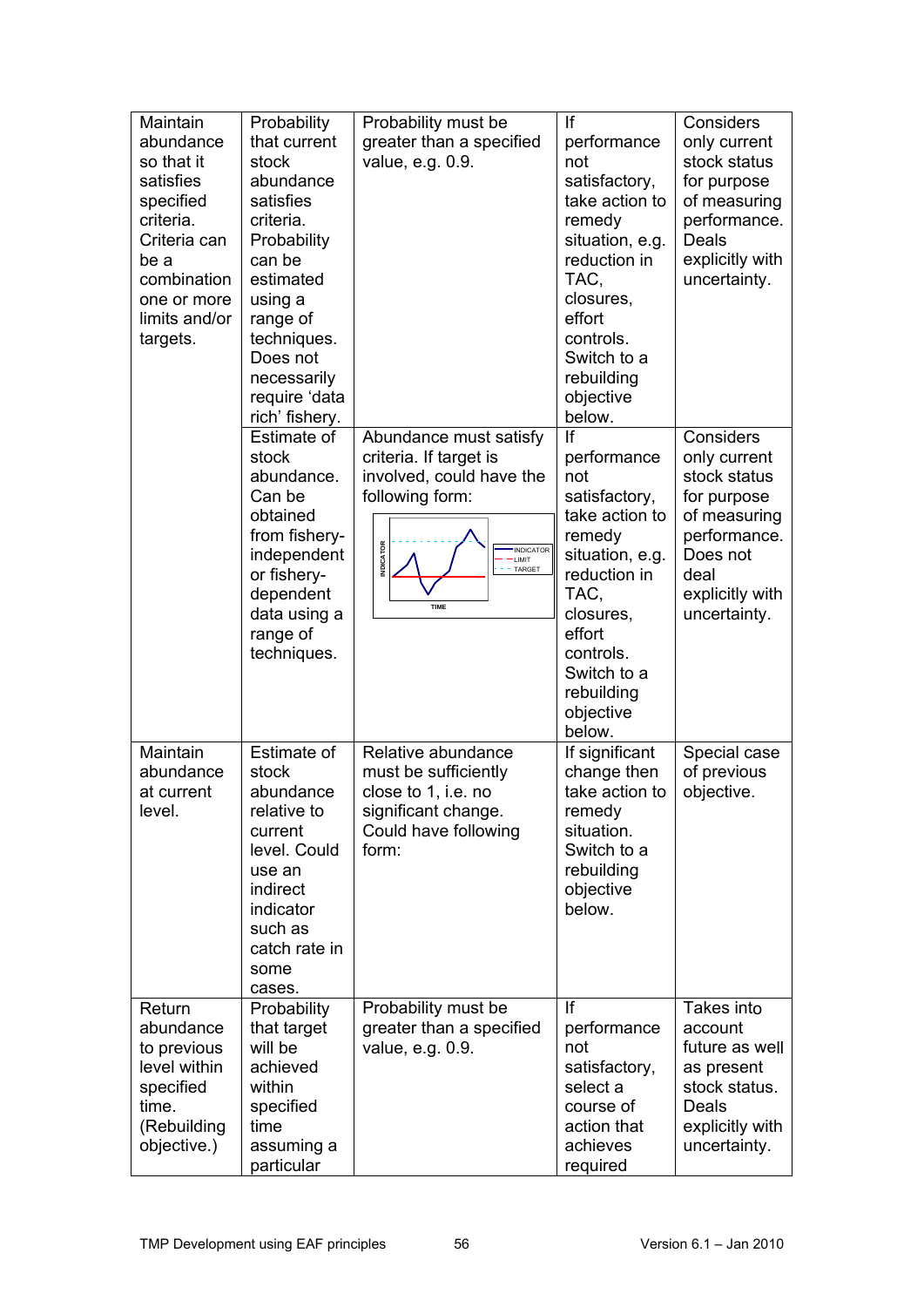|                                                                           | course of<br>action.                                                  |                                                       | probability. If<br>none, close<br>fishery.                                                                                                          |                                                                                                                                                             |
|---------------------------------------------------------------------------|-----------------------------------------------------------------------|-------------------------------------------------------|-----------------------------------------------------------------------------------------------------------------------------------------------------|-------------------------------------------------------------------------------------------------------------------------------------------------------------|
| Return<br>abundance<br>to previous<br>level<br>(Rebuilding<br>objective.) | Estimate of<br>stock<br>abundance<br>relative to<br>previous<br>level | Stock abundance<br>should be increasing<br>over time. | If stock<br>abundance<br>not<br>increasing,<br>take further<br>action to<br>remedy<br>situation,<br>including<br>possible<br>closure of<br>fishery. | Considers<br>only current<br>trend in<br>stock status<br>for purpose<br>of measuring<br>performance.<br>Does not<br>deal<br>explicitly with<br>uncertainty. |

## <span id="page-56-0"></span>*A2.2 Bycatch Species*

## <span id="page-56-1"></span>*Objectives*

The types of objectives for bycatch species differ from the target species in that none issue for the actual bycatch species, or whether the main impacts are generated from the discards they produce (i.e. provisioning) or whether the issue is largely socially driven community acceptance/wastage problems. are wanted to be caught. The question is whether the levels of removal are a real

dealing with threatened species, the total elimination of all capture may be the goal. Finally, for fisheries where the current levels are acceptable, the objective may merely be to avoid any future increases. For some fisheries, the most practical objective is to reduce the levels of capture of non-retained species from the historical levels. For other fisheries, especially when

Consequently, the most common objectives developed for non-retained species so far are:

- To minimise/decrease/eliminate the impact of the fishery on {insert name of *species/group of species}.*
- To maintain appropriately low levels of impact of the fishery on {insert name *of species/group of species}.*

fishery, then the only alternative is to reduce/eliminate their capture in the first place. Finding alternative markets would probably exacerbate this problem. If it is largely a perception issue, or one only related to provisioning, then finding alternative markets for the species currently being dumped may be a sensible alternative. However, if it is because these species are being put at risk by the

#### <span id="page-56-2"></span>*Indicators*

If the objective relates to a single species or a group of species then the indicator may need to be a direct measure of the levels of capture of these species.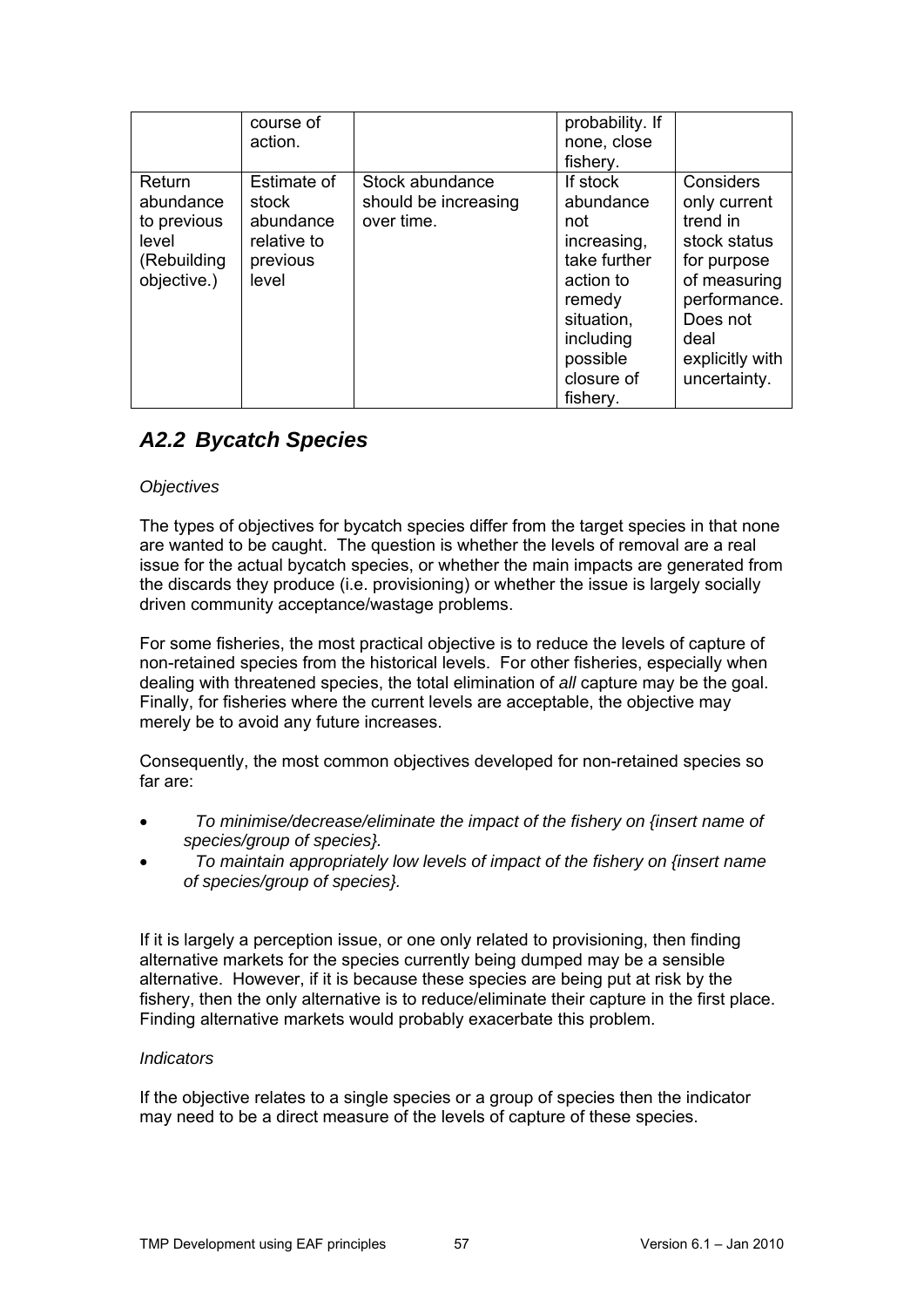Depending upon the species, the area of operation by the fishery compared to the area inhabited by the non-retained species may be a possibility to measure performance, with a justification that adequate refuge areas are available.

Reduction Devices (BRDs), or some other fishing equipment based modification may be appropriate. These indicators are, however, unlikely to be appropriate in situations where the issue was related to specific concerns about one or more of the nonretained species. If the objective only relates to reducing a wastage problem or other perception issue, then processed based indicators relating to the percentage adoption of Bycatch

#### <span id="page-57-0"></span>*Performance Measures*

to date relate to using historical levels as the benchmark with some reduction on these levels used to gauge future performance. For example in some fisheries In general, precise performance measures for these objectives have not been developed so far. The most common form of limit/trigger used in the examples seen acceptable performance requires the amount of bycatch to be reduced to 40 per cent of current levels within five years.

likely that a direct measure of their catch will be required and some threshold level of acceptable catch would need to be determined. This will be especially likely where 'icon' or highly threatened species are involved and would probably involve the use of Where there is specific concern about the stock status of a non-retained species, it is observers.

## <span id="page-57-1"></span>*A2.3 Social and Economic Issues*

#### <span id="page-57-2"></span>*Objectives – 'Preferred Outcomes'*

The decision to directly get involved in setting specific objectives for socio-economic lements will vary amongst different countries. This is usually a reflection that most e community level objectives are set by the government and fisheries agencies may only play one part of the achievement of adequate performance.

The types of objectives that have been suggested include:

- Minimise the negative community impacts of fishery management decisions (and maximise the positive impacts).
- To have a safe and healthy work practices that minimise deaths and injuries  $\blacktriangle$ of persons involved in the fishing activity.
- Maximise/optimise net economic return from the fishery.

identified. This includes recognition of the broader benefits to the community from presence of the fishing fleet - rather than this being a specific objective of the fishery. However, in many cases, a desirable outcome rather than an actual objective was having the fishery – such as increased sea-rescue readiness provided by the

A number of comprehensive reports have recently been completed that outline how to go about collecting socio-economic data for fisheries (Hundloe, 2002, 2005; Schirmer & Casey, 2005). A summary of the possible indicators is presented below in Table 11.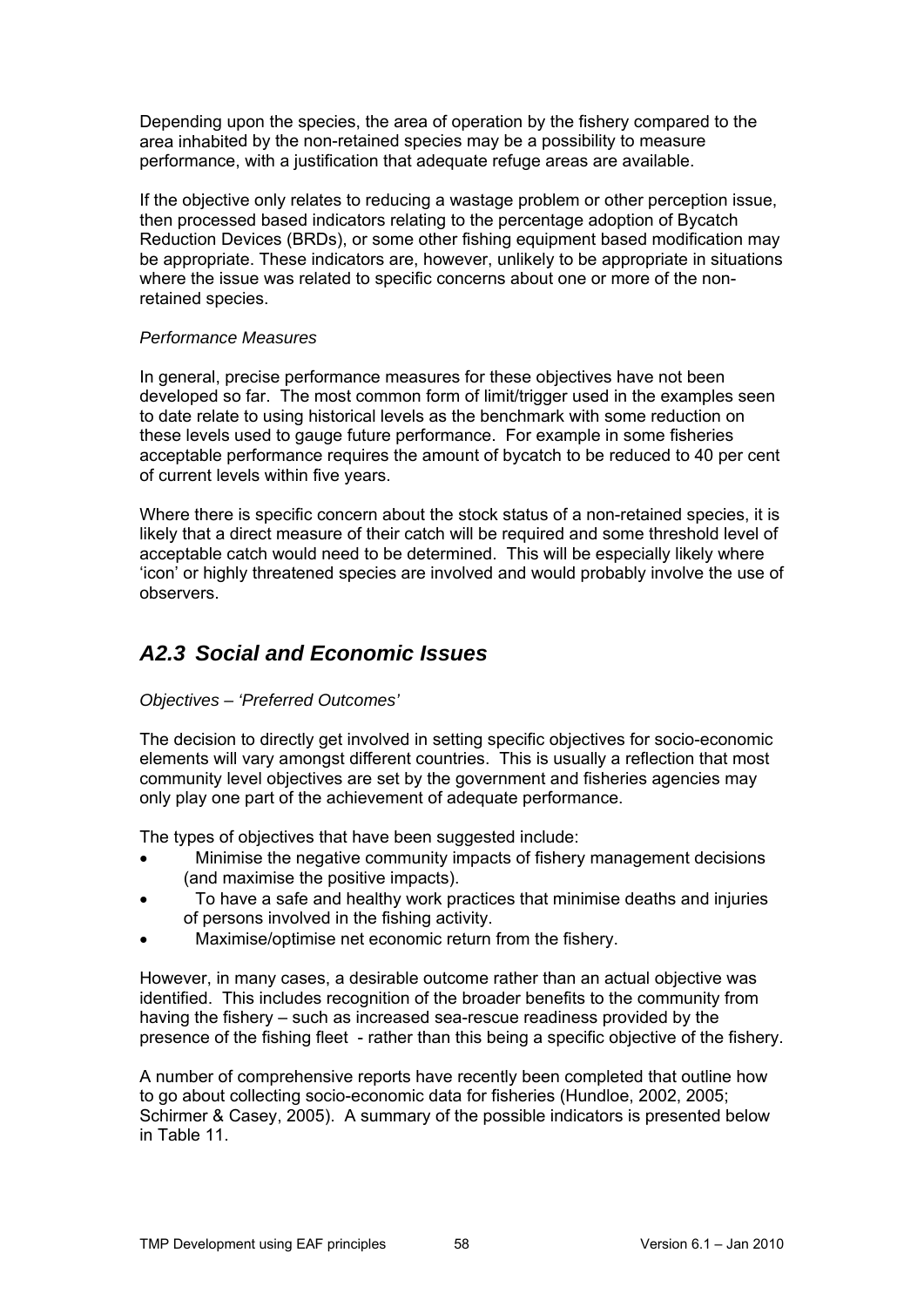Table 11 Possible Socio-economic objectives, indicators and data requirements (from Fletcher et al., 2003).

| <b>Component</b>                                                         | <b>Objective</b>                                                                                            | Indicator(performance<br>measures)                                                                                                             | Data requirements                                                                                                                                                           |
|--------------------------------------------------------------------------|-------------------------------------------------------------------------------------------------------------|------------------------------------------------------------------------------------------------------------------------------------------------|-----------------------------------------------------------------------------------------------------------------------------------------------------------------------------|
| Effects of fishery on<br>communities<br>Indigenous<br>٠<br>Economic<br>п | Maintain or<br>increase jobs,<br>profits and flow-<br>on benefits to<br>the community                       | Direct and flow-on<br>contributions to the<br>region                                                                                           | Regional input-output<br>analysis done<br>periodically (e.g. 10<br>years)                                                                                                   |
| Social<br>$\blacksquare$<br>Social<br>capital                            | Maintain or<br>increase the<br>contribution the<br>fishery makes to<br>social capital at<br>the local scale | Indicator not developed                                                                                                                        | Interaction of fishers,<br>their families and<br>people in closely-<br>related industries<br>(e.g. boat building) in<br>local social fabric.<br>One-off survey<br>required. |
| Employment<br>$\blacksquare$                                             | Maintain or<br>increase<br>regional/local<br>employment in<br>the fishery and<br>related<br>industries      | Employment in the<br>harvesting and<br>processing sectors, and<br>flow-on employment in<br>other industries                                    | <b>Employment numbers</b>                                                                                                                                                   |
| Regional<br>٠<br>industry                                                | Maintain or<br>improve<br>local/regional<br>attitudes to the<br>fishery                                     | Positive and negative<br>feelings to the fishery                                                                                               | <b>Attitudinal surveys</b><br>done occasionally.<br>Ad hoc media<br>comments                                                                                                |
| Effects of fishery on<br>industry participants<br>Economic               | Maintain or<br>increase income<br>to fishers                                                                | Net income                                                                                                                                     | See above: economic<br>survey data plus<br>employment data                                                                                                                  |
| Social<br>П<br>Health<br>п                                               | Reduce death<br>and accidents<br>rate for fishers                                                           | No greater than<br>National average for<br>work-related injuries                                                                               | Injury data from<br>relevant government<br>authority                                                                                                                        |
| Lifestyle<br>٠<br>benefits and<br>costs                                  | Maintain or<br>improve lifestyle<br>for fishers                                                             | Indicator not developed                                                                                                                        |                                                                                                                                                                             |
| Effects of fishery on<br>national economic<br>wellbeing                  | Maintain or<br>increase the<br>contribution of<br>the fishery to the<br>national<br>economy                 | Net economic return for<br>the fishery.<br>(Achieving MEY)                                                                                     | Economic survey<br>data gathered<br>periodically (e.g. 5<br>years)                                                                                                          |
| Import replacement                                                       | Maintain or<br>increase the<br>proportion of<br>domestically-<br>harvested fish<br>consumed                 | Consumption per capita<br>of local seafood.<br>To achieve at least an<br>average consumption<br>level of 6kg of locally-<br>harvested seafood. | <b>Consumption surveys</b>                                                                                                                                                  |
| Distribution of<br>benefits                                              | Equitable<br>distribution of<br>benefits to                                                                 | Indicator not developed                                                                                                                        |                                                                                                                                                                             |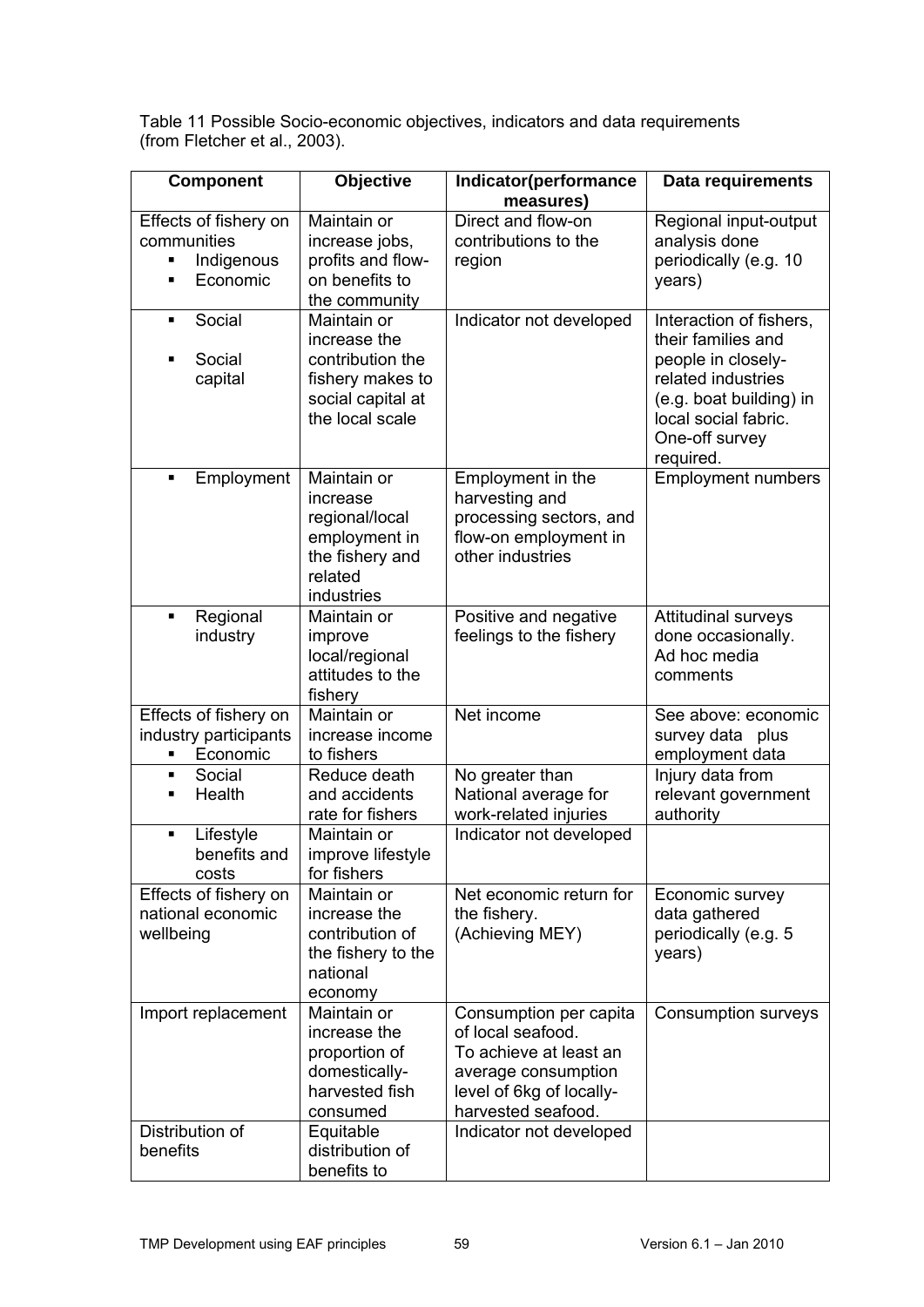|                         | fishers                      |                        |                            |
|-------------------------|------------------------------|------------------------|----------------------------|
| Social                  |                              |                        |                            |
| Health<br>٠             | Improve human                | Consumption per capita | <b>Consumption surveys</b> |
| benefits/risks          | health/nutrition             | of local seafood       |                            |
| seafood                 | by increasing                |                        |                            |
| eaten                   | fish consumption             |                        |                            |
| Seafood<br>٠<br>quality | Ensure seafood<br>meets food | Food safety reports    | Food safety reports        |
|                         | safety                       |                        |                            |
|                         | requirements                 |                        |                            |

## <span id="page-59-0"></span>*A2.4 Administration and Governance*

## <span id="page-59-1"></span>*Management Plans*

The report on this aspect of governance should discuss the comprehensiveness o f the management arrangements developed for the fishery. This can be done in terms of what elements are currently contained within the current management plan (or other formal arrangement) of the fishery against what be deemed 'best practice" arrangements.

A series of 10 points covering the possible elements that could be presented in a management plan are listed below, but each jurisdiction must determine, based on their legislation, what their 'best practice' management plan would contain and then report against these criteria for the fishery being examined.

The suggested list of management arrangements that make up 'best practice' for a fishery should contain:

- 1. An explicit description of the management unit.
- 2. The issues addressed by the plan.
- 3. Descriptions of the stocks, their habitat and the fishing activities.
- 4. Clear operational (measurable) objectives and their associated performance measures and indicators.
- 5. Clearly defined rules, including what actions are to be taken if performance measures are triggered.
- 6. Economic and social characteristics of the groups involved in the fishery.
- 7. Management and regulatory details for the implementation of the actual management plan.
- 8. The reporting and assessment arrangements.
- . How and when reviews of the plan will occur (including consultation mechanisms). 9
- 10. A synopsis of how each of the ESD issues is being addressed.

The possible objective and justification for this component are:

stakeholders, periodically review the management plan, related legislation, regulations and arrangements to ensure they remains relevant and aligned with the f ishery's management objectives and that collectively they cover as many of the 10 m ain principles as possible. *Objective -* In consultation with the relevant industry groups and other relevant